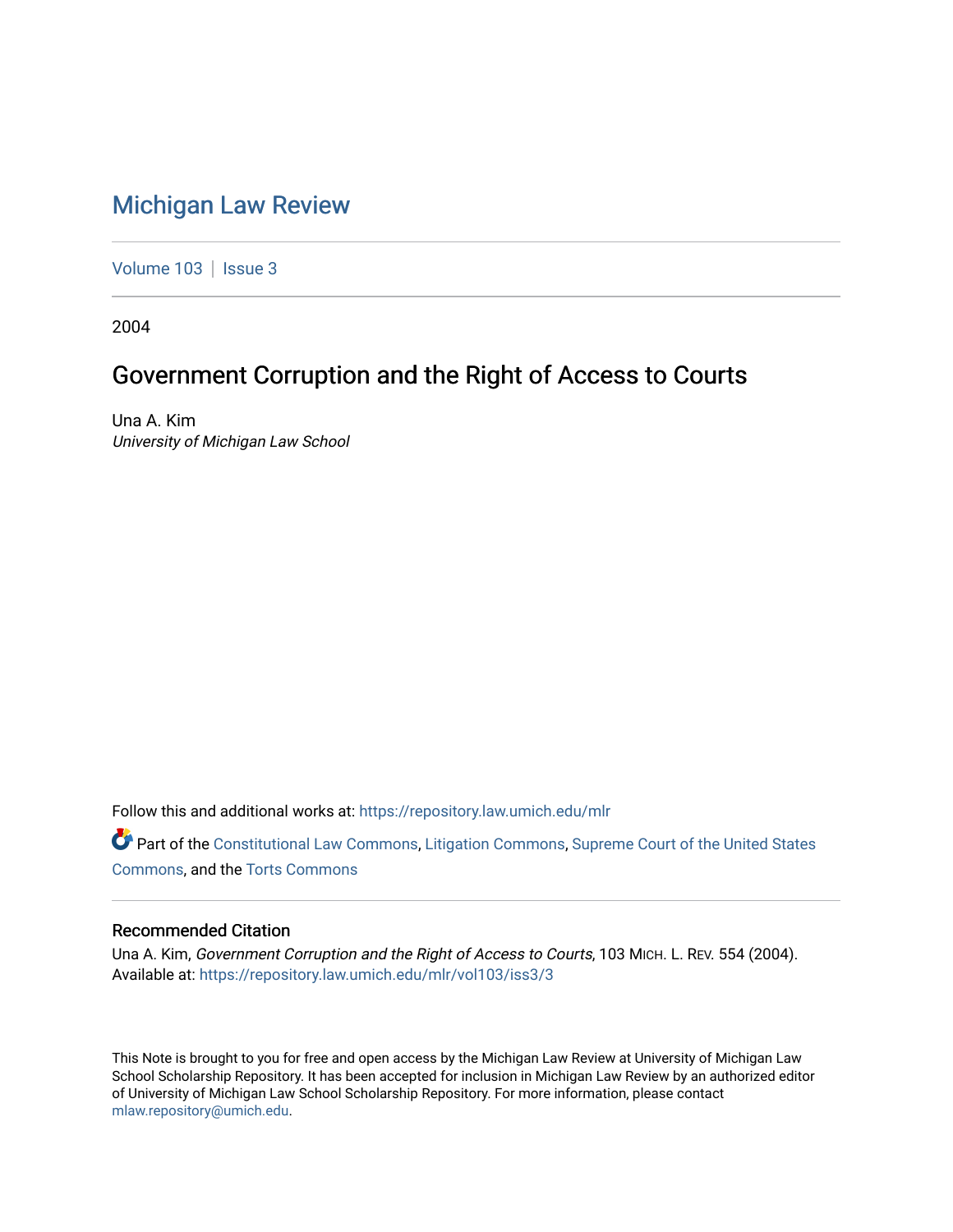# **NOTE**

# Government Corruption and the Right of Access to **Courts**

Una A. Kim

#### TABLE OF CONTENTS

| <b>INTRODUCTION.</b> |                                                |                                                        | 554 |
|----------------------|------------------------------------------------|--------------------------------------------------------|-----|
|                      | THE ORIGINS AND CURRENT STATUS OF THE RIGHT OF |                                                        |     |
|                      |                                                | <b>ACCESS TO COURTS</b>                                | 558 |
|                      |                                                |                                                        | 558 |
|                      | В.                                             | The State of the Access-to-Courts Doctrine             | 561 |
| Н.                   |                                                | IN SUPPORT OF THE VALIDITY OF BACKWARD-LOOKING         |     |
|                      | ACCESS CLAIMS.                                 |                                                        | 564 |
|                      |                                                | A. Jurisprudence of the Supreme Court to Date          | 565 |
|                      |                                                | B. Backward-Looking Claims and the Constitutional      |     |
|                      |                                                |                                                        | 568 |
|                      |                                                |                                                        | 572 |
| HL.                  | A METHODOLOGY AND FRAMEWORK FOR                |                                                        |     |
|                      | ADJUDICATING BACKWARD-LOOKING ACCESS CLAIMS    |                                                        | 575 |
|                      |                                                | A. A Method for Understanding the Right of Access to   |     |
|                      |                                                | $Contrs$                                               | 576 |
|                      | <b>B.</b>                                      | Toward a Uniform Framework for Adjudicating            |     |
|                      |                                                | Claims.                                                | 577 |
|                      |                                                | 1. How Far Should the Right Extend?<br>                | 577 |
|                      |                                                |                                                        |     |
|                      |                                                | 3. Must the Underlying Claim Have Been Litigated?  583 |     |
| CONCLUSION           |                                                |                                                        | 588 |

#### **INTRODUCTION**

In early 1992, a Guatemalan guerilla named Efrain Bamaca-Velasquez disappeared during a skirmish with the Guatemalan military.<sup>1</sup> Although the military claimed that Bamaca had died in the battle, his wife, Jennifer Harbury, discovered a year later that her husband was indeed alive and being tortured in a Guatemalan

<sup>1.</sup> Harbury v. Deutch, 233 F.3d 596, 598 (D.C. Cir. 2000), rev'd, Christopher v. Harbury, 536 U.S. 403 (2002).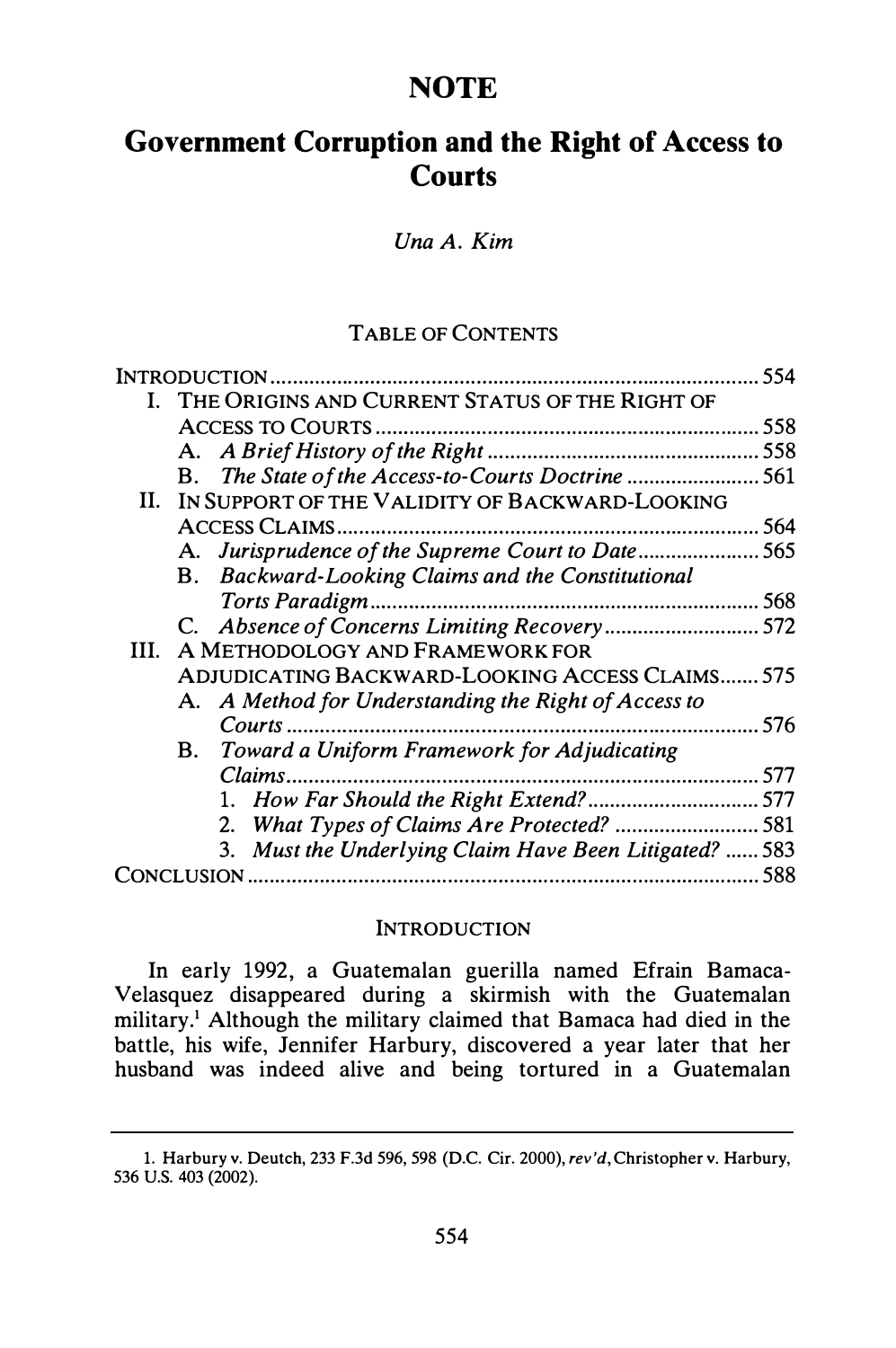interrogation camp.<sup>2</sup> Desperate to save her husband's life, Harbury, an American citizen, sought the help of the U.S. government to discover his whereabouts.<sup>3</sup>

At various times, U.S. officials, including the U.S. Ambassador to Guatemala and National Security Advisor Anthony Lake, reported that they were "seriously looking" to obtain information surrounding Harbury's husband's whereabouts, that the Guatemalan military denied ever having custody of Bamaca, and that they would contact Harbury if they received any additional news.<sup>4</sup> Only after a 60 Minutes investigative report revealed that the State Department had intelligence confirming that Bamaca had been captured alive did the government confirm its knowledge of his detainment.<sup>5</sup> Lake stated, however, that he had since "scraped the bottom of the barrel" and had obtained no information as to whether Bamaca was still alive.6 After more fruitless efforts, Harbury filed a Freedom of Information Request only to receive no response.<sup>7</sup> Finally, in 1995, she began a hunger strike in front of the White House, prompting Congressman Robert Toricelli to announce that Bamaca had been killed years earlier and that the men responsible for the death were paid Central Intelligence Agency ("CIA") informants.8

Harbury subsequently filed a complaint against the CIA, the State Department, the National Security Council ("NSC"), seventeen CIA employees, five State Department employees, two NSC employees, and various unnamed employees at each of these agencies.<sup>9</sup> The complaint alleged, inter alia, that through the defendants' affirmative acts of deception, the defendants had foreclosed her efforts to seek judicial relief and possibly save her husband's life.<sup>10</sup> It thereby alleged that these acts effectively denied Harbury access to the courts.<sup>11</sup>

The District Court for the District of Columbia dismissed the case for failure to state a cause of action.<sup>12</sup> The court ruled that even if

- 5. Id. at 599.
- 6. Id.
- 7. Id.

8. Christopher v. Harbury, 536 U.S. 403, 406 (2002).

9. Harbury v. Deutch, No. 96-00438 CKK, 1999 WL 33456919, at \*1 (D.D.C. Mar. 23, 1999), rev'd, Harbury v. Deutch, 233 F.3d at 609, rev'd, Christopher v. Harbury, 536 U.S. 403 (2002).

11. Id.

<sup>2</sup> Id.

<sup>3.</sup> Id. She also obtained permission to open what the Guatemalan government had marked as Bamaca's grave only to find another man's body. Id.

<sup>4.</sup> Id. at 598-99.

<sup>10.</sup> Harbury v. Deutch, 233 F.3d at 609.

<sup>12.</sup> Harbury v. Deutch, 1999 WL 33456919, at \*8.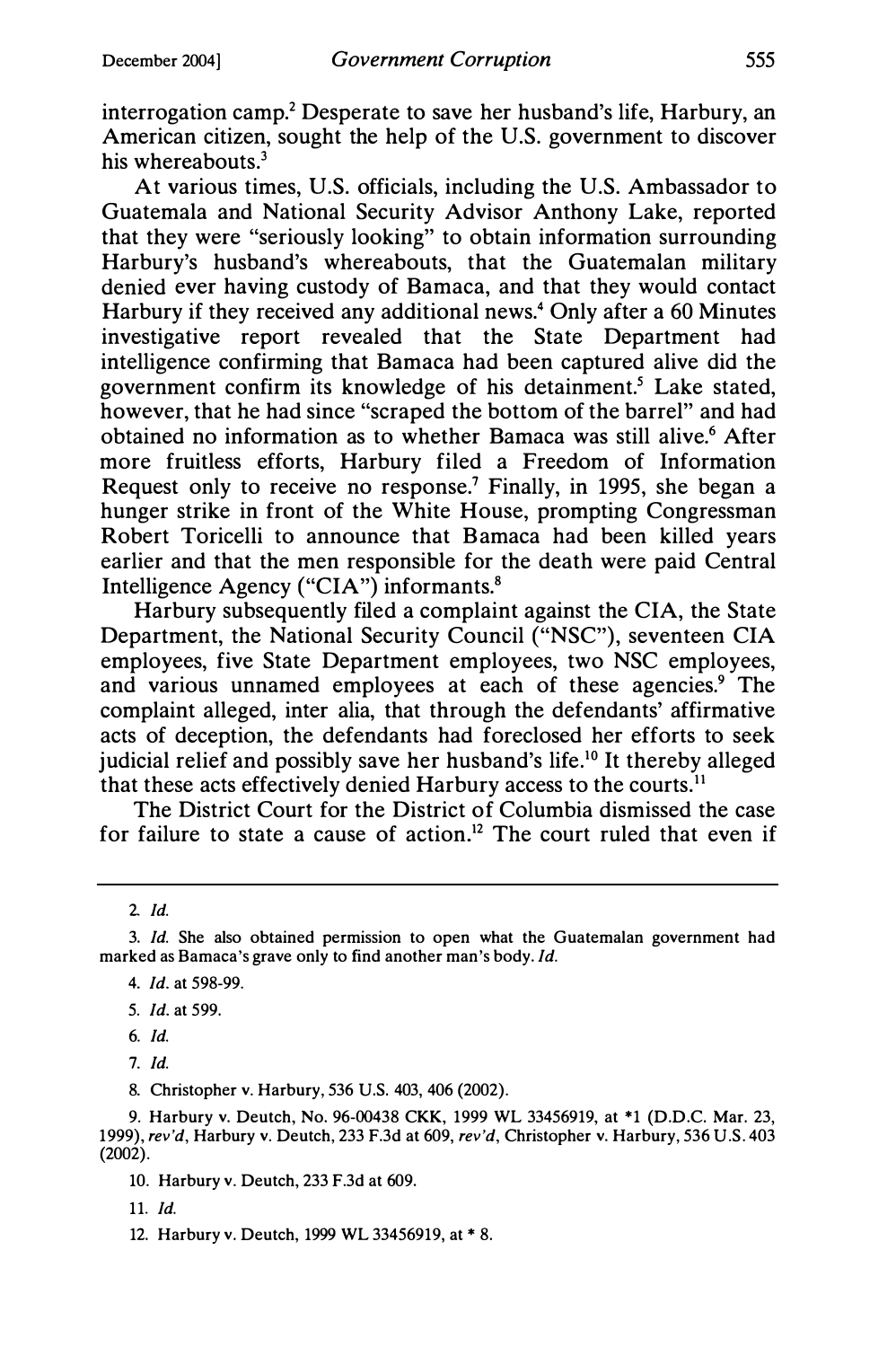Harbury's situation implicated an access-to-courts violation, Harbury would first need to exhaust her state court remedies to demonstrate that her cause of action had in fact been prejudiced.<sup>13</sup> Even then, the court found that the officials would be entitled to qualified immunity because they had no duty to provide Harbury with information about her husband.<sup>14</sup> The D.C. Circuit reversed this decision, finding that the affirmative acts of the officials, if done for the purpose of suppressing a lawsuit, sufficiently stated a case for denial of access to the courts.<sup>15</sup> The court further held that because Harbury could no longer obtain the relief that she would have pursued absent the deception  $-$  i.e., emergency injunctive relief to save her husband's life  $-$  requiring her to file state court claims when her husband was already dead would serve no purpose.<sup>16</sup>

The Supreme Court granted certiorari and summarily reversed the D.C. Circuit's decision.<sup>17</sup> In doing so, however, the Court refused explicitly to recognize or reject the validity of Harbury's denial-ofaccess claim.18 Instead, it dismissed Harbury's case for failure to state a cause of action.19 The Court reasoned that irrespective of the constitutional validity of the denial-of-access claim, Harbury's particular claim failed because she could not state a valid underlying cause of action, i.e., a cause of action that could have been litigated had the alleged deception not occurred.<sup>20</sup> The Court found untenable Harbury's assertion that emergency injunctive relief, had she timely known of the government's involvement in her husband's detainment, could have saved Bamaca's life.<sup>21</sup> In this way, the Court resolved Harbury's claim without reaching the substantive question of whether a constitutional tort<sup>22</sup> actually lies in such a claim.<sup>23</sup>

15. Harbury v. Deutch, 233 F.3d at 610.

16. Id. at 609.

17. Christopher v. Harbury, 536 U.S. 403, 422 (2002).

18. Id. at 414 n.9 ("All [previous backward-looking access cases] have been decided in the Courts of Appeals, we assume, without deciding, the correctness of the decisions." (citations omitted)).

19. Id. at 422.

20. Id.

21. Id. at 422 n.19 (discussing the difficulty in trying to prevent Bamaca's death by enjoining acts of U.S. government officials who are only indirectly involved in his torture). Indeed, the possibility that an injunction could have prevented the death of her husband, who was under Guatemalan control, is remote. For the sake of simplicity in analyzing the access-to-courts issue presented in this case, however, this Note analyzes cases in which prior court actions could have been fruitful.

22. Claims seeking damages for violations of the Constitution are brought under 42 U.S.C. § 1983 or as Bivens actions, both of which allow for civil actions against state and federal officers respectively. See Bivens v. Six Unknown Named Agents of Fed. Bureau of

<sup>13.</sup> Id. at \*9-10.

<sup>14.</sup> Id. at \*10.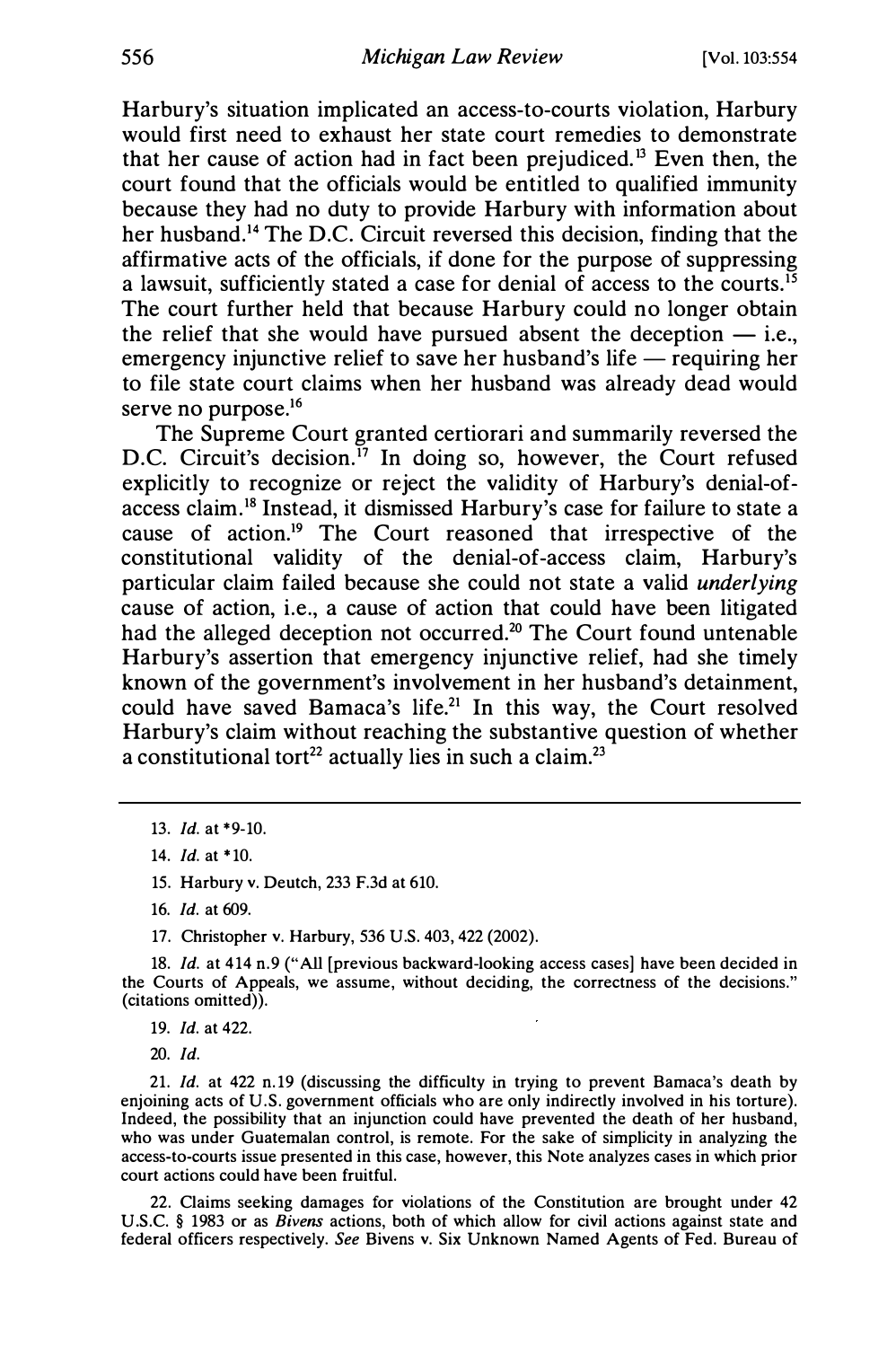This Note addresses the question left unanswered in Harbury: whether these denial of access-to-courts cases, which Justice Souter termed "backward-looking" access claims, $24$  are valid exercises of a constitutional right. Backward-looking access claims such as Harbury's differ from traditional denial of access-to-courts claims in that their aim is not to remove impediments to bringing causes of action in the future.25 Rather, backward-looking access claims allege that a suit that could have been filed in the *past* was not brought or was not litigated effectively, because access to the courts was at that time denied or obstructed by government officials.26 These cases look "backward to a time when specific litigation ended poorly, or could not have commenced, or could have produced a remedy [now] unobtainable."<sup>27</sup> The novelty of these cases lies in the fact that until very recently, the right of access to courts had always been conceived as providing only forward-looking rather than retrospective relief.<sup>28</sup>

More specifically, within this category of cases, this Note seeks to answer the following question: If the government *intentionally* lied to you sometime in the past and either prevented you from filing a claim or from litigating a claim effectively, can you obtain relief in the present for a denial of access to courts?<sup>29</sup> And if so, what are the contours of such a right? This Note argues that the Supreme Court, as

23. See Christopher v. Harbury, 536 U.S. at 414 n.9. Some scholars have interpreted the Court's opinion in fact to have recognized the cause of action. See, e.g., Michael J. Wishnie, Immigrants and the Right to Petition, 78 N.Y.U. L. REV. 667, 729-30 (2003). However, even if the opinion could be interpreted thusly, its cursory treatment of the claim as well as its finding that backward-looking cases must seek relief "unobtainable in other suits" imply at best an exceedingly narrow right. See Christopher v. Harbury, 536 U.S. at 416.

24. Christopher v. Harbury, 536 U.S. at 413-14.

- 25. Id.
- 26. Id.
- 27. Id. at 414.
- 28. See in fra notes 62-68 and accompanying text.

29. To clarify, this Note does not address the full range of backward-looking access claims, but only those that allege intentional conduct. Litigants could conceivably allege a denial of access to courts where negligent action on the part of government officials resulted in prejudice to the litigants' claim. See, e.g., Harrell v. Cook, 169 F.3d 428, 430 (7th Cir. 1999) (alleging loss of cause of action when police negligently misplaced evidence). Although the question of whether negligent action also violates the right of access to courts is important , courts' and scholars' dichotomous treatment of negligent and intentional conduct renders this inquiry beyond the scope of this analysis. See ERWIN CHEMERINSKY, FEDERAL JURISDICTION 537-40 (3d ed. 1999) [hereinafter CHEMERINSKY, FEDERAL JURISDICTION] (discussing the Supreme Court's aversion to finding constitutional violations for negligent acts). For the sake of simplicity, this Note uses the term "backward looking" to refer only to cases involving intentional conduct.

Narcotics, 403 U.S. 388 (1971); Monroe v. Pape, 365 U.S. 167 (1961). These constitutional claims are now generically referred to as "constitutional tort" actions. See generally, Christina Whitman, Constitutional Torts, 79 MICH. L. REV. 5 (1980) [hereinafter Whitman, Constitutional Torts].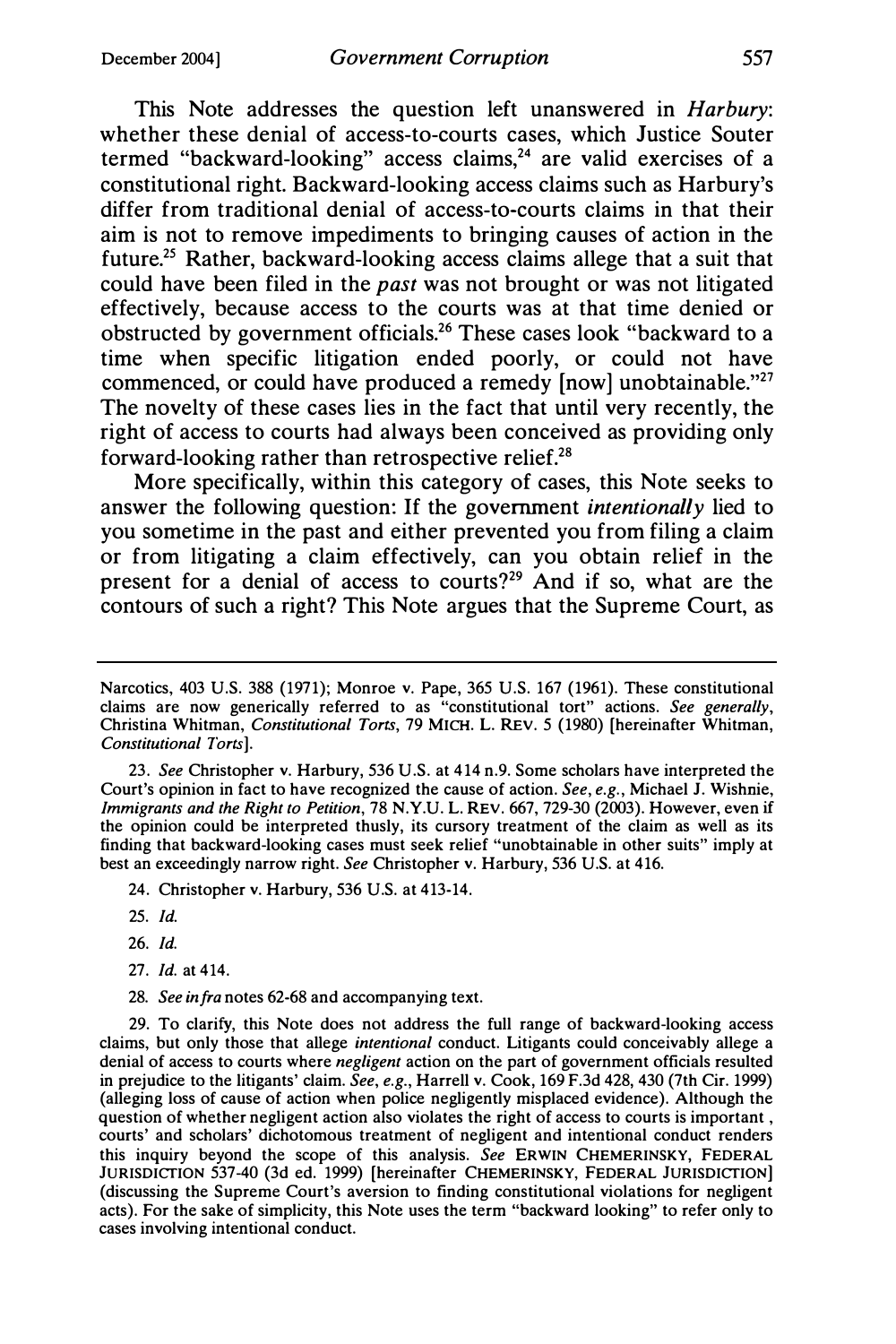it has done with forward-looking prisoner's cases,<sup>30</sup> should carve out a body of jurisprudence to allow for denial-of-access-to-courts claims in cases where official fraud or conspiracy has thwarted a potential cause of action. Resolution of the backward-looking access issue is particularly pressing today given current anxiety over the federal government's increasing power to regulate national security and the relative obscurity in which it is able to do so.

Part I describes the current state of Supreme Court jurisprudence on and the jurisprudential gaps in the right of access to courts and illustrates the need for greater guidance from the Court specifically regarding intentional backward-looking access claims. Part II argues in favor of recognizing backward-looking access-to-courts claims by examining constitutional tort theory as well as Supreme Court jurisprudence on forward-looking access cases. It demonstrates that not only do the policies underlying constitutional torts provide particularly compelling reasons for allowing backward-looking access claims, but also these claims implicate few of the concerns typically attendant to constitutional tort litigation. Finally, by analyzing the history of the access right as well as lower court opinions governing backward-looking claims, Part III offers a workable framework for addressing these causes of action, leading courts towards a more uniform method of adjudication.

# I. THE ORIGINS AND CURRENT STATUS OF THE RIGHT OF ACCESS TO COURTS

The right of access to courts originated in English common law and, since its introduction into American common law, has evolved into a complex amalgam of legal doctrines and theories that continue to evolve today. This Part demonstrates that the access right has origins in and has developed through many different constitutional clauses, and that courts have treated backward-looking claims differently from other types of access-to-courts claims despite the apparent similarity between the various types.

### A. A Brief History of the Right

The right to seek judicial redress for grievances is grounded in several different constitutional provisions, including the Due Process Clauses of the Fifth<sup>31</sup> and Fourteenth<sup>32</sup> Amendments, the Privileges

<sup>30.</sup> Although forward-looking cases have involved civil litigants as well as prisoners, the Supreme Court has almost exclusively limited its forward-looking jurisprudence to the prisoner context. See *infra* note 61 and accompanying text for a more in-depth explanation.

<sup>31.</sup> U. S. CONST. amend. V ("No person shall be ... deprived of life, liberty, or property without due process of law.").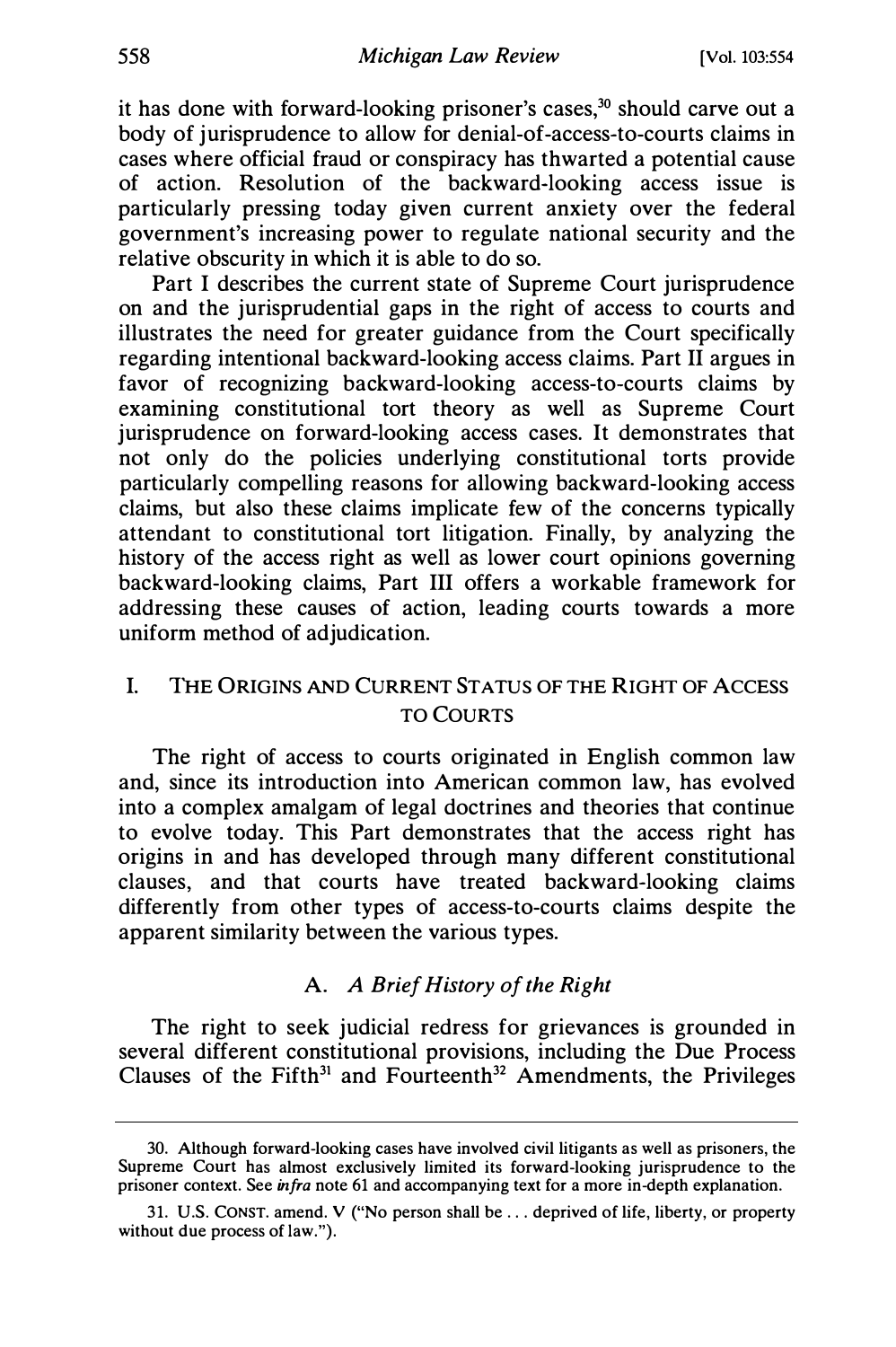and Immunities Clause of Article IV,<sup>33</sup> and the First Amendment's Petition Clause.34 In some ways, this breadth of origin has afforded the right of access to courts a measure of legitimacy insofar as its constitutionality is well-established.35 As this Note argues in Part III, however, it has also contributed to a great deal of confusion surrounding the right's parameters  $-$  confusion that has in part stymied its doctrinal growth.<sup>36</sup> This Section demonstrates that each of the above sources provides a legitimate doctrinal framework for the access right while at the same time illustrating the potential for confusion that such broad grounding can cause.

One concept to which the right's origins have often been traced is due process.<sup>37</sup> In English common law, the right of access to courts enjoyed its status as one of five fundamental rights designed to protect life, liberty, and property, $38$  the precursors to American due process guarantees.39 This grounding carried over into American common law and as the right matured, it was afforded certain protections to guarantee its free exercise.40 In colonial America, for instance, government bodies recognized the right of disenfranchised as well as enfranchised groups to petition for redress of grievances.<sup>41</sup> In addition, all petitioners were highly insulated from retaliation or punishment for their petitions.<sup>42</sup> The Supreme Court eventually endorsed these

33. U.S. CONST. art. IV ("The Citizens of each State shall be entitled to all Privileges and Immunities of Citizens in the several States.").

34. U.S. CONST. amend. I ("Congress shall make no law ... abridging ... the right of the people .. . to petition the Government for a redress of grievances."). See Christopher v. Harbury, 536 U.S. at 415 n.12, for a summary of the different constitutional sources.

35. See, e.g., Boddie v. Connecticut, 401 U.S. 371, 374 (1971) (describing the right of citizens to resort to the courts as one of the most "fundamental" characteristics of society); Chambers v. Baltimore and Ohio R.R., 207 U.S. 142, 148 (1907) (describing the right of access to courts as "one of the highest and most essential privileges of citizenship").

36. See infra note 147 and accompanying text.

37. The right of access is grounded in both the Fifth and Fourteenth Amendment Due Process Clauses and undergo similar analysis under each. See, e.g., Christopher v. Harbury, 536 U.S. at 415 n.12; ERWIN CHEMERINSKY, CONSTITUTIONAL LAW: PRINCIPLES AND POLICIES 419-20 (1997).

38. 1 WILLIAM BLACKSTONE, COMMENTARIES \* 137. The other fundamental rights were (1) Constitution, powers and privileges of Parliament, (2) limitations on the King's prerogatives, (3) a right to petition the King, or either House of Parliament, for redress of grievances, and  $(4)$  a right to have arms for self-defense. *Id.* at \*136-41.

39. U.S. CONST. amend. V.

40. Steven A. Higginson, A Short History of the Right to Petition Government for the Redress of Grievances, 96 YALE L.J. 142, 144, 153 (1986); Julie M. Spanbauer, The First Amendment Right to Petition Government for a Redress of Grievances: Cut From a Different Cloth, 21 HASTINGS CONST. L.Q. 15, 22, 31-33 (1993).

41. Spanbauer, supra note 40, at 31-33.

42 Id.

<sup>32.</sup> U.S. CONST. amend. XIV ("[N)or shall any State deprive any person of life, liberty, or property, without due process of law.").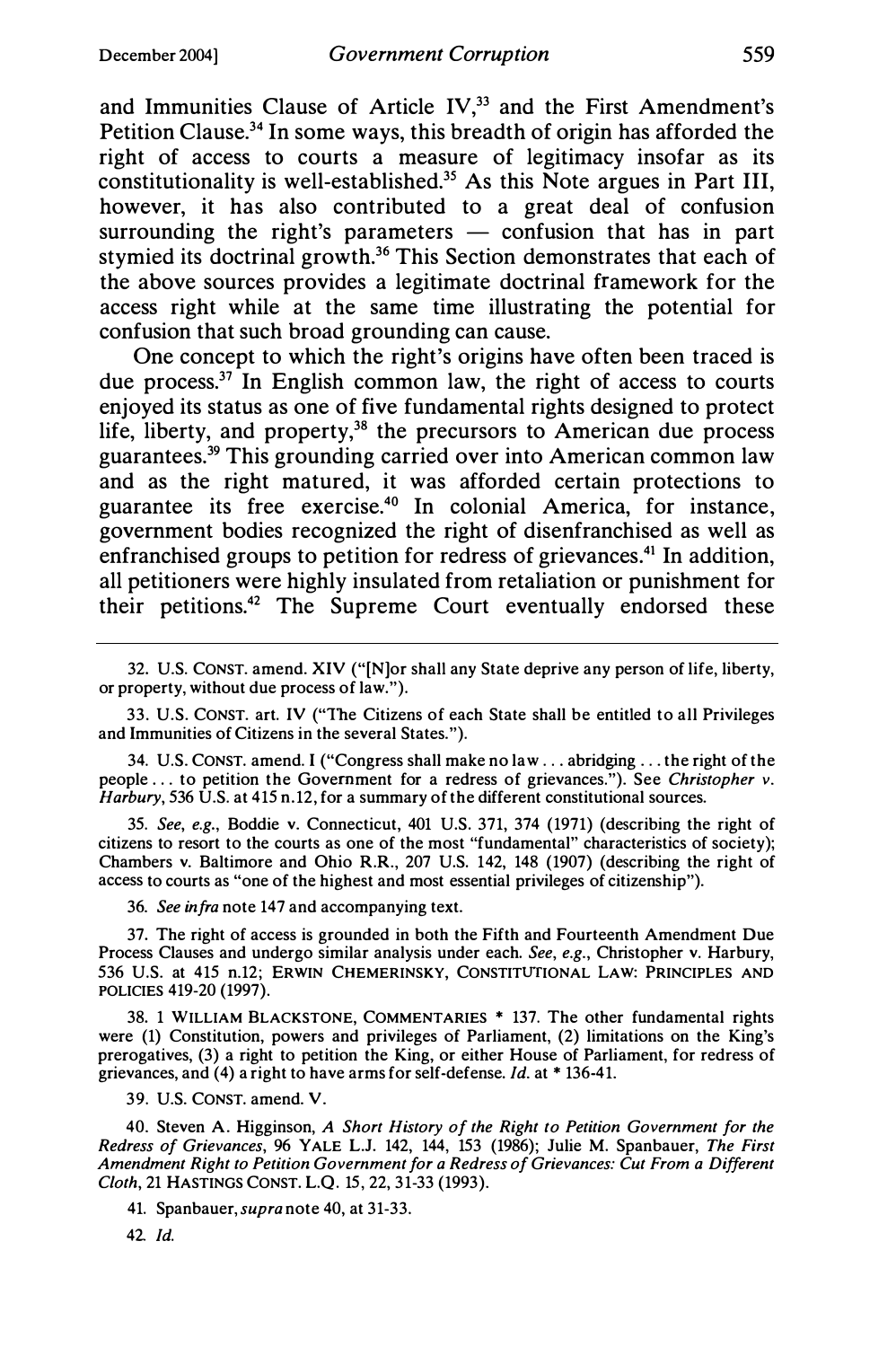protections, pronouncing in 1882 that the right of citizens to seek redress in the courts would be protected from "arbitrary interference."43 The Court reiterated its endorsement nearly a century later in Wolff v. McDonnell,<sup>44</sup> interpreting the due process right of access as one which "assures that no person will be denied the opportunity to present to the judiciary allegations concerning violations of fundamental constitutional rights."

In addition to due process, the right of access to courts is also properly rooted in the Privileges and Immunities Clause of Article  $IV<sup>45</sup>$  Although history delineating the reach of this Clause is sparse, its general intent was to protect fundamental individual liberties from interference by the government.46 In the words of Justice Washington in Corfield v. Coryell,<sup>47</sup> the Clause protected those interests "which belong, of right, to the citizens of all free governments." One of these basic interests was the right to institute actions in court.<sup>48</sup> The Supreme Court upheld this view of the access right in the seminal case of Chambers v. Baltimore and Ohio Railroad, $49$  endorsing the primacy of the access right by characterizing it as "one of the highest and most essential privileges of citizenship." Today, the Clause's protection of the right of access to courts stands undisputed.<sup>50</sup>

Lastly, the access right is grounded in the First Amendment's Petition Clause, which states that "Congress shall make no law ... abridging ... the right of the people ... to petition the Government for a redress of grievances."51 The petition right originated in England with the Magna Carta of  $1215$ ,<sup>52</sup> and afforded citizens the opportunity to petition the King, Parliament, and the courts for redress of personal

43. Pritchard v. Norton, 106 U.S. 124, 132 (1882).

44. 418 U.S. 539, 579 (1974).

45. See Chambers v. Baltimore and Ohio R.R., 207 U.S. 142, 148 (1907); Blake v. McClung, 172 U.S. 239, 249 (1898); Ryland v. Shapiro, 708 F.2d 967, 971 (5th Cir. 1983).

46. Corfield v. Coryell, 6 F. Cas. 546, 551 (C.C.E.D. Pa 1823) (No. 3,230).

47. Id.

48. Cole v. Cunningham, 133 U.S. 107, 113-14 (1890).

49. 207 U.S. 142, 148 (1907) (emphasis added). The Court further delineated the right as "conservative of all other rights [in organized society], and [lying] at the foundation of orderly government." Id. See also Blake v. McClung, 172 U.S. 239, 249 (1898); Slaughter-House Cases, 83 U.S. (16 Wall.) 36, 79 (1873).

50. See Christopher v. Harbury, 536 U.S. 403, 415 n.12 (2002), for a recent case in which the Supreme Court recognized that the right of access to courts is rooted in part in the Privileges and Immunities Clause of Article IV.

51. U.S. CONST. amend. I.

52. Carol Rice Andrews, A Right of Access to Court Under the Petition Clause of the First Amendment: Defining the Right, 60 OHIO ST. L.J. 557, 597 (1999) [hereinafter Rice Andrews, A Right of Access]; Norman B. Smith, "Shall Make No Law Abridging...": An Analysis of the Neglected, But Nearly Absolute, Right of Petition, 54 U. CIN. L. REV. 1153, 1153 (1986); Spanbauer, *supra* note 40, at 22.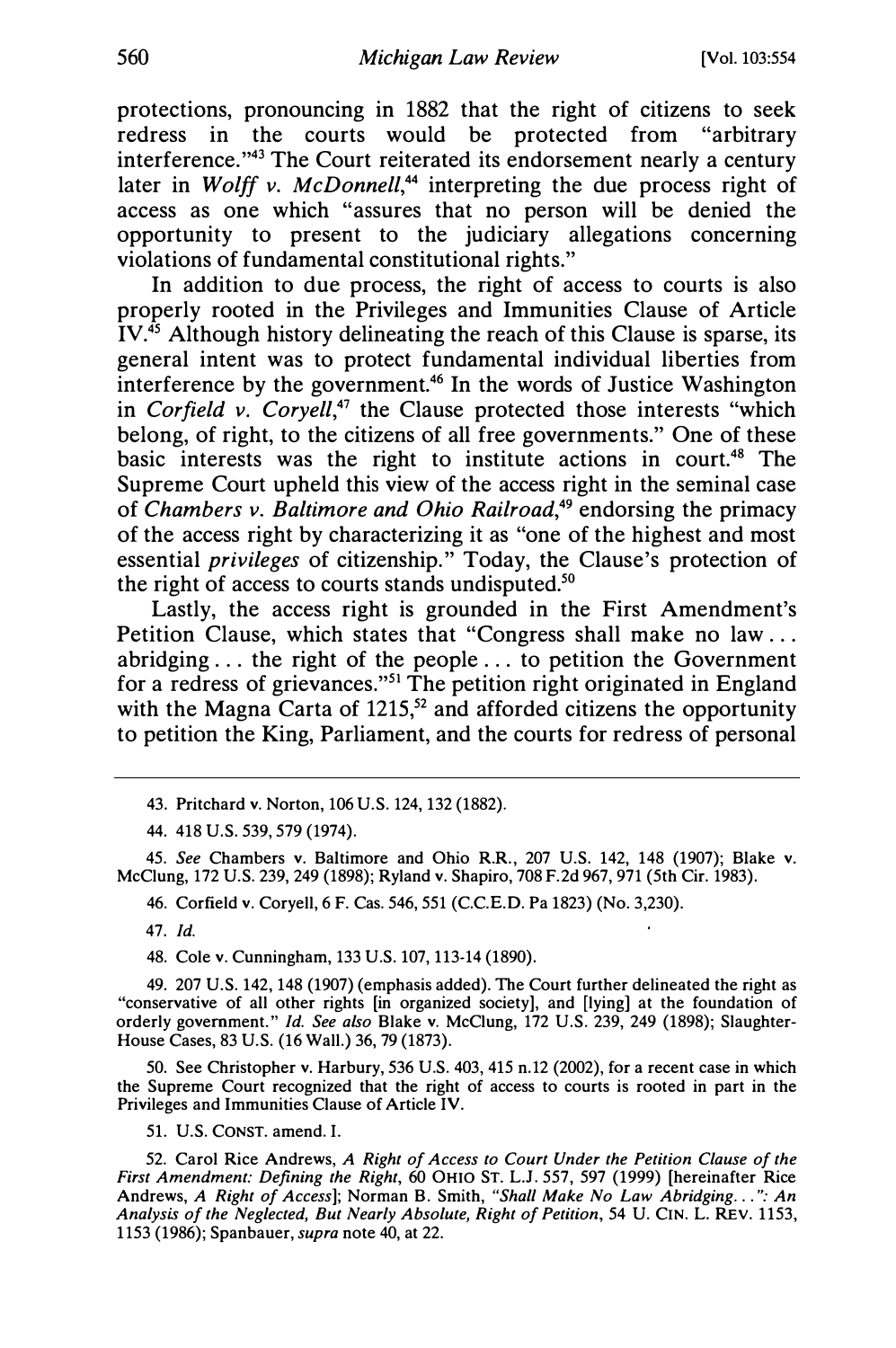as well as social ills.<sup>53</sup> The petition right carried over from England to colonial America, initially protecting the right of citizens to petition their legislatures for redress of similar concerns,<sup>54</sup> and eventually developing to protect filing of judicial complaints.<sup>55</sup> Thus, the right to petition was an explicit source of protection for seeking adjudication of complaints in the courts.<sup>56</sup> In keeping with this history, the Supreme Court affirmed in California Motor Transport Co. v. Trucking Unlimited<sup>57</sup> that the "right of access to the courts is indeed but one aspect of the right of petition."

In short, courts have to date analyzed access-to-courts cases under a variety of different constitutional doctrines and have provided little guidance as to the ways in which the cause of action might differ under each doctrinal source. In neglecting to delineate between these various sources, courts have perhaps inadvertently generated confusion as to the precise parameters of the right as well as its limits. In the following Sections, this Note suggests an alternative framework under which to analyze the right of access to courts with the hope of moving toward more disciplined and predictable adjudication of these claims.<sup>58</sup>

#### B. The State of the Access-to-Courts Doctrine

The principle that an individual has a right "to resort to the laws of his country for a remedy"<sup>59</sup> has evolved into the well-settled notion that every citizen has a general right to seek judicial redress in the courts for his grievances.<sup>60</sup> Today, the question is no longer whether such a right exists, but rather how far this right extends. Specifically, when, if ever, can one seek redress in the courts for interference with

56. Pfander, supra note 54, at 960.

57. 404 U.S. 508, 510 (1972). See also Bill Johnson's Restaurants, Inc. v. NLRB, 461 U.S. 731, 741 (1983).

58. See infra Part III.A.

59. Marbury v. Madison, 5 U.S. (1 Cranch) 137, 166 (1803).

<sup>53.</sup> Rice Andrews, A Right of Access, supra note 52, at 597-98.

<sup>54.</sup> Id.; James E. Pfander, Sovereign Immunity and the Right to Petition: Toward a First Amendment Right to Pursue Judicial Claims Against the Government, 91 Nw. U. L. REV. 899, 929-34 (1997).

<sup>55.</sup> Higginson notes that around the time of abolition, the legislatures were flooded with petitions from abolitionists, prompting intense reluctance on the part of assemblies to continue addressing individual petitions. Higginson, *supra* note 40, at 158-59. Concomitantly, the rise of judicial institutions resulted in courts taking over where legislative institutions had left off, eventually removing jurisdiction over private petitions from legislative institutions altogether. Id. at 157-58.

<sup>60.</sup> See, e.g., Rice Andrews, A Right of Access, supra note 52, at 563-67; see also Chambers v. Baltimore and Ohio R.R., 207 U.S. 142, 148 (1907) ("The right to sue and defend in the courts is the alternative of force .... It is one of the highest and most essential privileges of citizenship, and must be allowed by each State to the citizens of all other States to the precise extent that it is allowed to its own citizens. ").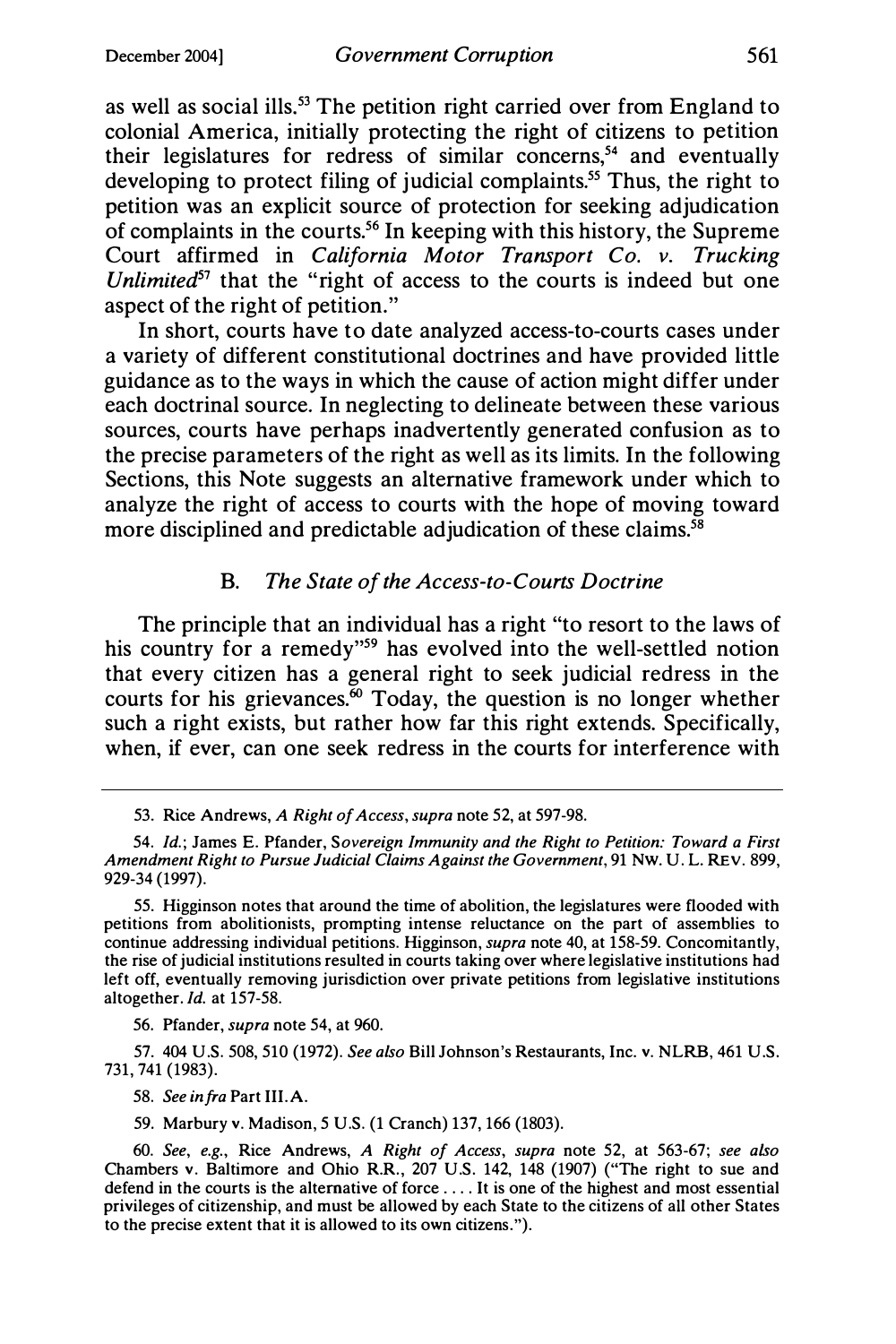the very right to seek redress in the courts? Courts have answered this question in different ways depending on the type of claim. This Section highlights the differences, notwithstanding their similar natures, between the judicial treatments of the various access-tocourts claims.

Today, access cases fall into three main categories: forwardlooking cases, retaliation cases, and backward-looking cases, with the backward-looking category of claims remaining the most highlycontested of the three. In forward-looking cases, claimants argue that certain impediments, such as filing fees, deny them access to the courts.61 The Supreme Court has recognized a broad range of protections within this first group, especially with regard to prisoners.<sup>62</sup> In a second group of cases, best referred to as "retaliation" cases, claimants allege an infringement of their right of access to courts because a government actor retaliated against them for filing a claim.<sup>63</sup> For instance, in Harrison v. Springdale Water and Sewer Commission,<sup>64</sup> the plaintiffs claimed a denial of access to the courts when state officials filed a frivolous condemnation counterclaim in response to the plaintiffs' nuisance suit against the city.<sup>65</sup> The Eighth Circuit found that the facts as alleged would constitute a violation, recognizing the validity of the retaliation claim.<sup>66</sup>

61. See, e.g., Johnson v. Avery, 393 U.S. 483 (1969); Burns v. Ohio, 360 U.S. 252, 257 (1959); Griffin v. Illinois, 351 U.S. 12, 20 (1956).

62. See Bounds v. Smith, 430 U.S. 817, 821-25 (1977), for an overview of these cases. Since it first recognized a prisoner's right to file for habeas relief without interference from the state in 1941,  $Ex$  parte Hull, 312 U.S. 546 (1941), the Court has struck down regulations prohibiting prisoners from assisting each other in legal filings, Johnson v. Avery, 393 U.S. 483 (1969), has required waiver of legal fees for indigent prisoners, Burns v. Ohio, 360 U.S. 252, 257 (1959); Griffin v. Illinois, 351 U.S. 12, 20 (1956), and has imposed an obligation on prison officials to provide adequate law libraries and/or legal assistance to prisoners. Bounds, 430 U.S. at 821-25.

The Court has also recognized a right of access for civil litigants, albeit a very narrow one. In 1971, the Court broke out of the prisoner context to invalidate a statute requiring payment of court fees in order for indigents to obtain divorces. Boddie v. Connecticut, 401 U.S. 371 (1971). The scope of this access right remains unclear because the Court has not since ruled in favor of a civil litigant. For instance, two years after *Boddie*, in Ortwein v. Schwab, the Court curtailed the Boddie rule by rejecting the notion that all state filing fees violated the right of access for indigent litigants. 410 U.S. 656, 658-59 (1973). Filing fees would only amount to a denial of access if the underlying litigation involved a fundamental right and resort to the courts was the only way of vindicating that right. Id. at 658-60. See infra notes 177-189 and accompanying text for a more in-depth discussion of the ramifications of the fundamental rights distinction.

63. See, e.g., Harrison v. Springdale Water and Sewer Comm'n, 780 F.2d 1422 (8th Cir. 1986); Silver v. Cormier, 529 F.2d 161 (10th Cir. 1976).

64. 780 F.2d 1422 (8th Cir. 1986).

65. Id. at 1428.

66. Id. Similarly, in Silver the Tenth Circuit found a denial of access to courts when a public official threatened to withhold certain payments owed to the plaintiff should the plaintiff follow through with a lawsuit he had filed against the city. 529 F.2d at 163. The Supreme Court has not specifically addressed these retaliation cases. It has ruled generally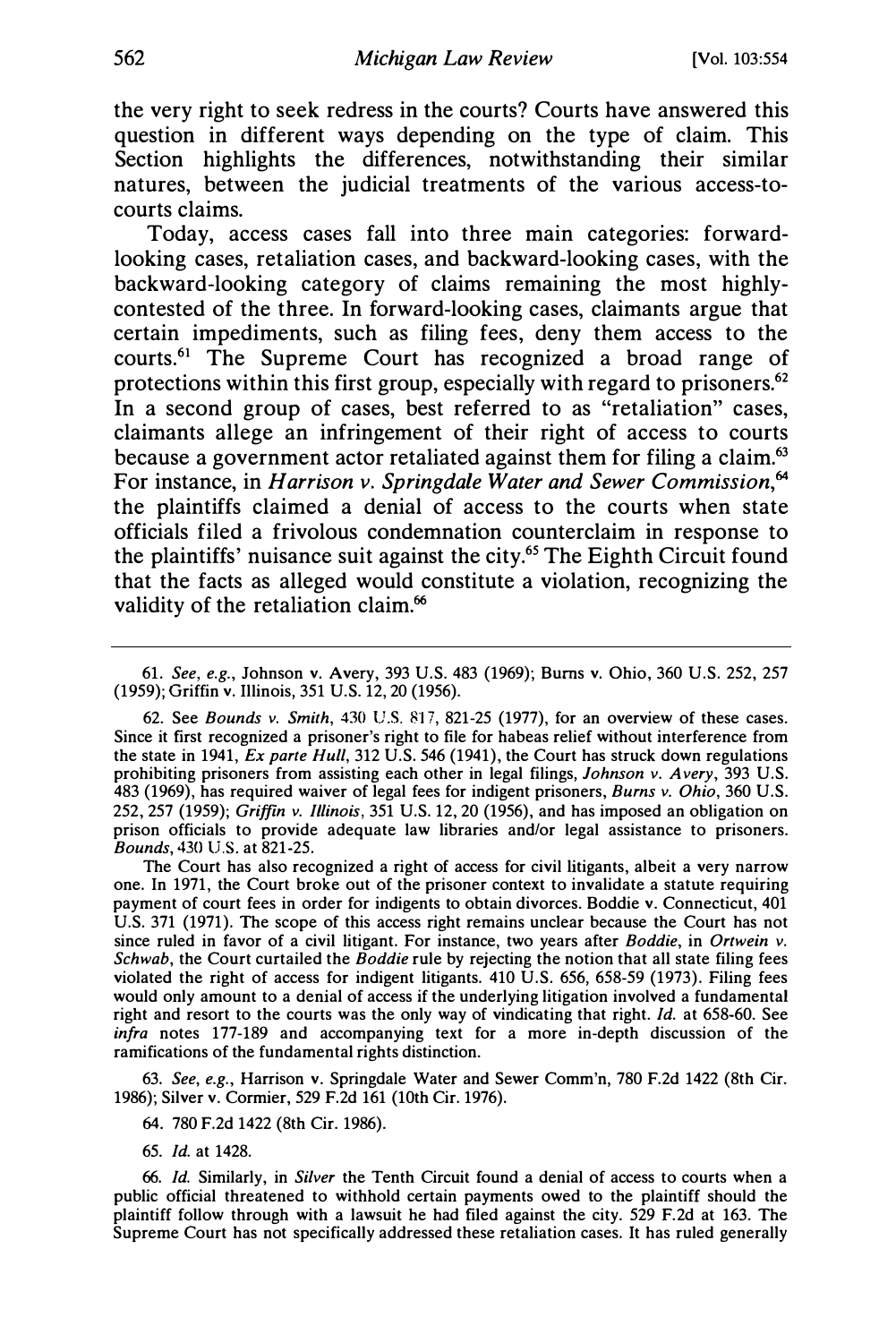The third and most unsettled of the access-to-courts claims are the backward-looking cases such as Harbury's, where the claimant argues that past government action impeded or thwarted a claim or potential claim. The theory behind backward-looking cases is that the coverup, by preventing disclosure of evidence critical to a suit, denies or interferes with the plaintiff's right of access to the courts by preventing or undermining litigation of the claim.67

Backward-looking claims typically arise as a result of police misconduct. In Bell v. City of Milwaukee,<sup>68</sup> for example, defendant police officers shot and killed a man after a routine traffic stop. They then planted a knife on him and claimed they acted in self-defense.<sup>69</sup> Twenty years after the family of the victim entered into a paltry settlement agreement with the city, the officers confessed to the  $cover up.<sup>70</sup>$  The Seventh Circuit found this conspiracy to have effectively denied the family meaningful access to the courts.<sup>71</sup>

Denial of access to courts has also been implicated in human experimentation cases, where the U.S. government performed chemical and other tests on humans without their consent.<sup>72</sup> In *Barrett*  $\nu$ . United States, plaintiff family members brought suit after a man died from mescaline injections administered to him in a psychiatric facility as part of a secret experimental program conducted by the U.S. Army.<sup>73</sup> The family argued that had they known of the injections, which were administered without the patient's consent, they would have enjoined the action and thereby prevented the man's death.<sup>74</sup> The coverup denied them access to the courts because it wholly concealed

- 67. See, e.g., Ryland v. Shapiro, 708 F.2d 967, 969-70 (5th Cir. 1983).
- 68. 746 F.2d 1205 (7th Cir. 1984).
- 69. Id. at 1216.
- 70. Id. at 1223.
- 71. Id. at 1261.

74. Id.

against government retaliation for exercising one's constitutional rights. See, e.g., Mt. Healthy City Sch. Dist. Bd. of Educ. v. Doyle, 429 U.S. 274, 282-84 (1977) (finding a violation where teacher's contract was not renewed because of teacher's public criticism of school policies); Perry v. Sindermann, 408 U.S. 593, 597 (1972) ("[I]f the government could deny a benefit to a person because of his constitutionally protected speech or associations, his exercise of those freedoms would in effect be penalized and inhibited."). At the same time, the Court's recent decision in  $BE \& K$  Construction Co. v. NLRB, 536 U.S. 516 (2002), which protected an employer's right to file a retaliatory lawsuit, renders uncertain the current state of this doctrine. See Carol Rice Andrews, After BE & K· The "Difficult Constitutional Question" of Defining the First Amendment Right to Petition Couns, 39 Hous. L. REV. 1299 (2003) for an informative discussion of this case.

<sup>72.</sup> See, e.g., Barrett v. United States, 798 F.2d 565 (2d Cir. 1986); Heinrich ex rel. Heinrich v. Sweet, 62 F. Supp. 2d 282 (D. Mass. 1999); In re Cincinnati Radiation Litig., 874 F. Supp. 796 (S.D. Ohio 1995).

<sup>73.</sup> See Barrett, 798 F.2d at 567.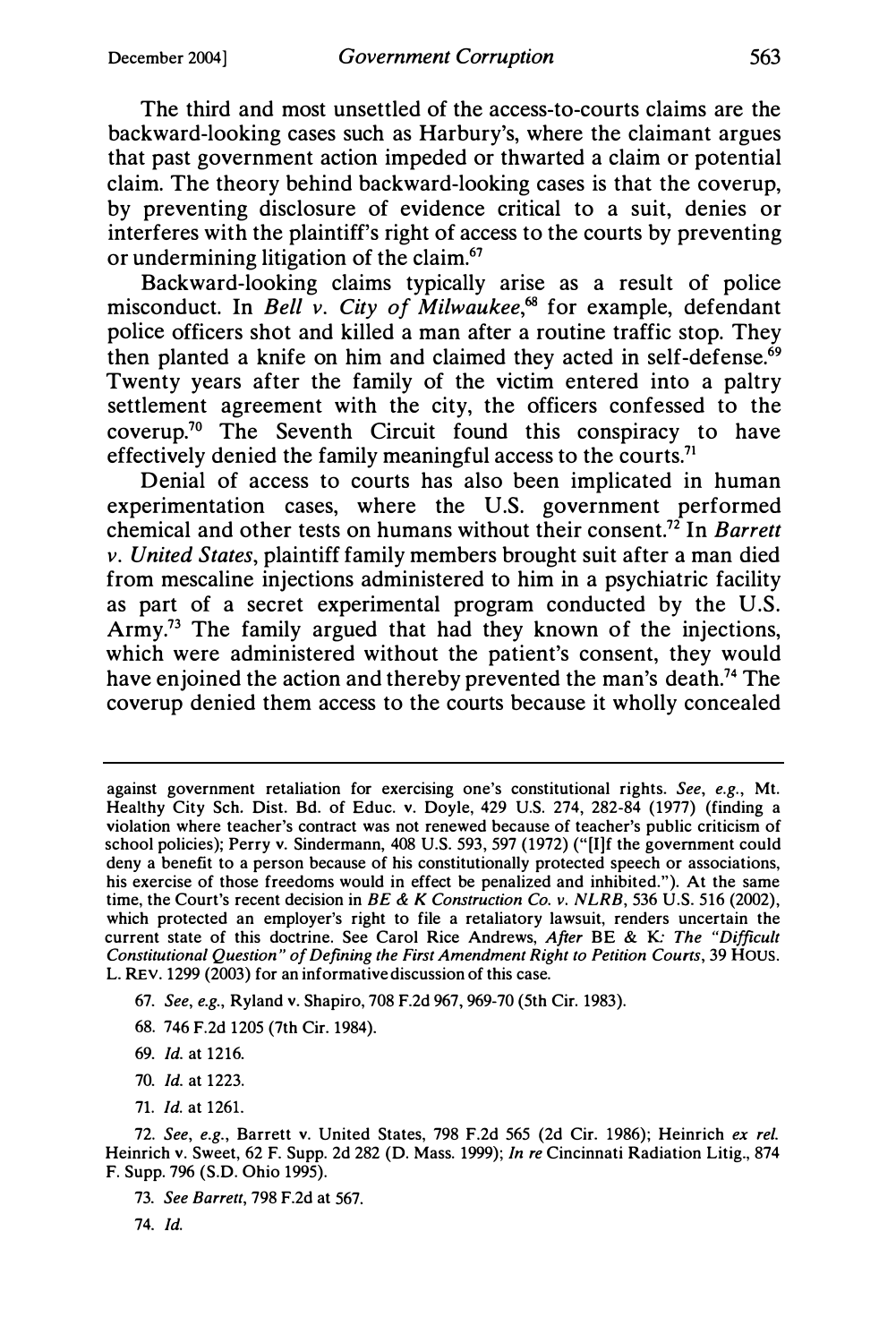information such that it was impossible for them to know they had a cause of action to pursue. Similar claims have been brought by victims and their families for human radiation experiments carried out by the Department of Defense and the Atomic Energy Commission.<sup>75</sup> The Supreme Court has not considered a backward-looking access case since *Harbury*, and thus there has never been a definitive ruling on their validity.76

In sum, despite the early promulgation of the right of access to courts, judicial decisions delineating the scope of the right beyond the context of the prisoner's cases are sparse and vague. In backwardlooking claims, its most recent incarnation, the right has been used to vindicate cases where past actions by government officials are alleged to have interfered with a plaintiff's pursuit of a cause of action.<sup>77</sup> Due to the short history of adjudicating backward-looking claims<sup>78</sup> as well as the somewhat obscure theory behind them, it is the most ill-defined and contentious of the three types.<sup>79</sup>

# II. IN SUPPORT OF THE VALIDITY OF BACKWARD-LOOKING ACCESS CLAIMS

If litigants are to advocate expanding constitutional torts doctrine to include backward-looking access-to-courts cases, they must be prepared to defend this expansion in light of the reality that courts today are generally loath to recognize new constitutional tort violations.80 Because of uncertainty as to how far constitutional tort

79. See Crowder v. Sinyard, 884 F.2d 804, 811 (5th Cir. 1989) (illustrating the confusion surrounding the doctrine: "(w]e cannot say with certainty that there is no possibility that any set of facts which might be proved in support of the allegations would entitle the [plaintiffs in an earlier case] to some relief.").

80. See Whitman, Constitutional Torts, supra note 22, at 6-7. By recognizing, in Monroe v. Pape, 365 U.S. 167 (1961), what had until then been a dormant right of plaintiffs to use section 1983 to sue state officials for constitutional violations, the Supreme Court created an unprecedented means by which victims of past constitutional violations could seek damage awards. Christina Brooks Whitman, Emphasizing the Constitutional in Constitutional Torts, 72 CHI.-KENT L. REV. 661, 664-67 (1997) [hereinafter Whitman, Emphasizing] (explaining how, before *Monroe*, the class of litigants able to challenge government action in court was limited to those "subject to continuing government control" and not to those who had suffered harm in the past); Michael Wells, *Constitutional Torts, Common Law Torts, and* Due Process of Law, 72 CHI.-KENT L. REV. 617 (1997) (hereinafter Wells, Constitutional Torts] ("Before Monroe and the revival of § 1983, there was no point in thinking in constitutional terms about an injury that took place in the past and ... had no bearing on any other legal obligation owed by or to the victim."). The Court recognized a similar right

<sup>75.</sup> Heinrich ex rel. Heinrich v. Sweet, 62 F. Supp. 2d 282 (D. Mass. 1999); In re Cincinnati Radiation Litig., 874 F. Supp. 796 (S.D. Ohio 1995).

<sup>76.</sup> The author's thorough search yielded no such cases.

<sup>77.</sup> E.g., Christopher v. Harbury, 536 U.S. 403 (2002).

<sup>78.</sup> The first appellate-court case was Ryland v. Shapiro, 708 F.2d 967 (5th Cir. 1983), issued in 1983.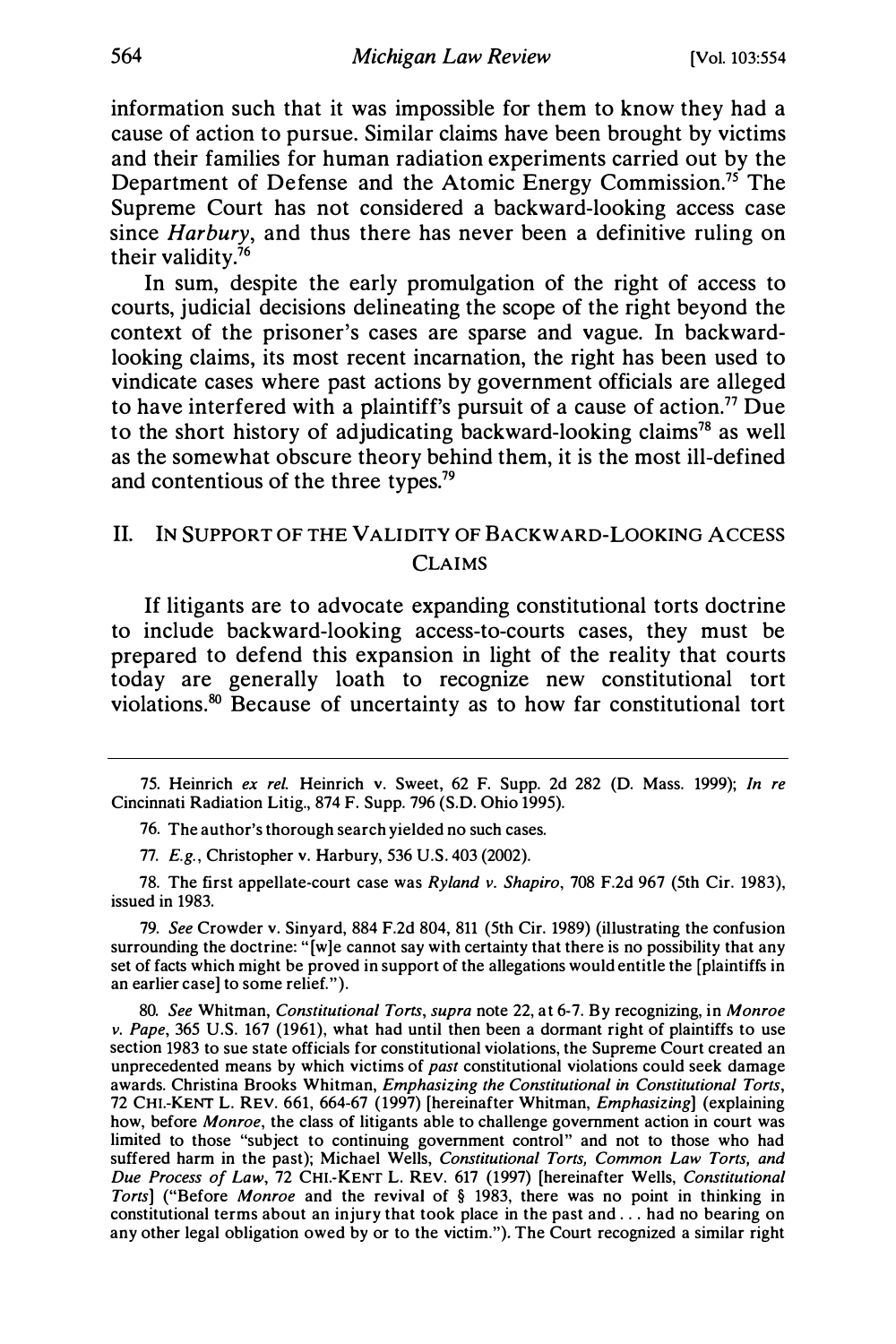recovery should extend, and in the face of an ever-increasing number of lawsuits claiming constitutionally protected injuries, courts, particularly the Supreme Court, have all but taken the position that new constitutional tort claims should be presumptively denied.<sup>81</sup> This reality, coupled with the Supreme Court's evasive treatment of Harbury's claim,<sup>82</sup> heightens the possibility that if the Supreme Court should ever reach the merits of another backward-looking access claim, it would refuse to recognize it as a valid cause of action.

This pervasive hostility towards constitutional torts, however, is unwarranted in backward-looking access-to-courts cases. Section II.A argues that the Supreme Court itself has set forth principles for adjudicating access-to-courts claims that, when applied to backwardlooking cases, fall in favor of their recognition. Section 11.B demonstrates that backward-looking access-to-courts claims, viewed in light of contemporary constitutional tort theory, espouse the very goals that have driven constitutional tort recovery in other arenas. Section III.C shows that these claims do not trigger the concerns, such as fears of overexpansion of constitutional tort litigation and overdeterrence of official action, that have occasioned the current impulse of courts to restrict recovery in other areas.

## A. Jurisprudence of the Supreme Court to Date

Supreme Court rulings on the right of access to courts in the forward-looking cases provide compelling justifications for extension of these same protections to the backward-looking context. In forward-looking cases, specifically those involving prisoners, the Court has time and again stated that access to the courts must amount to

to sue federal officers in 1971 in Bivens v. Six Unknown Named Agents of Federal Bureau of Narcotics, 403 U.S. 388 (1971). In the time since, however, courts have struggled with constitutional tort claims, straining to find a proper balance between redress for harms suffered by victims and unbridled liability for hosts of government actions. See Whitman, Emphasizing, supra, at 667-68; Sheldon Nahmod, Constitutional Damages and Corrective Justice: A Different View, 76 VA. L. REV. 997 (1990); see also DeShaney v. Winnebago County Dep't of Soc. Servs., 489 U.S. 189 (1989); Davidson v. Cannon, 474 U.S. 344 (1986); Daniels v. Williams, 474 U.S. 327 (1986); Paul v. Davis, 424 U.S. 693, 699 (1976) (dismissing allegation that defamation by a state official constituted a§ 1983 claim because such a claim would "almost necessarily . . . result in every legally cognizable injury which may have been inflicted by a state official ... establishing a violation of the Fourteenth Amendment").

<sup>81.</sup> See, e.g., Whitman, Constitutional Torts, supra note 22, at 6-9; Perry M. Rosen, The Bivens Constitutional Tort: An Unfulfilled Promise, 67 N.C. L. REV. 337, 343-44 (1989). But see Bush v. Gore, 531 U.S. 98 (2000) (finding a violation under Equal Protection Clause of the fundamental right to vote where a state recount failed to secure minimum requirements for nonarbitrary treatment of voters).

<sup>82.</sup> Christopher v. Harbury, 536 U.S. 403, 416 (2002) (requiring backward-looking claims to seek a remedy not obtainable through any other cause of action and thereby severely restricting the types of claims that might be brought); see also supra note 18.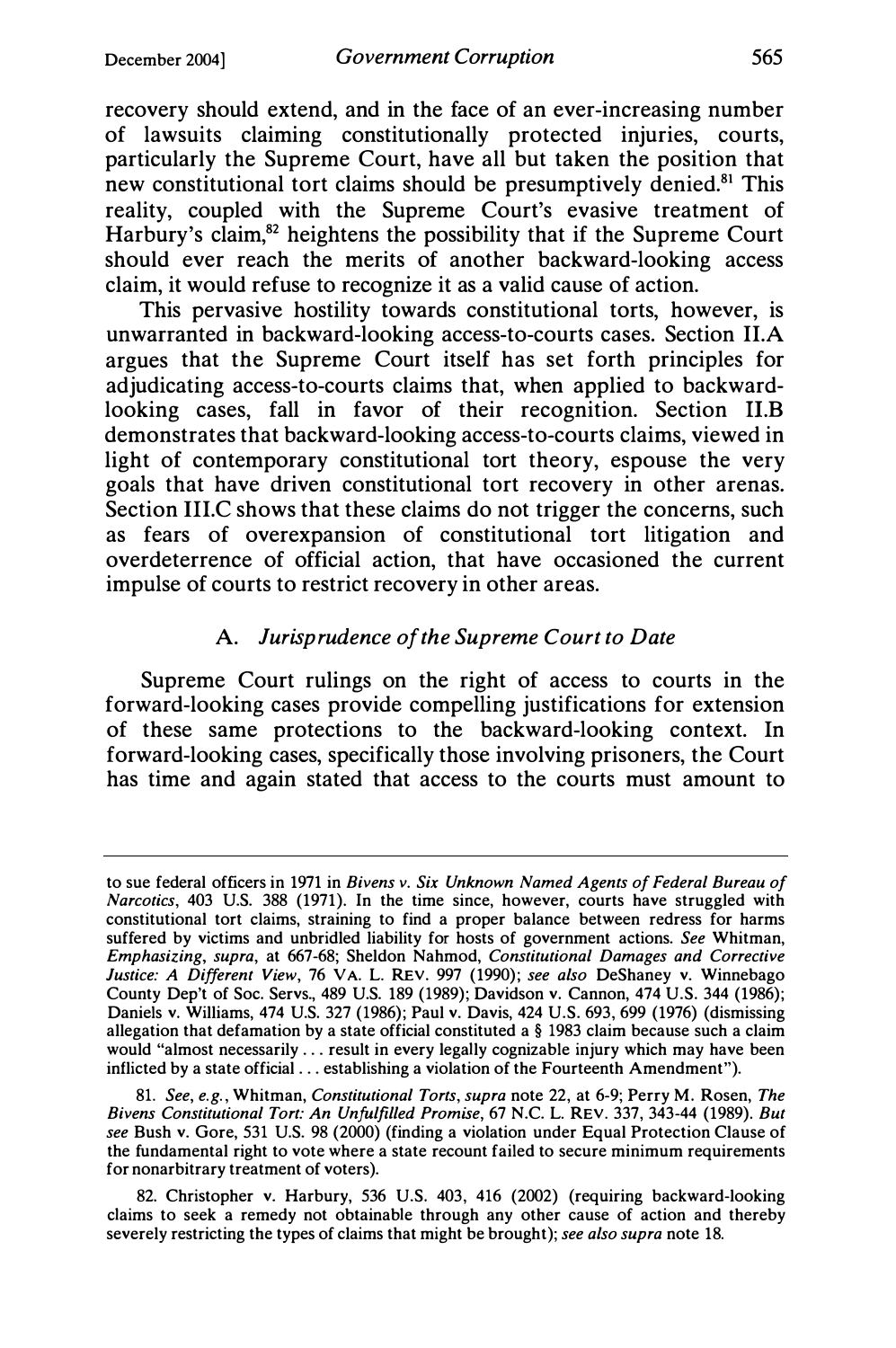more than a theoretical ability to enter the courthouse doors.<sup>83</sup> The Court has held that the right must, if it is to have any significance, provide practically meaningful access to the courts.<sup>84</sup> For instance, in Bounds v. Smith, $85$  a group of prisoners challenged a state's refusal to provide adequate law libraries as a de facto deriial of access to courts. In finding for the plaintiffs and imposing upon the state an affirmative responsibility to provide a better library, the Court promulgated the now oft-repeated requirement that access to the courts be "adequate, effective, and meaningful" in order to pass constitutional muster. $86$  The right must afford more than the mere ability to file a claim.<sup>87</sup> It must provide an opportunity for the litigant to present his claims "fairly."88

These same principles apply with equal force to the backwardlooking cases such as Harbury's. First, despite Justice Souter's compartmentalization of backward-looking claims as distinct from forward-looking claims, there is nothing particularly novel about the former that warrant their separate treatment. American tort law is premised upon the notion that a victim may seek compensation for injury that has occurred in the past.<sup>89</sup> The Court in *Monroe*, in holding police officers liable for an unreasonable search and seizure, extended this idea to the constitutional context, creating a means by which victims of past *constitutional* violations could also seek compensation.<sup>90</sup> In the years since Monroe, the courts have applied the Monroe and Bivens rulings to hold government actors liable for a variety of past constitutional infringements.<sup>91</sup> Thus, although the idea of permitting recovery for harm inflicted in the past is new as applied to the doctrine of access to courts, the idea itself is not novel either in common law tort or constitutional tort.

Second, application of these principles to cases such as Harbury's demonstrates that refusal to impose liability in the backward-looking context creates the very inequities that the Supreme Court endeavored to avoid in its forward-looking access-to-courts

84. Id.

88. Id. at 823 (citing Ross v. Moffitt, 417 U.S. 600, 616 (1974)).

89. See KENNETH S. ABRAHAM, THE FORMS AND FuNCTIONS OF TORT LAW 1 (2d ed. 2002).

90. 365 U.S. at 171-72. See supra note 79.

91. See, e.g., Tennessee v. Garner, 471 U.S. 1 (1985) (deadly force during arrest); Jeanty v. McKey & Poague, Inc., 496 F.2d 1119 (7th Cir. 1974) (denial of housing opportunities); Basista v. Weir, 340 F.2d 74 (3d Cir. 1965) (unlawful arrests).

<sup>83.</sup> See Bounds v. Smith, 430 U.S. 817, 821-25 (1977) for a summary of cases.

<sup>85.</sup> Id. at 818.

<sup>86.</sup> Id. at 822.

<sup>87.</sup> Id.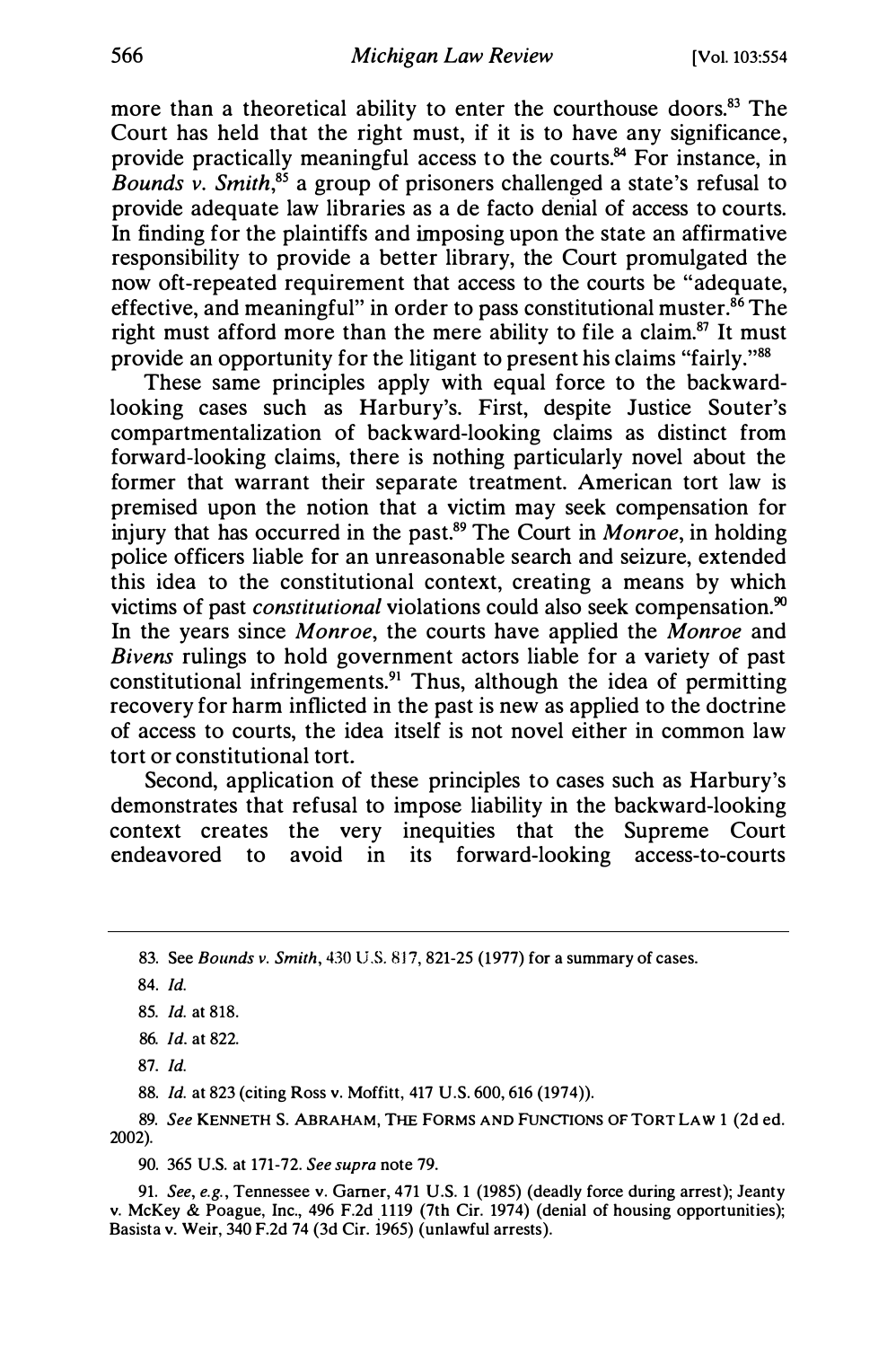jurisprudence. For instance, in Bell v. City of Milwaukee,  $92$  Bell's family, not knowing the true circumstances of Bell's death, agreed to a paltry wrongful death settlement with the city for \$1,800. Undeniably, the officers' conspiracy to cover up the crime for twenty years denied the Bell family any semblance of an adequate and meaningful adjudication of its claim.<sup>93</sup> In this way, when government actors abuse their ability to monopolize information by covering up evidence of their negligence, they deny effective court access to those wishing to pursue recovery for injuries stemming from the negligence.<sup>94</sup> Whether a plaintiff is impaired in her ability to bring a claim because a city refuses to waive filing fees or because city officials knowingly provide her with false information, the end result is the same. The claimant, through state-created impediments, has been deprived of her right to receive a fair opportunity to be heard in court.<sup>95</sup>

In fact, backward-looking access claims present a stronger claim for recognition than the already accepted forward-looking cases. In the backward-looking context, government actors are only called upon not to take active steps to thwart a litigant's claim.<sup>96</sup> In comparison, forward-looking cases require action on the part of the official through provision of libraries, counsel, and other assistance.<sup>97</sup> It follows that if officials have a duty under some circumstances to assist litigants proactively in accessing the courts, a fortiori they must, at a minimum,

95. To be sure, this analysis does not presume that states may never prevent litigants from filing suit. For instance, sovereign immunity precludes certain claims against state governments and the federal government. CHEMERINSKY, FEDERAL JURISDICTION, supra note 29, at 589; Erwin Chemerinsky, Against Sovereign Immunity, 53 STAN. L. REV. 1201, 1203 (2001). This Note does not argue that sovereign immunity should be abolished, but only argues that if a litigant has an apparent right to pursue a particular cause of action, a state official may not take steps to deny that right.

96. Michael Wells & Thomas A. Eaton, Substantive Due Process and the Scope of Constitutional Torts, 18 GA. L. REV. 201, 229 (1984).

97. See, e.g., Bounds v. Smith, 430 U.S. 817 (1977); Johnson v. Avery, 393 U.S. 483 (1969); Burns v. Ohio, 360 U.S. 252, 257 (1959); Griffin v. Illinois, 351 U.S. 12, 20 (1956).

<sup>92. 746</sup> F.2d 1205, 1223 (7th Cir. 1984). Plaintiffs, in the end, never signed the settlement agreement and refused to accept the money. Id.

<sup>93.</sup> When the Bells relitigated their claim in 1983, the jury returned a verdict of over \$300,000 for injuries stemming from the killing. *Id.* at 1225.

<sup>94.</sup> In Nielson v. Clayton, for example, state hospital personnel killed a man by performing a chokehold on him but classified his death at various times as "unknown" and/or a "heart attack." Nos. 94-1620, 94-1765, 94-1766, 1995 WL 417569, at \*1-2 (7th Cir. July 11, 1995). Although in this case the coverup ultimately failed, had these officials succeeded in effecting their plan, they would no doubt have impeded the family's attempts to recover for wrongful death. See also Swekel v. City of River Rouge, 119 F.3d 1259 (6th Cir. 1997); Foster v. City of Lake Jackson, 28 F.3d 425, 427 n. 4 (5th Cir. 1994); Saul B. Shapiro, Note, Citizen Trust and Government Coverup: Refining the Doctrine of Fraudulent Concealment, 95 YALE L.J. 1477, 1487-91 (1986) (discussing how the government's monopoly on information and its resulting ability to keep information secret exacerbates the possibility of abuse).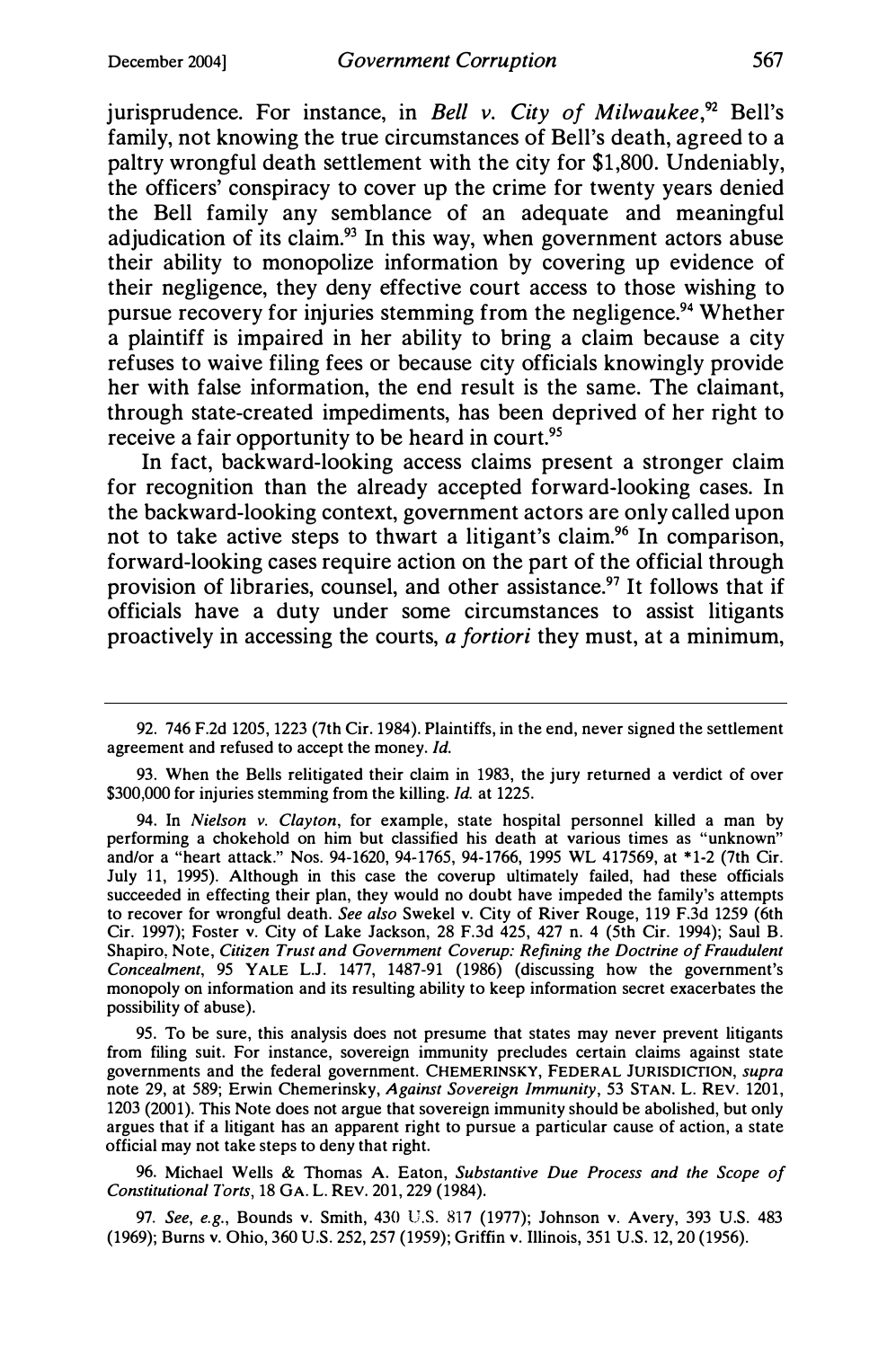refrain from doing anything to *impede* a claim.<sup>98</sup> Thus, when government officials take affirmative steps to thwart a potential wrongful death claim by passing it off as a suicide,<sup>99</sup> or destroy evidence necessary to prove a cause of action, $100$  there is a particularly compelling argument for providing relief.

#### B. Backward-Looking Claims and the Constitutional Torts Paradigm

Looking beyond the scope of the access-to-courts doctrine, constitutional tort theory generally also favors recognition of backward-looking access-to-courts claims. The principal reason courts have carved out a separate sphere of liability to remedy constitutional wrongs is that these violations, as opposed to common law violations, inflict a special type of injury upon their victims, an injury not present in common law torts.101 One can point to the Los Angeles Police Department's Rampart corruption scandal, $102$  the accusations of racially-motivated brutality leveled against the New York Police Department,<sup>103</sup> and even the scandals of the Watergate era<sup>104</sup> to demonstrate the devastating ramifications that government conspiracies and abuses of power can cause. The social harm and

- 100. See, e.g., Foster v. City of Lake Jackson, 28 F.3d 425, 427 n.4 (5th Cir. 1994).
- 101. Whitman, Emphasizing, supra note 80, at 669.

102. See Matt Lait and Scott Glover, The Rampart Scandal; LAPD Probe Fades Into Oblivion; The Investigation That Gripped the City Is All But Over, Though Far from Done, L.A. TIMES, Aug. 11, 2003, at A1, *available at* 2003 WL 2426596 (discussing the two-year probe of the Rampart-area police department following reports of widespread criminal activity by Rampart police officers).

103. See Human Rights Watch, Shielded from Justice: Police Brutality and Accountability in the United States (1999), at http://www.hrw.org/reports98/police/index.htm (discussing numerous incidents of unjustified shootings, beatings, and other abuses by New York City police that took place during the mid- to late-1990s).

104. See generally KEITH W. OLSON, WATERGATE: THE PRESIDENTIAL SCANDAL THAT SHOOK AMERICA (2003) (detailing the use of Republican funds to finance widespread and illegal intelligence gathering by the Nixon administration that lead to Nixon's resignation in 1974).

<sup>98.</sup> Indeed, the conflicting holdings of the district court and the D.C. Circuit stem in part from differences in their perceptions of the defendants' actions. The district court denied Harbury's claim because it read her claim to allege a duty on the part of government officials to investigate her claim. Harbury v. Deutch, No. 96-00438 CKK, 1999 WL 33456919, at \*10 (D.D.C. Mar. 23, 1999), rev'd, Harbury v. Deutch, 233 F.3d 596 (D.C. Cir. 2000), rev'd, Christopher v. Harbury, 536 U.S. 403 (2002). The D.C. Circuit, however, reframed her complaint as alleging a duty not actively to provide false information in hopes of thwarting her ability to seek redress in the courts. Harbury v. Deutch, 233 F.3d 596, 609 (D.C. Cir. 2000), rev'd, Christopher v. Harbury, 536 U.S. 403 (2002). In doing so, it found a prima facie showing of a violation. Id. Had the district court read correctly Harbury's allegation, it may have ruled differently. See Harbury v. Deutch, 1999 WL 33456919, at \*10 (implying that, had Harbury alleged an affirmative suppression or destruction of evidence, her claim may have stated a valid cause of action).

<sup>99.</sup> Ryland v. Shapiro, 708 F.2d 967 (5th Cir. 1983).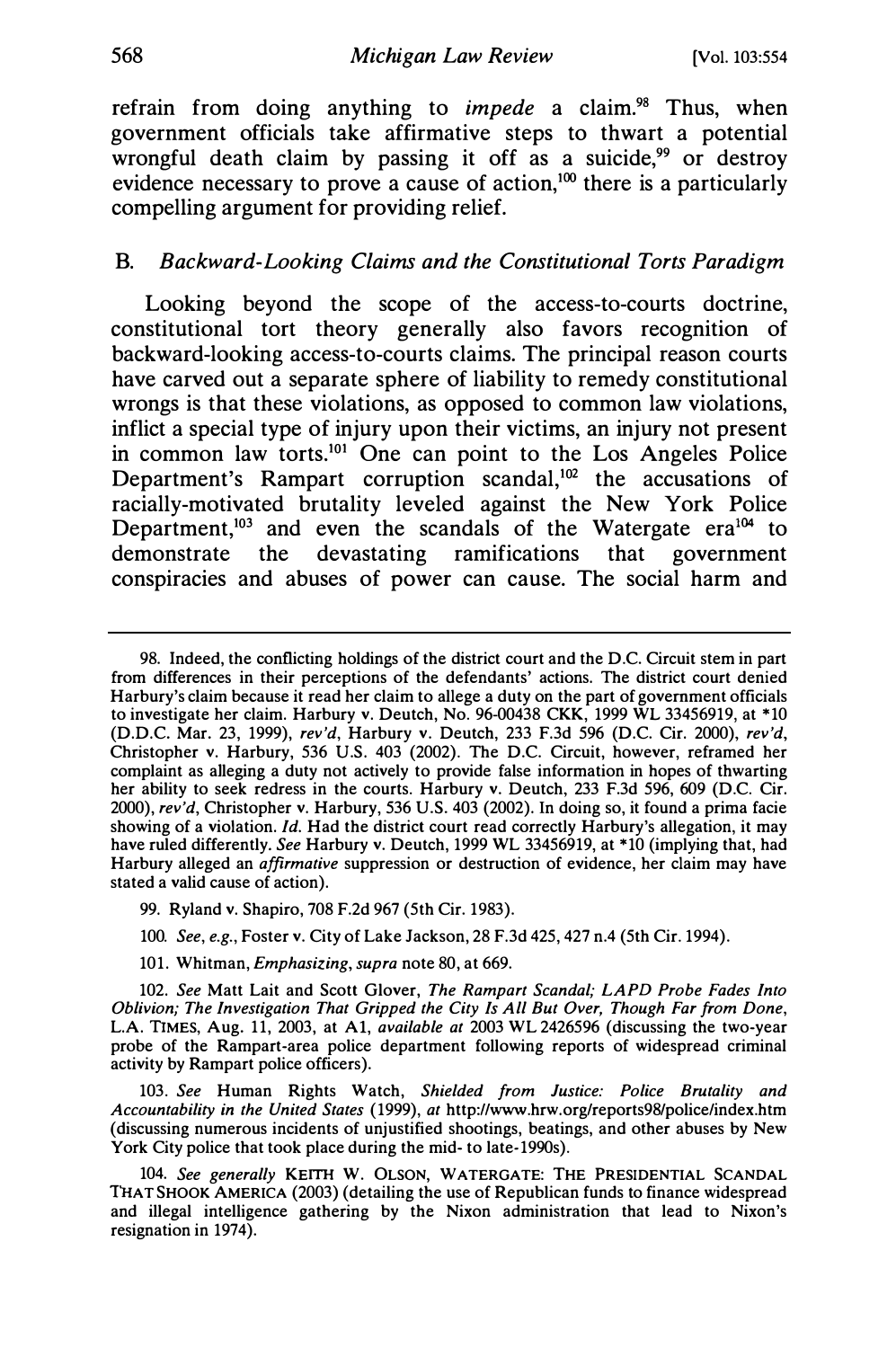mistrust such abuses engender can be debilitating, and one can intuitively sense that the damage these scandals leave in their wake is qualitatively different than when only private actors are involved.<sup>105</sup>

The distinct nature of this harm stems from the unusual nature of citizen-government interaction.106 As articulated by professors Michael Wells and Thomas Eaton, citizens place a certain degree of trust in their government bodies and actors to implement rules and regulations, to provide services, create order, mete out justice, and in general to safeguard societal interests.<sup>107</sup> This trust is compelled in part by the government's monopoly on police power and rule-creation, which creates an unavoidable dependency of the public upon it.<sup>108</sup> The resulting power imbalance creates a citizenry particularly vulnerable to government coercion.<sup>109</sup> In all, these factors align to give government officials a unique ability not only to harm but to harm a greater number of people with greater ramifications.<sup>110</sup>

Not only is the potential to harm in the context of government actors greater than in the realm of private law, but also the harm is itself unique in that these abuses inflict a "moral" injury that is not similarly implicated outside of the context of government action.<sup>111</sup> This injury is propagated by the unusual role the state plays in affording legitimacy to a person's membership in society.112 Professors Dauenhauer and Wells point out that to the extent citizens rely upon the state to create a properly functioning and ordered society, the state must also rely on the citizens to engage themselves as

106. Wells & Eaton, supra note 96, at 229.

107. *Id.*; Shapiro, *supra* note 94, at 1488.

108. Shapiro, *supra* note 94, at 1487-91 (arguing that people tend to place a great deal of trust in government actors because of the inherent need to rely on government for basic goods, services, and information, among other things).

109. Id. at 1488.

110. For instance, because of the federal government's monopoly on information, it was able to conceal from the public the fact that it was conducting nuclear testing in Nevada between 1951 and 1963. See Allen v. United States, 816 F.2d 1417 (10th Cir. 1987). The nuclear tests ultimately resulted in over a thousand residents developing leukemia and other cancers. See STAFF OF HOUSE SUBCOMM. ON OVERSIGHT AND INVESTIGATIONS OF THE COMM. ON INTERSTATE AND FOREIGN COMMERCE 96TH CONG. 2D SESS., "THE FORGOTTEN GUINEA PIGS:" A REPORT ON THE HEALTH EFFECTS OF LOW-LEVEL RADIATION SUSTAINED AS A RESULT OF THE NUCLEAR WEAPONS TESTING PROGRAM CONDUCTED BY THE UNITED STATES GOVERNMENT22 (Comm. Print 1980).

111. As Professors Bernard Dauenhauer and Michael Wells explain, injury caused by infringements on constitutional rights cannot necessarily be quantified in monetary terms. Bernard P. Dauenhauer & Michael L. Wells, Corrective Justice and Constitutional Torts, 35 GA. L. REV. 903, 911-16 (2001). The real concern that constitutional torts address is the "moral" injury suffered by victims of these violations and also the social harm engendered by the abuse. Id. See also Whitman, Emphasizing, supra note 80, at 669.

112. Dauenhauer & Wells, supra note 111, at 911-16.

<sup>105.</sup> See Wells & Eaton, supra note 96, at 229-30; Whitman, Emphasizing, supra note 80, at 669.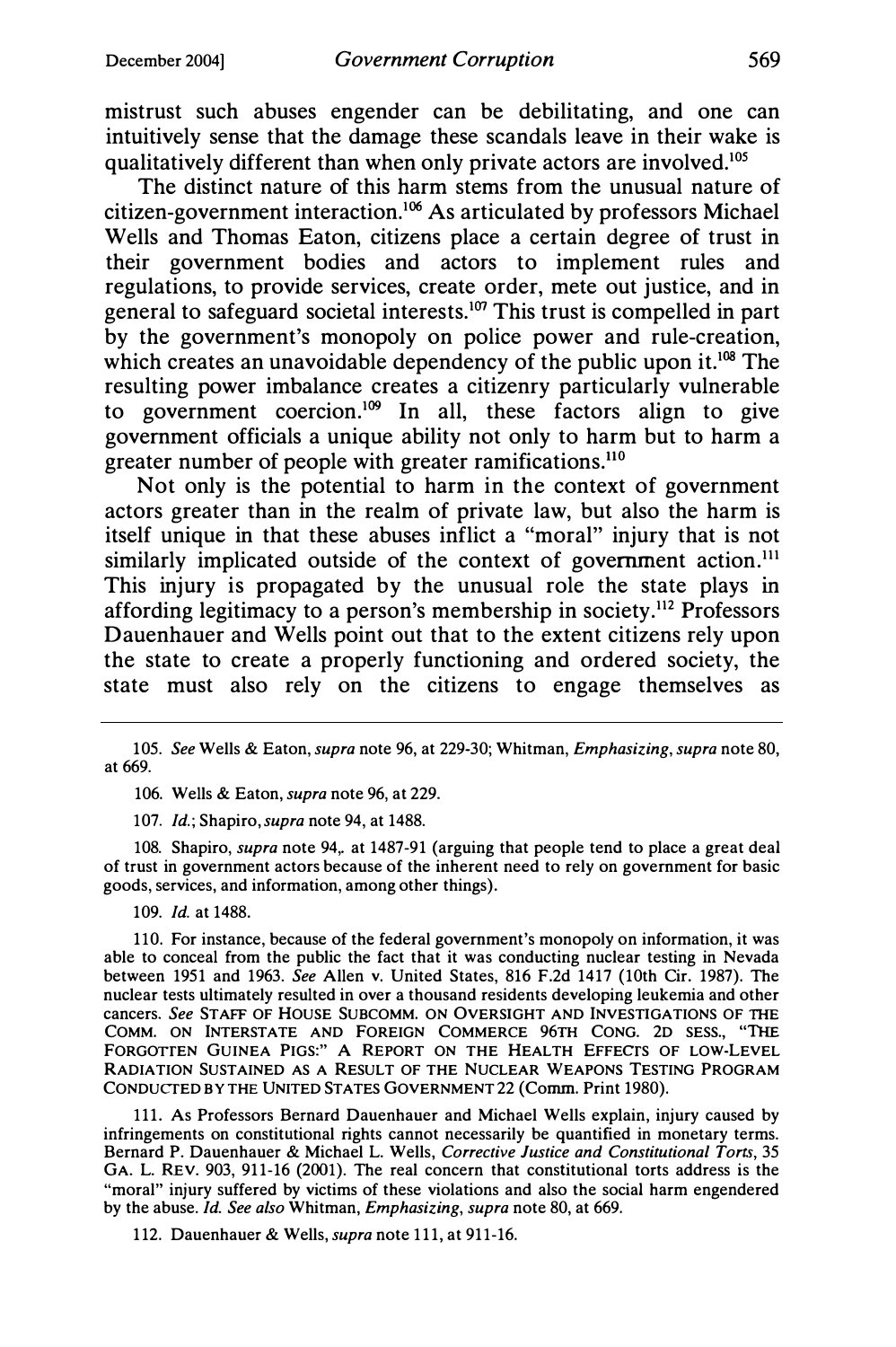contributing members of society  $-$  in essence, to conform to the rules the state has created.113 Because of the inherent vulnerability of each participant to the whims of the government, every violation committed against him by the state in effect delegitimates his membership in society, risks alienating his ongoing participation, and upsets the symbiotic balance of rights and obligations between the two.114 Awarding victims redress through constitutional tort actions serves to offset the damage the government wrongdoer may have caused.115 It accords the victim a renewed sense of legitimacy and encourages him to remain a productive member of the community.116 Imposing liability for constitutional violations also promotes social peace by urging people to continue to "embrace their citizenship."117

In addition, liability for these abuses does more than provide redress for the individual claimant. A constitutional violation affects more than any individual victim: "A constitutional tort committed against one citizen can, and not infrequently does, give other citizens reason to fear that they too may become the direct victims of some deprivation of due recognition."118 Accordingly, government accountability for the violation serves to ameliorate the fear and disillusionment aroused in those sympathetic to the victim as well.<sup>119</sup>

The theoretical focus on government's unique power to demoralize can also account for the allowance of nominal damages in constitutional tort actions. See Carey v. Piphus, 435 U.S. 247 (1978) (awarding nominal damages where plaintiffs demonstrated a violation of their constitutional rights even if they suffered no other harm). As Professor Whitman points out, the allowance of nominal damages, which is not allowed for common law torts, is rooted in the idea that constitutional torts are in part meant to address the dignitary harm caused by government abuse of power. Whitman, Emphasizing, supra note 80, at 669.

115. Dauenhauer & Wells, supra note 111, at 917. In the same way that government regulations of property can involve demoralization costs, constitutional violations can also result in demoralization. Frank I. Michelman, Property, Utility, and Fairness: Comments on the Ethical Foundations of "Just Compensation" Law, 80 HARV. L. REV. 1165 (1967). See also Akhil Reed Amar, Fourth Amendment First Principles, 107 HARV. L. REV. 757, 790 n.126, 807-08, 809 n.188, discussing the ways in which Fifth Amendment takings claims are analogous to Fourth Amendment unlawful seizure claims, and Akhil Reed Amar, The Future of Constitutional Criminal Procedure, 33 AM. CRIM. L. REV. 1123 (1996), applying the demoralization concept to Fourth Amendment actions, for other areas to which the concept of demoralization has been applied.

116. Dauenhauer & Wells, supra note 111, at 917.

- 117. Id. at 920.
- 118. Id. at 918.
- 119. Id.

<sup>113.</sup> Id. at 913-15.

<sup>114.</sup> Id. at 916. The community as a whole must take steps to ensure that the "empowering function" of the state prevails over its "dominating, disempowering function" if it is to prevent a collapse of social order. Id. at 915. Along these same lines, Wells and Eaton also argue that courts should limit constitutional torts to cases that implicate a threat to concern and respect for the individual by the government, since this is the interest that the Constitution intended to protect. Wells & Eaton, supra note 96, at 232.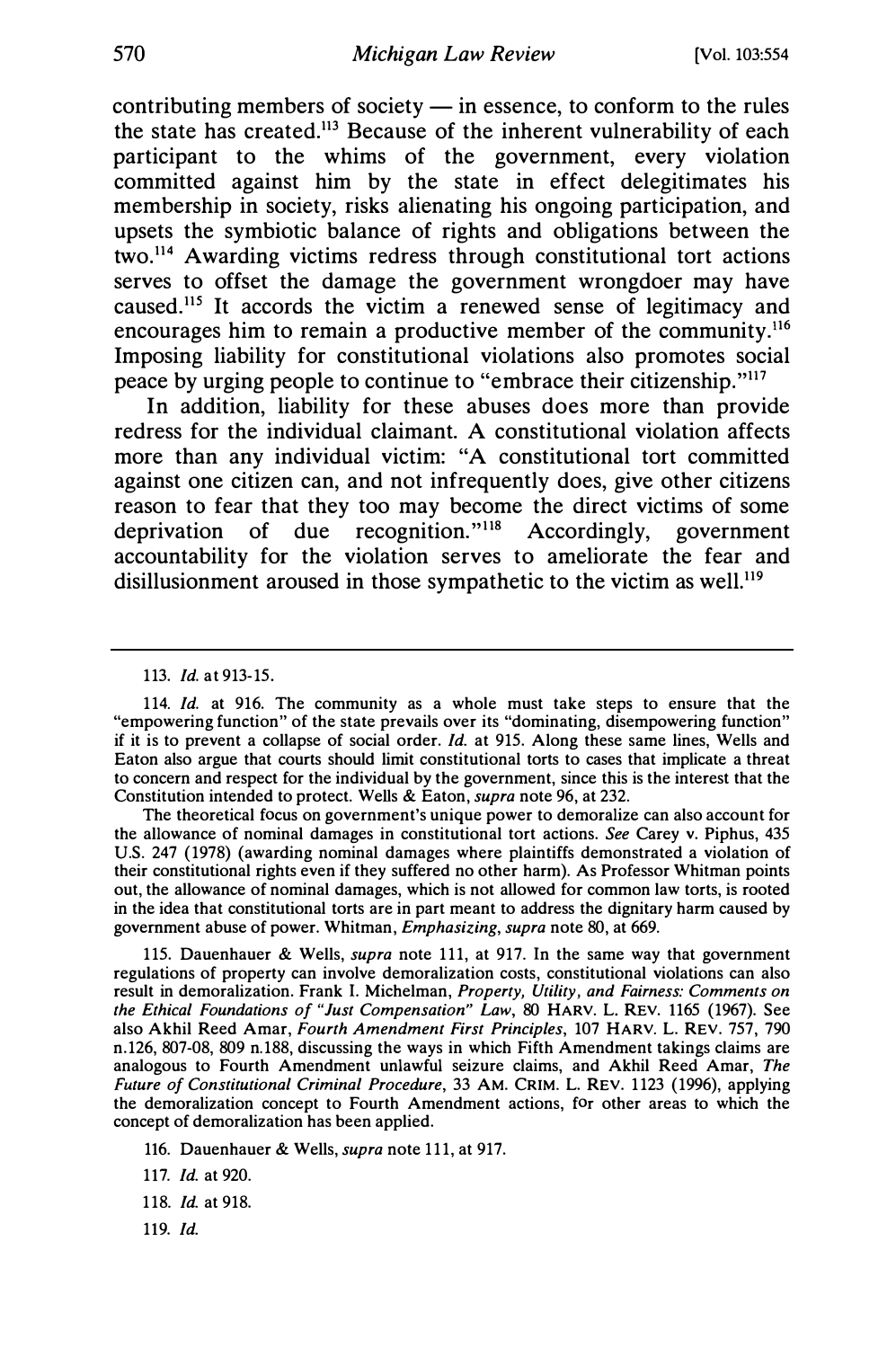Claims that involve intentional attempts on the part of a government actor to defraud a victim or conceal information implicate precisely those harms that constitutional torts are intended to address, perhaps more than any other type of constitutional claim.120 As scholars and courts uniformly recognize, harms inflicted upon victims through deliberate, intentional action tend to produce more deleterious results than injuries that result from simple negligence or ignorance.121 While both types of acts might lead to similar quantifiable losses, injuries inflicted intentionally or maliciously carry the added demoralization that does not usually result from negligent actions.122 And even those scholars who advocate greater limitations on constitutional tort recovery do not advocate limiting recovery in cases of intentional and flagrant abuse.<sup>123</sup>

In the case of backward-looking access claims, in fact, the injuries suffered by victims are twofold: the injury inflicted by the underlying cause of harm and the injury caused by the ensuing coverup. For example, in Barrett v. United States there were actually two separate sources of injury inflicted upon Mr. Blauer and his family.<sup>124</sup> The first came from the nonconsensual use of Mr. Blauer by the government for human experimentation and his resulting death.<sup>125</sup> The second came from the active and extensive coverup of the experimentation program by the U.S. Army Chemical Corps.126 Both acts implicate

120. See, e.g., Barrett v. United States, 798 F.2d 565 (2d Cir. 1986); Bell v. City of Milwaukee, 746 F.2d 1205 (7th Cir. 1984); Ryland v. Shapiro, 708 F.2d 967 (5th Cir. 1983); see also supra note 29.

121. John C. Jeffries, Jr., Disaggregating Constitutional Torts, 110 YALE L.J. 259, 278 (2000) [hereinafter Jeffries, Disaggregating]; John C. Jeffries, Jr., The Right-Remedy Gap in Constitutional Law, 109 YALE L.J. 87, 90-91 (1999) [hereinafter Jeffries, Right-Remedy]; Wells & Eaton, *supra* note 96, at 246-50; Whitman, *Emphasizing, supra* note 80, at 690-91.

122. Wells & Eaton, supra note 96, at 248.

123. Jeffries, Right-Remedy, supra note 121, at 90-91. Professor Jeffries goes so far as to suggest that constitutional tort doctrine be altered to include only constitutional violations involving malicious motivation. Jeffries, Disaggregating, supra note 121, at 278; see also Wells & Eaton, *supra* note 96, at 241-52; Whitman, *Emphasizing, supra* note 80, at 690-91. Indeed, Professors Wells and Eaton also argue that constitutional torts should be available where the defendants acted intentionally, recklessly, or in disproportion to the benefits conferred by legitimate goals of the state. See Wells & Eaton, supra note 96, at 236-37.

Courts as well have never been concerned about imposing liability in cases involving blatant abuse, perceiving no danger in imposing liability on this type of conduct because it so clearly violates the most "basic" constitutional norms. Myriam E. Gilles, In Defense of Making Government Pay: The Deterrent Effect of Constitutional Tort Remedies, 35 GA. L. REV. 845, 850-53 (2001).

124. 798 F.2d 565 (2d Cir. 1986)

125. Id. at 567.

126. In their efforts to keep the mescaline injection program secret, the federal government, including the Department of Justice and the Chemical Corps, attempted to keep secret the contract between the Army and the psychiatric hospital. Id. at 568-69. The officials also decided to attribute the injection program to the Army Medical Corps instead of the Chemical Corps should they be required to divulge sponsorship of the program. Id.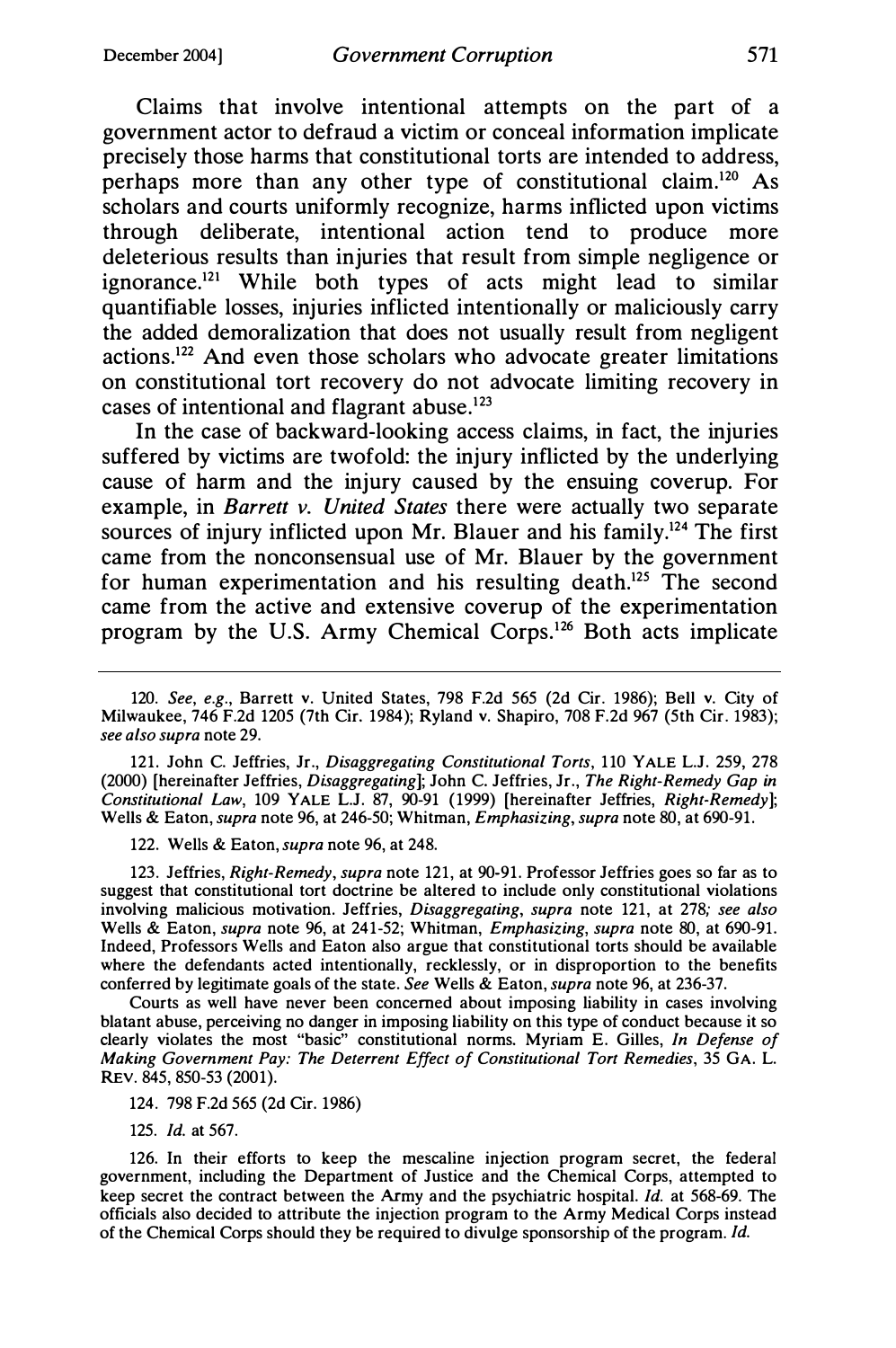those compensable injuries, e.g., physical injury, emotional and mental suffering, generally addressed by common law torts.<sup>127</sup> The coverup triggers the additional *moral* disenfranchisement that scholars agree constitutional torts are intended to protect against.128 Because of the unique type of harm inflicted in these backward-looking access claims, such claims tend to better reflect the policies of constitutional liability than other, more controversial, constitutional claims.129 This analysis holds true for all backward-looking access cases involving intentional acts, such as Ryland, Bell, and Harbury, because all involve an original cause of action as well as injury caused by the intentional concealment of information pertaining to that original claim.

#### C. Absence of Concerns Limiting Recovery

At the same time, backward-looking access-to-courts cases do not raise those concerns and criticisms that have in the past defeated so many constitutional claims. One of the principal reasons courts have refused to recognize new constitutional torts is the fear of overexpansion, i.e., the fear of opening the floodgates for increasingly novel and vague claims of constitutional wrongdoing.<sup>130</sup> Lurking beneath this worry is the broader concern that as courts give greater allowance for more constitutional tort recovery, such torts will become virtually indistinguishable from common law torts and will lose any special "constitutional" status they were meant to have.<sup>131</sup> Then-Justice Rehnquist articulated this fear in Paul v. Davis:

If the same [allegedly defamatory] allegations had been made about [the plaintiff] by a private individual, he would have nothing more than a claim for defamation under state law. But, he contends, since [defendants] are ... [officials] of city and of county government, his

130. See, e.g., DeShaney v. Winnebago County Dep't of Soc. Servs., 489 U.S. 189 (1989) (refusing to impose an affirmative duty on social workers to prevent child abuse); Davidson v. Cannon, 474 U.S. 344 (1986); Daniels v. Williams, 474 U.S. 327 (1986) (declining to find liability where negligence resulted in prison slip and fall). This fear of overlitigation is understandable, and given that the number of civil rights filings in the two decades after Monroe increased from under 300 to over 30,000, Theodore Eisenberg & Stewart Schwab, The Reality of Constitutional Tort Litigation, 72 CORNELL L. REV. 641, 662 (1987), few scholars question the need for at least some limiting devices to prevent such proliferation. See generally Wells, Constitutional Torts, supra note 80; Whitman, Constitutional Torts, supra note 22; Rosen, supra note 81.

131. See Paul, 424 U.S. at 698-99; Whitman, Emphasizing, supra note 80, at 670.

<sup>127.</sup> ABRAHAM, supra note 89, at 207-08.

<sup>128.</sup> John C. Jeffries, Jr., Compensation for Constitutional Torts: Reflections on the Significance of Fault, 88 MICH. L. REV. 82, 93-95 (1989); Whitman, Emphasizing, supra note 80, at 669.

<sup>129.</sup> See Davidson v. Cannon, 474 U.S. 344 (1986) (declining to find liability where negligence resulted in the attack of a prisoner by another inmate); Paul v. Davis, 424 U.S. 693 (1976) (dismissing a section 1983 claim alleging defamation at hands of police officer).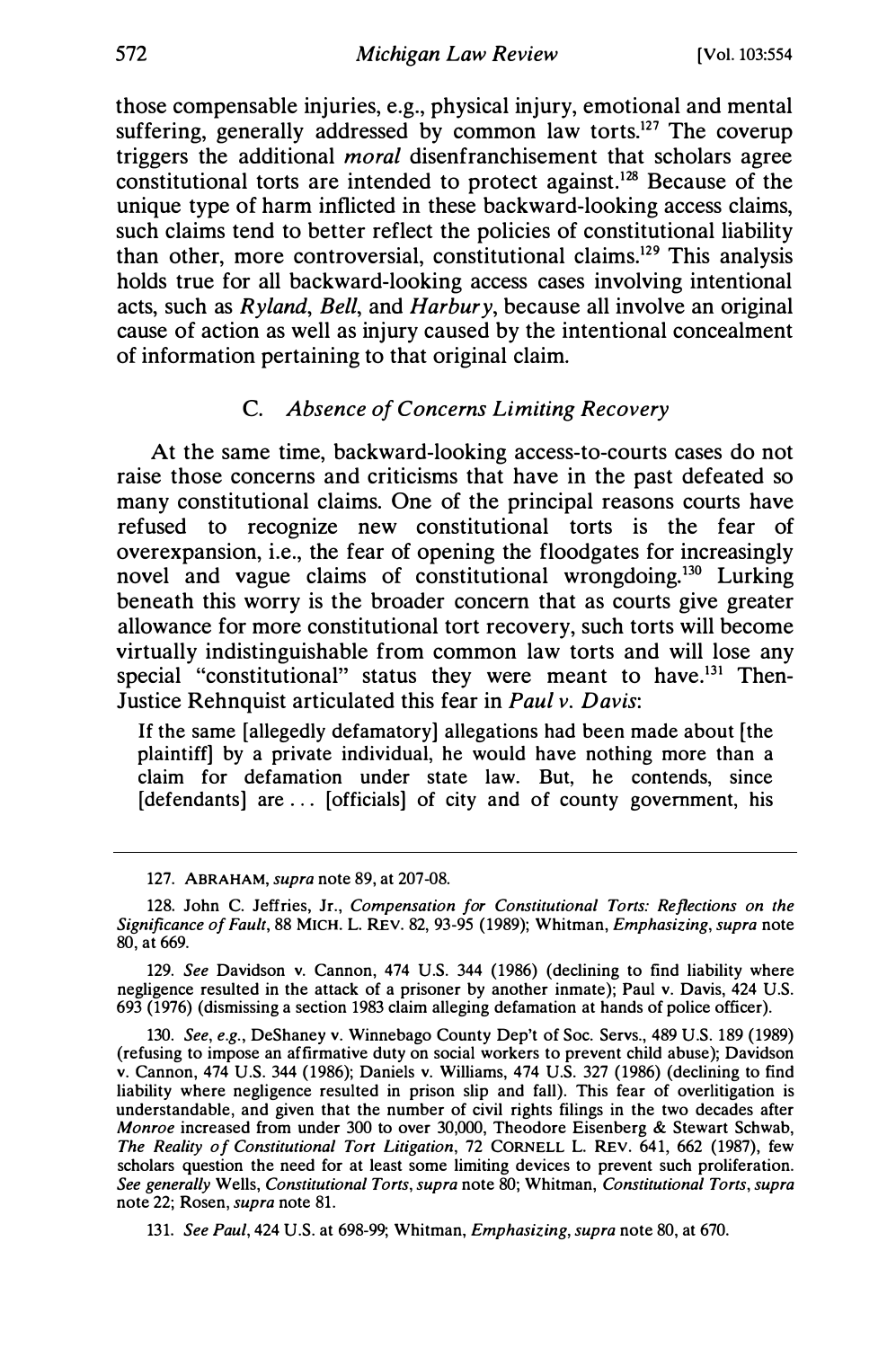action is thereby transmuted into one for deprivation by the State of rights secured under the Fourteenth Amendment ....

It is hard to perceive any logical stopping place to such a line of reasoning. Respondent's construction would seem almost necessarily to result in every legally cognizable injury which may have been inflicted by a state official acting under "color of law" establishing a violation of the Fourteenth Amendment.<sup>132</sup>

This concern, however, does not adequately justify denial of backward-looking access claims, because these claims do not fall within the category of cases to which the fear is directed. Rehnquist's concern in Paul v. Davis was that constitutional torts were being construed by litigants as nothing more than common law torts involving government officials, when they were originally intended to provide more distinctive protections.<sup>133</sup> He seemed to suggest that courts should entertain only those constitutional tort actions that involve abuses committed by government qua government.<sup>134</sup> Thus, constitutional recovery should be reserved for those abuses that government actors are able to commit precisely because they are government actors.135

Backward-looking access-to-courts claims involve exactly such scenarios. Government bodies and their agents are armed with the power to provide protections for the public by enacting and enforcing laws and investigating infractions.<sup>136</sup> This very power, carrying with it a special ability to monopolize information and impede information dissemination, also carries with it a special susceptibility for abuse, which affords government officials the opportunity to effect their conspiracies. 137 Because of this nexus, there is little worry that recognition of backward-looking access-to-courts cases might relegate constitutional torts to nothing more than a "font of tort law" in the way that allowing recovery for defamation by a police officer or a slip and fall on government property might.<sup>138</sup>

Nor do these access-to-justice claims implicate the other oftrepeated criticism of constitutional tort law: detrimental

137. See supra note 107 and accompanying text.

138. See Paul, 424 U.S. at 701 and supra notes 130-131 and accompanying text for a further explanation of Paul's concerns.

<sup>132.</sup> Paul, 424 U.S. at 698-99.

<sup>133.</sup> Id.

<sup>134.</sup> Id. at 710-711 (construing its earlier cases to imply that constitutional torts will only be found where a state arbitrarily removes or infringes upon a right it had previously granted in its capacity as a state).

<sup>135.</sup> Id.

<sup>136.</sup> See supra note 106 and accompanying text.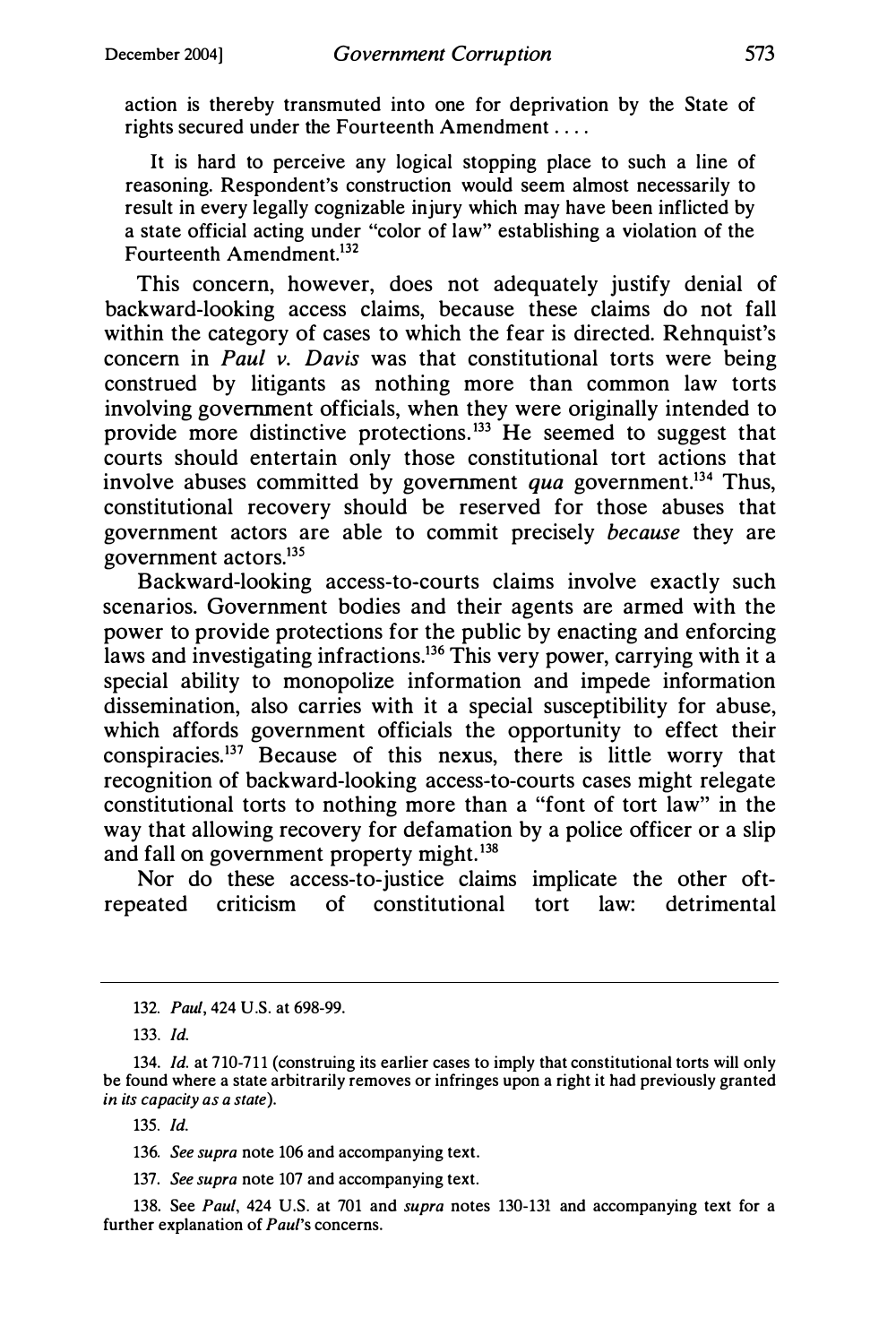overdeterrence.139 Constitutional torts, like common law torts, strive to deter activities that may lead to injury.<sup>140</sup> More than common law torts, however, they carry the heightened concern that imposing liability on government actors might inhibit not only detrimental conduct but also beneficial conduct.<sup>141</sup> The fear is that if liability flows too easily from infringements of the Constitution, government actors, who do not personally realize the benefits of their activities, will become overly risk-averse, shying away from acting in those gray areas that might subject them to suit. $142$ 

These concerns, however, apply exclusively to liability imposed for negligent conduct rather than intentional conduct.<sup>143</sup> As one scholar aptly noted, there is no disagreement among courts or scholars as to whether cases of intentional wrongdoing and/or malice should trigger liability:

[although r]easonable people may differ over where to draw the line  $\dots$ the basic idea here is this: we seek to identify police conduct that may be socially useful and, even if that conduct is (non-egregiously) unconstitutional, we accord it immunity from suit. At the same time, we identify conduct that we are not worried about overdeterring — conduct that is lacking in social utility, or shocking and egregious  $-$  and we label it "over-the-line" and expose it to liability.<sup>144</sup>

Backward-looking access claims do not give rise to these concerns because they deal only with deliberate, knowing efforts to cover up harmful activity. The backward-looking claims addressed in this analysis do not seek to impose liability for merely accidental or negligent behavior, but only where the specific goal of the government actor was to thwart litigation that the plaintiff otherwise had a right to pursue. There is little if any social utility in this type of conduct.<sup>145</sup>

141. Id. Jeffries, Right-Remedy, supra note 121, at 90; Carlos Manuel Vázquez, Eleventh Amendment Schizophrenia, 75 NOTRE DAME L. REV. 859, 877-78 (2000).

142. Richard H. Fallon, Jr. & Daniel J. Meltzer, New Law, Non-Retroactivity, and Constitutional Remedies, 104 HARV. L. REV. 1733, 1792 (1991). Stemming from this worry is the additional possibility that such a liability scheme will deter competent people from serving in government. Id. at 1750 (citing Harlow v. Fitzgerald, 457 U.S. 800, 814 (1982)). Liability imposed for too many acts will deter socially desirable "vigorous decisionmaking" by government officials and result in a less than optimal assemblage of public servants. Id. See also SCHUCK, supra note 139, at 21-22.

143. See Fallon & Meltzer, supra note 142, at 1792.

144. Gilles, supra note 123, at 853.

145. See id. at 851 ("[W]here courts are confronted with actions that they apprehend as egregious and largely devoid of social utility, e.g., ... corruption ... courts perceive no danger of overdeterring vigorous, legitimate police activity, because the challenged action is, by definition, one which any reasonable officer will clearly understand to violate the most basic constitutional norms.").

<sup>139.</sup> PETER H. SCHUCK, SUING GOVERNMENT: CITIZEN REMEDIES FOR OFFICIAL WRONGS 71-73 (1983).

<sup>140.</sup> Id.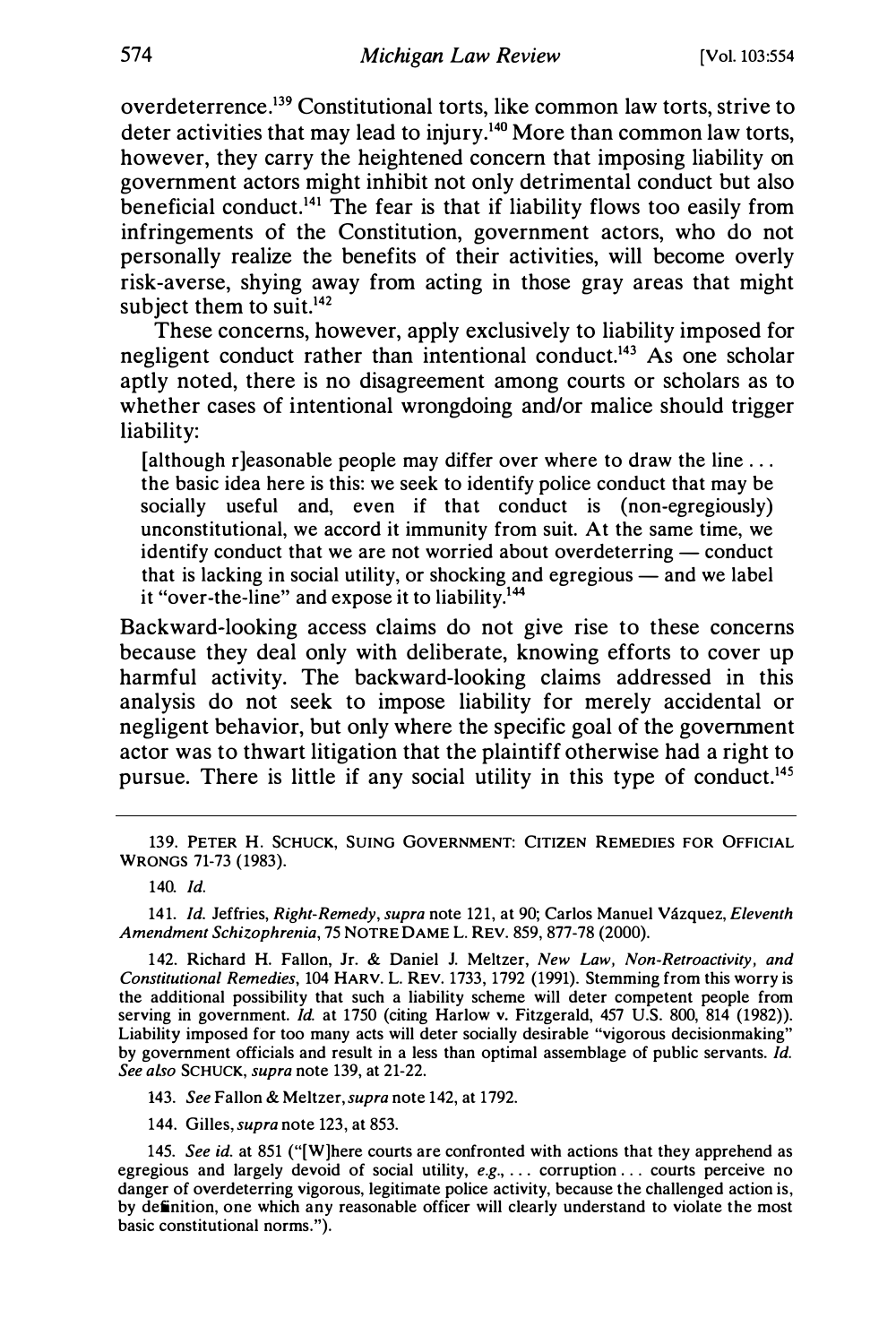There is no fear that imposing liability in these cases will produce the loss-creating behavioral deterrence that drives so much of the courts' wariness.146

In sum, backward-looking access claims are prototypical of claims that the courts envisioned when they first began to use the Constitution as a vehicle for recovery and espouse the very principles that drive imposition of liability on government actors. There are few distinguishing factors to justify excluding recovery for backwardlooking claims and allowing recovery for forward-looking ones, or recognizing some constitutional torts but not backward-looking access claims.

# III. A METHODOLOGY AND FRAMEWORK FOR ADJUDICATING BACKWARD-LOOKING ACCESS CLAIMS

While it remains to be seen whether the Supreme Court will recognize backward-looking access claims as viable causes of action, almost all of the appellate courts that have addressed the issue agree that such a cause of action exists.<sup>147</sup> In keeping with the Supreme Court's ambivalence regarding the issue, however, these courts' decisions conflict sharply on virtually every critical element governing

147. The Fifth Circuit was the first to rule decisively on the issue in  $Ryland$  v. Shapiro, 708 F.2d 967 (5th Cir. 1983), finding a denial of access to courts where a local prosecutor used his authority to coverup a murder to look like a suicide. Id. at 973. The Seventh Circuit followed suit a year later in Bell v. City of Milwaukee, 746 F.2d 1205 (7th Cir. 1984). To date, in addition to the Fifth and the Seventh Circuits, the Second, Ninth, Tenth, and Eleventh, and D.C. Circuits have affirmatively recognized the validity of backward-looking access claims. Chappell v. Rich, 340 F.3d 1279 (11th Cir. 2003); Delew v. Wagner, 143 F.3d 1219 (9th Cir. 1998); Barrett v. United States, 798 F.2d 565 (2d Cir. 1986); McKay v. Hammock, 730 F.2d 1367 (10th Cir. 1984). To note, because the D.C. Circuit's Harbury decision was reversed by the Supreme Court, *Christopher v. Harbury*, 536 U.S. 403 (2002), this circuit's position on the issue remains unclear.

The Third Circuit, in Brown v. Grabowski, 922 F.2d 1097, 1113 (3d Cir. 1991), and the Sixth Circuit, in Swekel v. City of River Rouge, 119 F.3d 1259, 1262 (6th Cir. 1997), recognized in dicta the holdings of Bell and Ryland, but have not yet upheld a violation of the right. The First Circuit also recognized Bell in Williams v. City of Boston, 784 F.2d 430, 435 (1st Cir. 1986), but declined to rule explicitly on the issue and has never affirmed the right. To note, although the First Circuit upheld a denial-of-access claim in *Germany v*. Vance, 868 F.2d 9, 15-18 (1st Cir. 1989), the plaintiff in Germany was a juvenile in state custody, rendering the case more like a prisoner's access case rather than a true backwardlooking access case.

<sup>146.</sup> Indeed, the Supreme Court endorsed this view in Carey v. Piphus, 435 U.S. 247, 257 n.11 (1978) (sanctioning punitive damage awards where government agents acted "with a malicious intention to deprive [plaintiffs] of their rights or to do them other injury"). See also Fallon & Meltzer, supra note 142, at 1793-94 (arguing that when the conduct in question is clearly prohibited, "to withhold remedies because of cost or disruption would threaten the maintenance of an appropriate structure of incentives to learn and comply with constitutional rules. By contrast, when officials reasonably might have thought their conduct constitutionally valid, there is less need to impose a 'penalty' to deter future misconduct."); Alan K. Chen, The Burdens of Qualified Immunity: Summary Judgment and the Role of Facts in Constitutional Tort Law, 47 AM. U. L. REV. 1, 102 (1997).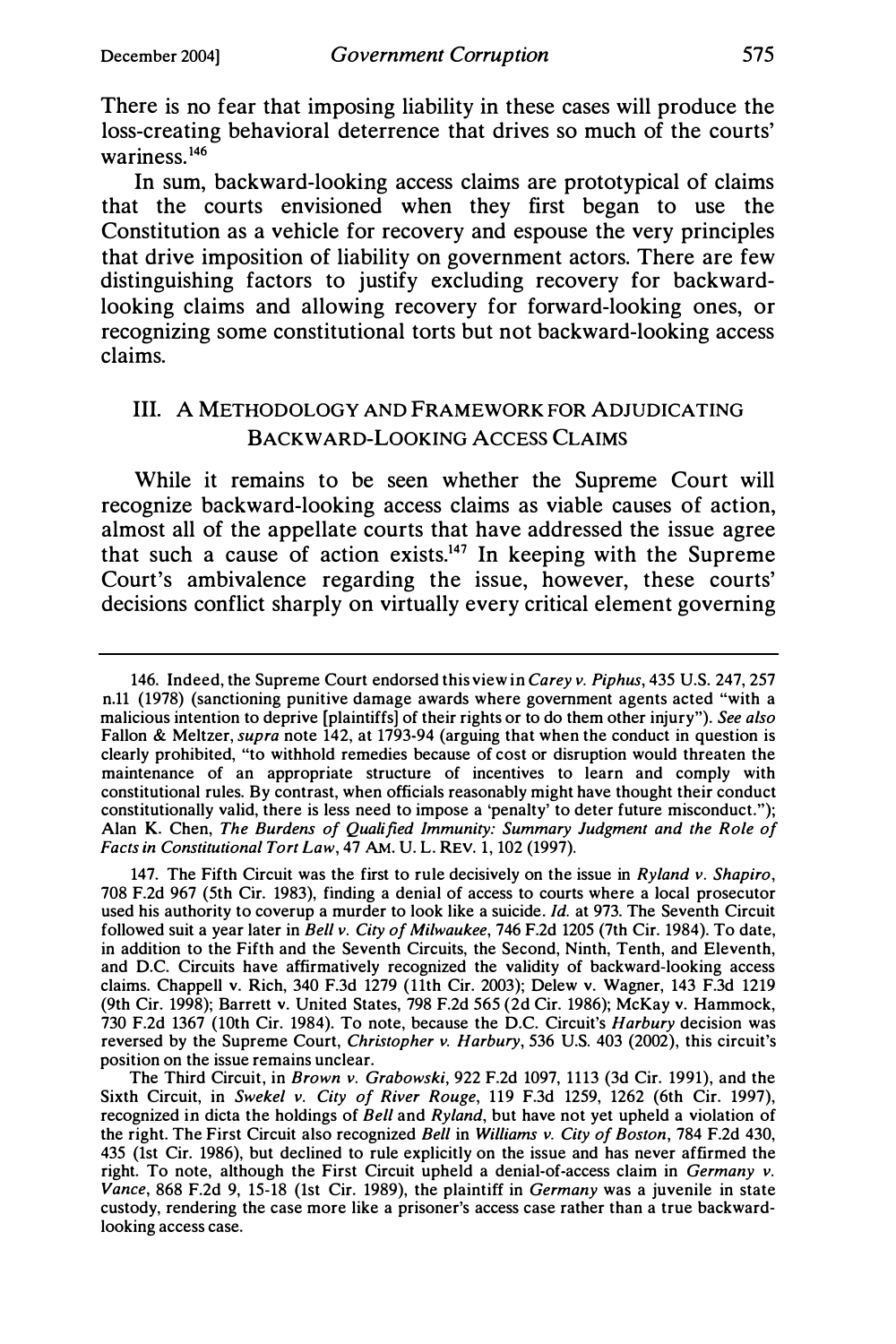it. Consequently, while most appellate courts have recognized the right, they have failed to articulate a coherent framework for analysis of such a right. Moreover, as these courts have continued to narrow their jurisprudence over time, the future of litigation under this cause of action has become increasingly uncertain.<sup>148</sup> This Part offers a methodology for analyzing backward-looking access claims, and by delineating the sources of conflict among the lower courts, proffers a workable framework for future adjudication of them.

#### A. A Method for Understanding the Right of Access to Courts

One of the main problems propagating the ongoing confusion in the appellate courts is the very breadth of the access right, the diversity in the right's constitutional origins having led courts down wildly different paths and having caused many courts to retreat doctrinally in the face of growing uncertainty.<sup>149</sup> To remedy this problem, courts must find a way to define the right more narrowly and delineate a more precise blueprint for addressing these claims. To this end, courts should cease adjudicating backward-looking access claims under vague notions of "fundamental rights" or the generic rubric of due process.150 Instead, courts should frame the right in the constitutional provision where it is most specifically addressed: the First Amendment's Petition Clause.<sup>151</sup> As the Supreme Court has articulated in the past, where there is a specific constitutional right infringed, using due process to adjudicate claims can be redundant.<sup>152</sup>

151. U.S. CONST., amend I.

<sup>148.</sup> Even those courts that have accepted the cause of action as constitutionally valid have engaged in significant judicial backpedaling over the years, increasingly narrowing its scope and rendering uncertain its future viability. For instance, although when the Fifth Circuit first recognized the cause of action in Ryland it adopted a very broad view of right, in cases since the court has severely narrowed this decision. It has done so by imposing narrow intent requirements on the cause of action, *Crowder v. Sinyard*, 884 F.2d 804 (5th Cir. 1989), requiring a showing of "substantial prejudice" to the original claim as opposed to mere interference, and disallowing claims brought for post-filing abuses, Foster v. City of Lake Jackson, 28 F.3d 425, 430 & n.8 (5th Cir. 1994).

Other courts have followed suit, imposing overly stringent requirements of proof, Nielsen v. Clayton, 62 F.3d 1419 (7th Cir. 1995) (finding that a hospital examiner's report that patient died of a heart attack following a chokehold despite evidence of neck trauma and blood on the deceased's nostrils was not sufficient evidence of coverup), complicated ripeness doctrines, Morales v. City of Los Angeles, 214 F.3d 1151, 1152-54 (9th Cir. 2000), and use of equitable exemptions such as equitable tolling and spoliation of evidence lawsuits to preempt denial-of-access claims, Swekel v. City of River Rouge, 119 F.3d 1259, 1265 (6th Cir. 1997).

<sup>149.</sup> See sources cited supra note 148.

<sup>150.</sup> See, e.g., Bell, 746 F.2d at 1261; Ryland, 708 F.2d at 971.

<sup>152.</sup> In Graham v. Connor, 490 U.S. 386 (1989), a plaintiff sued various police officers for using excessive force during his arrest in violation of his Fourteenth Amendment due process rights. Id. at 388-90. The Supreme Court refused to consider the claim under the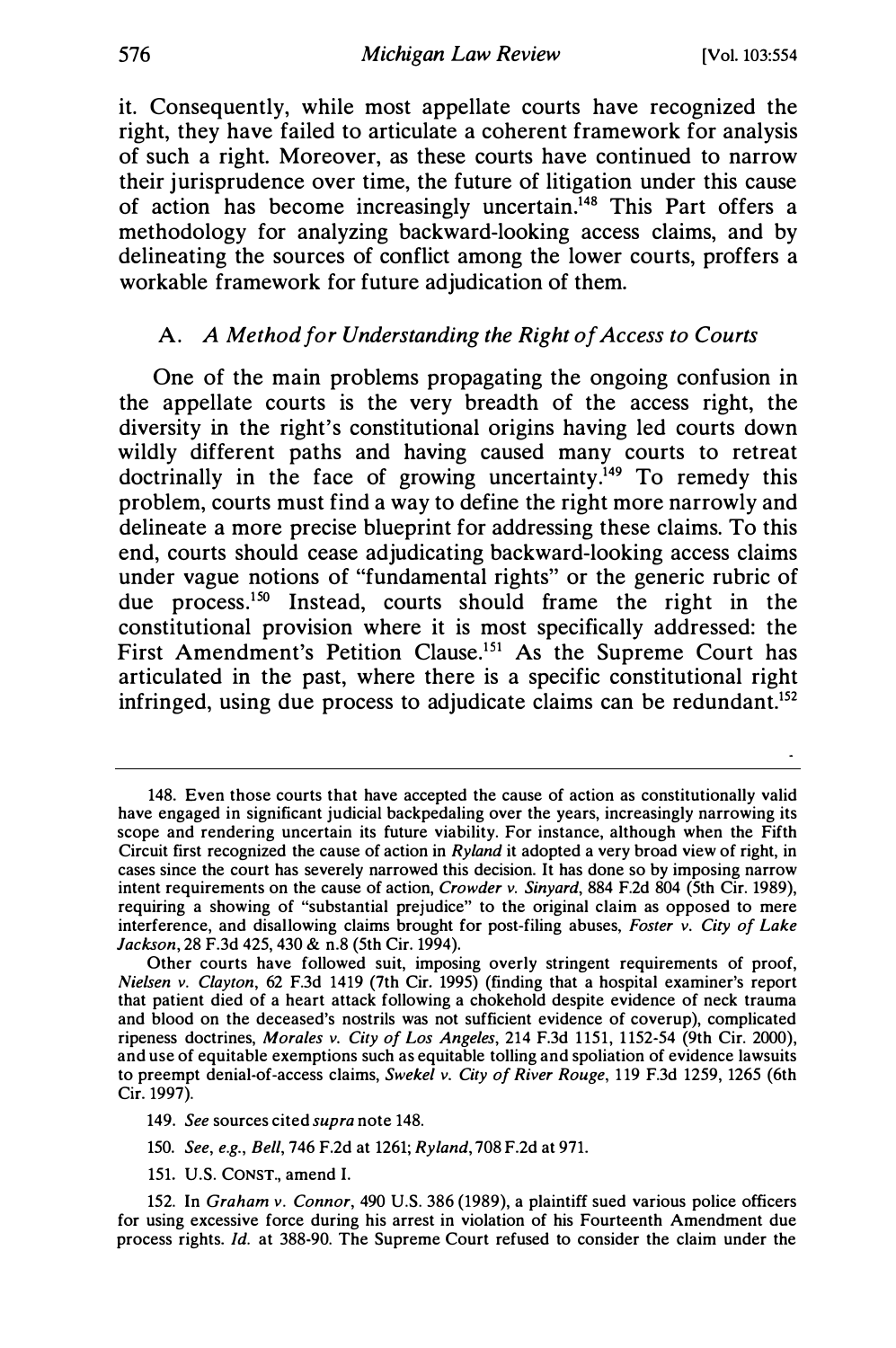In explaining this idea, the Court has stated that courts may not look to more generalized rights to adjudicate claims that already receive protection under a specific textual source.<sup>153</sup> Applying this lex specialis principle to the context of backward-looking access claims, courts should look not to vague constitutional sources such as the Due Process or Privileges and Immunities Clauses to frame the access-tocourts doctrine, but should instead examine the history and purposes of the Petition Clause to define the basic parameters of the right, even if the right may be secondarily informed by due process principles.154

### B. Toward a Uniform Framework for Adjudicating Claims

This Section, by applying the principles governing the right to petition as well as those constitutional tort policies referenced in Part II, suggests a more precise framework for analyzing backward-looking access claims, setting forth the basic contours of the right so as to guide courts' future decisionmaking. While this Section does not purport to define every parameter of the claim, it offers specific solutions to some of the more divisive problems surrounding the cause of action.

# 1. How Far Should the Right Extend?

One area of divergence concerns what stage or stages of access the right protects. The appellate courts disagree as to whether the right only applies to pre-filing abuses or whether it also extends to postfiling abuses. For instance, in Smith v. Marasco,<sup>155</sup> the Third Circuit refused to recognize a violation when police officers who were sued for wrongful death destroyed incriminating audiocassette tapes in response to a discovery request.156 The court interpreted the right of access to courts as applying only to pre-filing abuses, and consequently

153. Graham, 490 U.S. at 395.

154. See, e.g., Carol Rice Andrews, Jones v. Clinton: A Study in Politically Motivated Suits, Rule 11, and the First Amendment, 2001 BYU L. REV. 1 (2001). See generally Rice Andrews, A Right of Access, supra note 52 (arguing that the right of access to courts should be adjudicated under the First Amendment). See also Pfander, supra note 54, at 899, for the view that the First Amendment's Petition Clause was intended to allow citizens to sue the government for unlawful conduct.

156. Id. at 512.

Fourteenth Amendment, ruling instead that the claim should have been brought as a Fourth Amendment "unreasonable seizure" claim. Id. at 394-95.

The Court has since applied this principle to a variety of other cases involving the Fourth Amendment. See, e.g., County of Sacramento v. Lewis, 523 U.S. 833, 842 (1998); Albright v. Oliver, 510 U.S. 266, 273-74 (1994). Similar analysis has also driven the Court's Fifth Amendment takings jurisprudence. See Williamson County Reg'l Planning Comm'n v. Hamilton Bank, 473 U.S. 172, 197-99 (1985); Agins v. Tiburon, 447 U.S. 255, 260-61 (1980).

<sup>155. 318</sup> F.3d 497 (3d Cir. 2003).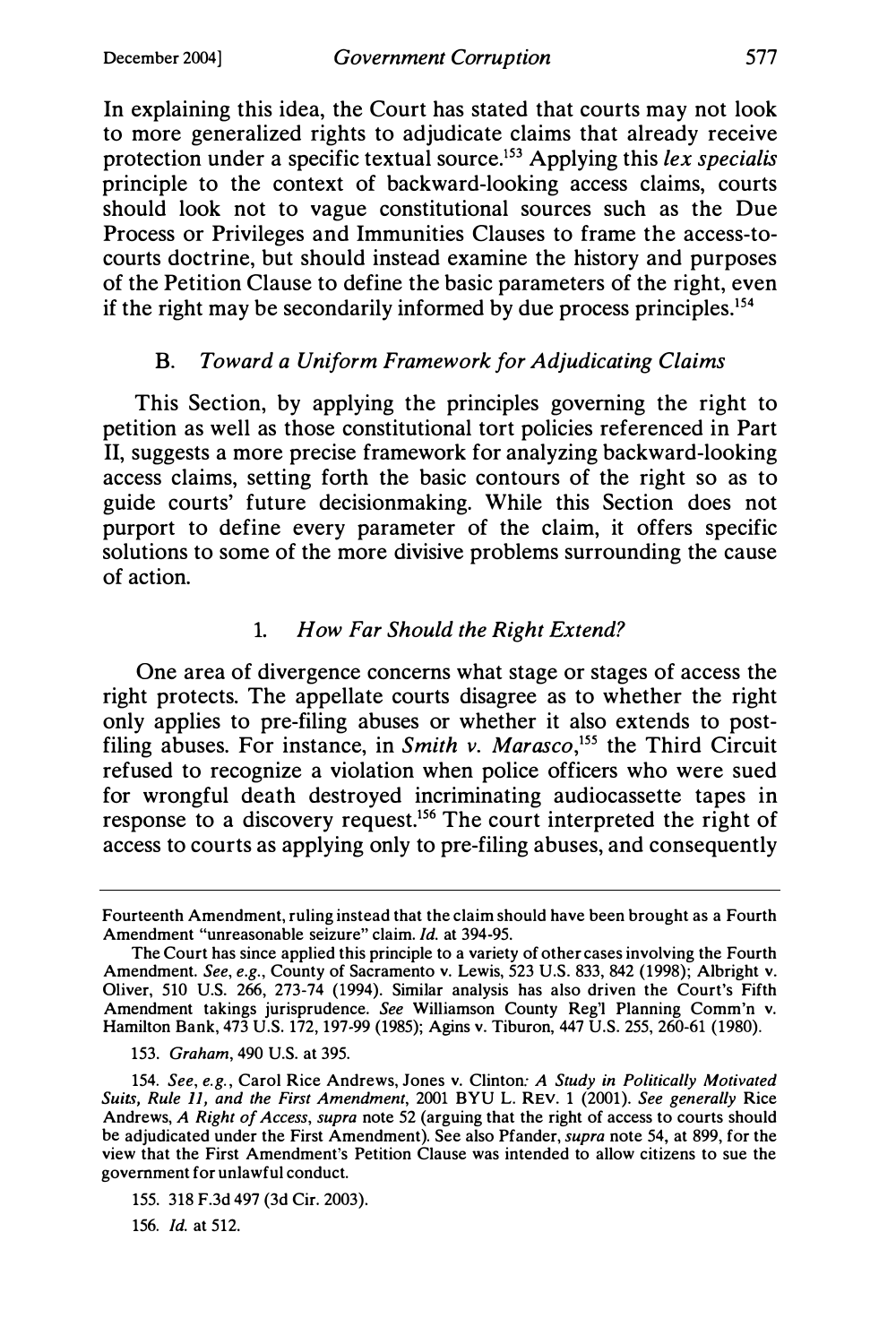found that the cause of action did not apply because the cover-up occurred after litigation had already commenced.157 The courts that restrict the backward-looking access right to abuses that take place pre-filing reason that if the deceit occurs post-filing, the litigant has already brought suit, which means her ability to access the courts has not been infringed upon.<sup>158</sup> They further opine that when a litigant is already in court, the judicial system can provide appropriate redress for any abuses that take place, thus obviating the need for a denial of justice claim.<sup>159</sup>

Other courts, however, have never imposed this temporal restriction. To the contrary, the Seventh Circuit in Bell refused to make any distinction between the instances of coverup that occurred before a claim was brought and those that occurred after, finding that even those abuses that took place during the course of litigation contributed in denying the Bells adequate access to the courts.<sup>160</sup> The court stated that even though the original claim had been litigated to completion, the denial-of-access claim was nonetheless valid because the conspiracy had "rendered hollow" the right to seek redress.161

In keeping with the Seventh Circuit's instincts on this issue, examination of the petition right's historical practice indeed demonstrates that the right to petition does not encompass merely the right to submit a claim. As noted by Professor Stephen Higginson, the petition right in early America included not only the right to file a claim, but also the right to receive a fair hearing as well as a response.162 No petition could be summarily dismissed without abiding

160. 746 F.2d 1205, 1263 n.72 (7th Cir. 1984).

161. Bell, 746 F.2d at 1261. The Second Circuit in Barrett v. United States also allowed a denial-of-access claim to proceed even though the underlying claim had been fully litigated and had resulted in a settlement. Barrett v. United States, 798 F.2d 565, 577-78 (2d Cir. 1986).

162. Higginson, supra note 40, at 155. In its early manifestations, the right to petition was interpreted literally and encompassed little more than the actual right to submit a claim. Spanbauer, supra note 40, at 26. When the petition right carried over from England to colonial America, however, the inequities of a practice where governing bodies could summarily discard a petitioner's claim became apparent as governing institutions became more accountable to the citizenry than those in England. Higginson, *supra* note 40, at 155 (stating that colonists' "outrage" over England's refusal to listen to their grievances led the Framers to include a governmental duty to a fair hearing). As such, in contrast to its English predecessor, the original right to petition in America developed to include a right to a fair hearing and a response, thus affording some procedural guarantees to petitioning activity. Id. at 147-49; Spanbauer, *supra* note 40, at 33-34.

<sup>157.</sup> Id. at 511-12. The Fifth Circuit in Foster v. City of Lake Jackson, 28 F.3d 425 (5th Cir. 1994), also adopted this interpretation, denying a similar claim in which plaintiffs alleged that police destruction of evidence during discovery violated their right of access to courts. Id. at 430.

<sup>158.</sup> See Marasco, 318 F.3d at 511-12; Swekel v. City of River Rouge, 119 F.3d 1259, 1263 (6th Cir. 1997).

<sup>159.</sup> Id.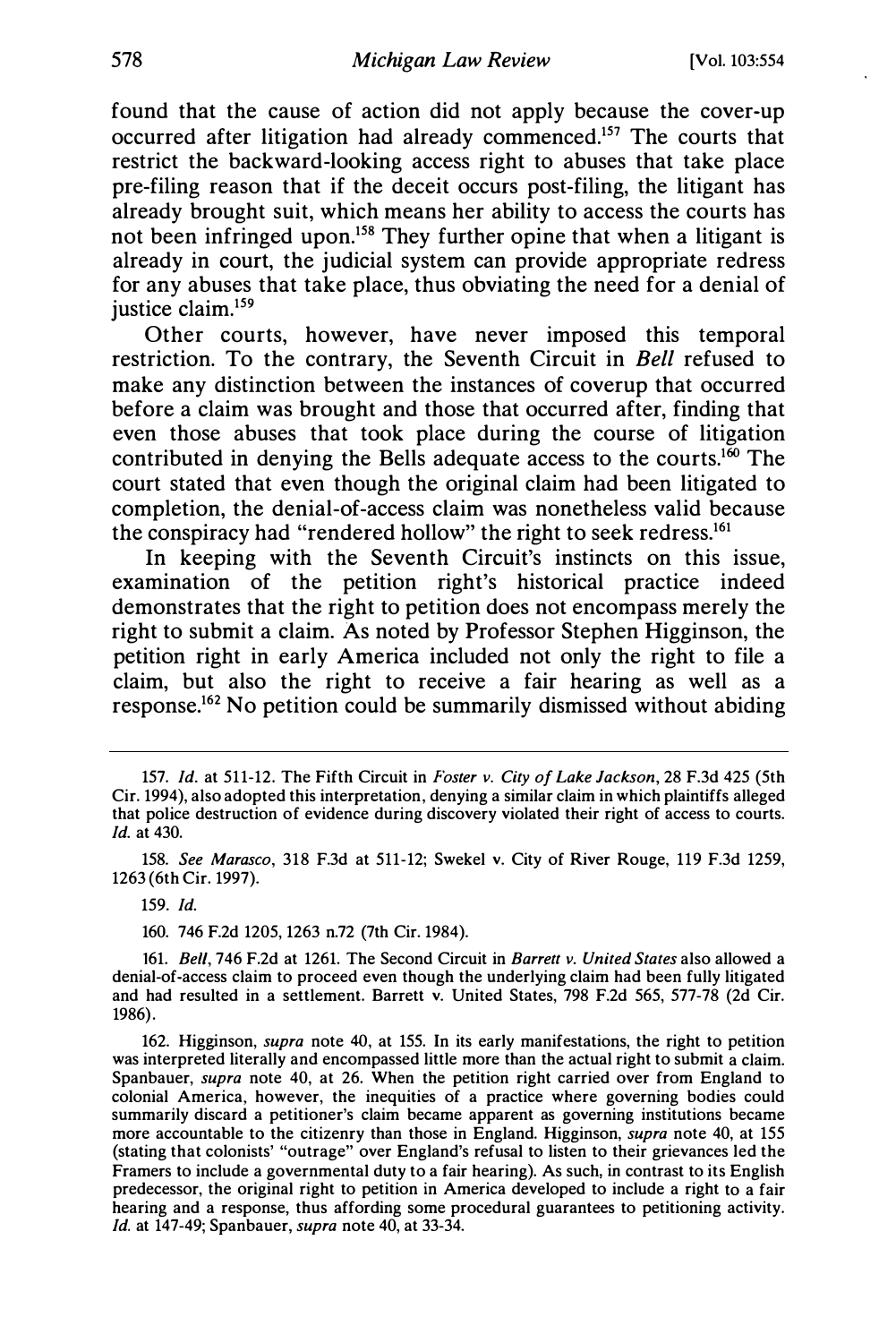by at least these procedures, and the right to full judicial consideration came to be one of the "inviolate" principles governing the right to petition in America.163

In addition, even in its early manifestations, petitioners could rely on more than simply these basic procedural protections. In England as well as in America, petitioning activity was also insulated by law from interference and retaliation by government officials. The English Bill of Rights of 1689, for instance, strictly prohibited governmental intrusions and also guaranteed the right's "free[dom] from governmental retaliation. "164 These same protections carried over to colonial America, and as the right developed here, interference with petitioning activity by government officials soon came to result in citizen challenges.<sup>165</sup> Eventually, the Framers of the Constitution included the petition right in the Bill of Rights as one of several enumerated "fundamental" rights of citizens upon which the government could not infringe absent a compelling interest.166

In viewing these principles together with the historical scope of the petitioning right, it becomes clear that those protections that guarantee the right's freedom from government interference must properly be seen as extending to the entire course of litigation. If petitioning activity was protected against arbitrary government interference, and if petitioning activity historically included the right to a fair hearing as well as to a response, it follows that the entire process, rather than simply the filing of the claim, must be insulated from government intervention. To this end, analysis of backwardlooking denial-of-access claims must include those conspiracies that take place after a claim has already been filed as well as those that occurred before the claim was brought.

This interpretation is also consistent with current jurisprudence governing the right of access to courts. The Supreme Court has made clear in the past that a mere "formal" right of access will not suffice to satisfy the right.<sup>167</sup> It has unequivocally expressed the view that

<sup>163.</sup> Higginson, supra note 40, at 149.

<sup>164.</sup> Spanbauer, supra note 40, at 26. Spanbauer does clarify that although freedom from retaliation was upheld in theory, until the early eighteenth century petitions were often stymied and in some extreme cases, those offensive to the King resulted in the petitioner's imprisonment. Id. Nonetheless, it is critical to note that, in theory, punishment was not condoned and was eventually prohibited altogether. Id.

<sup>165.</sup> Smith, supra note 52, at 1172-73. See also RAYMOND C. BAILEY, POPULAR INFLUENCE UPON PUBLIC POLICY: PETITIONING IN EIGHTEENTH CENTURY VIRGINIA 36- 41 (1979).

<sup>166.</sup> See Rice Andrews, A Right of Access, supra note 52, at 590-621 and Pfander, supra note 54, at 900 for a thorough discussion of how the drafting history of the Petition Clause supports the notion that the right was not meant to apply only to petitioning the legislatures but also to petitioning the courts.

<sup>167.</sup> See Boddie v. Connecticut, 401 U.S. 371, 380-81 (1971) (concluding that a filing-fee requirement to obtain a divorce effectively foreclosed court access for indigents).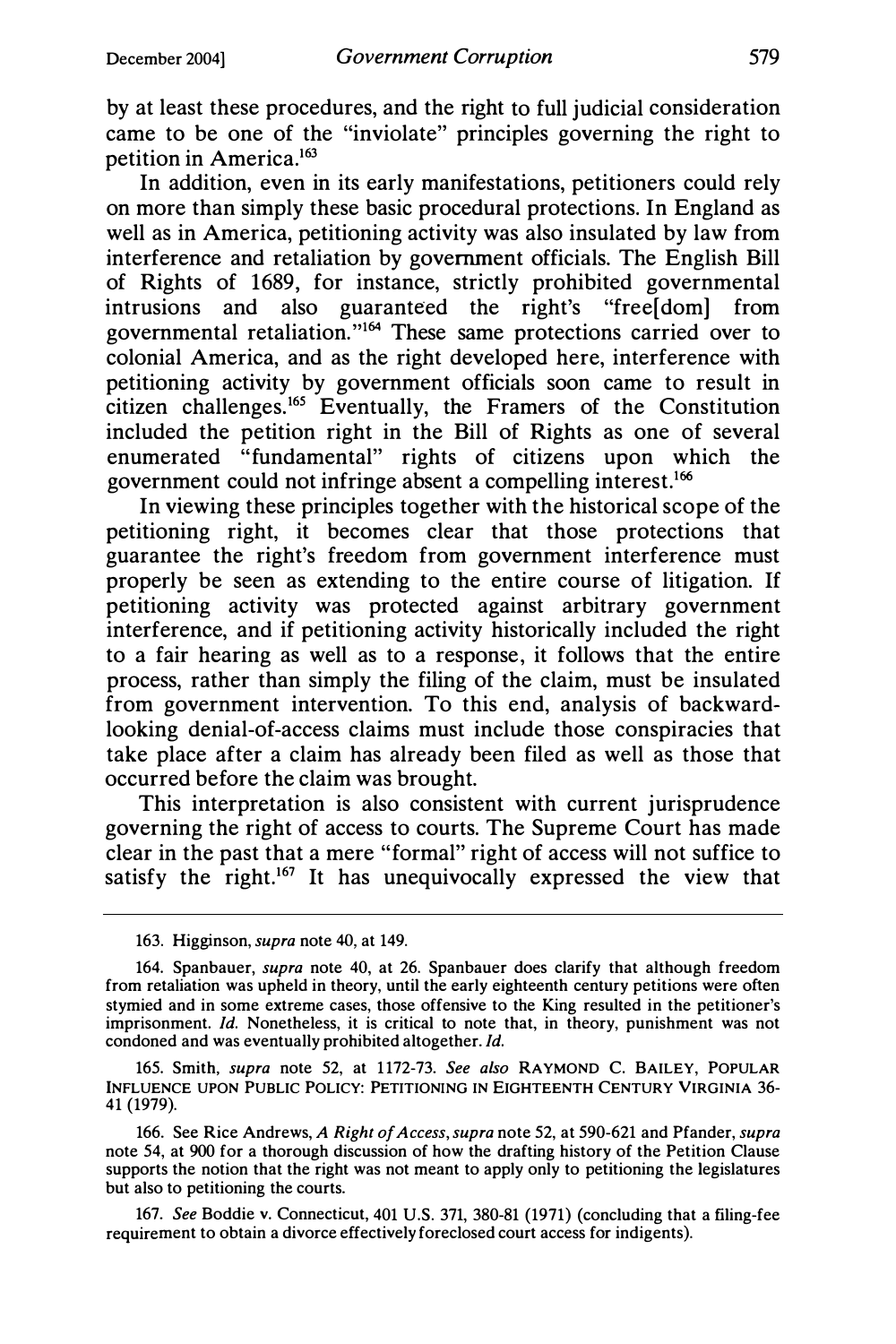"[a]ccess to courts does not only protect one's right to physically enter the courthouse halls, but also insures that the access to courts will be 'adequate, effective and meaningful."<sup>168</sup> Other courts have also observed that although the right "in its most formal manifestation protects a person's right to physically access the court system ... [w]ithout more ... such an important right would ring hollow in the halls of justice."<sup>169</sup> Accordingly, protections for the access right must be shaped to provide an opportunity for the litigant to present his claims "fairly" and not simply to submit his papers to the courthouse clerk.170 As the Sixth Circuit has aptly noted, to impose a merely formalistic interpretation of the right would entirely defeat its purpose.171

Enforcing the Petition Clause protections in this way makes normative sense as well. To cite one example, in Foster v. City of Lake Jackson, the plaintiffs alleged that a malfunctioning traffic light led to their son's death in an auto accident.172 They were, however, unable to press their claim effectively when police destroyed records logging complaints about the light and further purported to know nothing about the light's malfunction.<sup>173</sup> The court dismissed the denial-ofaccess claim on the ground that it was improperly brought for postfiling abuses, which fell outside the scope of the right.<sup>174</sup> In this situation, however, given that the evidence necessary to support the plaintiffs' case was intentionally kept hidden from them, one cannot sensibly argue that the plaintiffs' right to present their claims fairly was not impeded just because the abuse happened after they filed

171. Swekel, 119 F.3d at 1262 ("[T]o what avail would it be to arm a person with such a constitutional right, when the courtroom door can be hermetically sealed by a functionary who destroys the evidence crucial to his case."). The Supreme Court may, for instance, adopt the "breathing space" doctrine for Petition Clause cases borrowing from its jurisprudence governing free speech. Although in its strictest sense, false defamatory speech is not protected by the First Amendment, see ABRAHAM, supra note 89, at 253, the Supreme Court recognized in New York Times Co. v. Sullivan, 376 U.S. 254 (1964), that strict adherence to the doctrine would vitiate free speech protections because erroneous statements are "inevitable" in the course of free debate. Id. at 271-72. In response, the Court adopted the "breathing space" doctrine, which essentially creates a buffer zone around the First Amendment privilege and immunizes it from liability. Id. (citing NAACP v. Button, 371 U.S. 415, 433 (1963)). In the same way, the Court might apply this doctrine to grant protections for more than just the act of petitioning but for the subsequent litigation activities that make petitioning meaningful. The Court has in fact recognized the relevance of the "breathing space" doctrine to Petition Clause cases in BE & K Construction Co. v. NLRB, 536 U.S. 516, 530-31 (2002), but it has yet to promulgate this particular rule.

- 172. 28 F.3d 425, 427 (5th Cir. 1994).
- 173. Foster, 28 F.3d at 427.

174. Id. at 430 & n.7.

<sup>168.</sup> Swekel v. City of River Rouge, 119 F.3d 1259, 1262 (6th Cir. 1997).

<sup>169.</sup> Id.

<sup>170.</sup> Ross v. Moffitt, 417 U.S. 600, 616 (1974); see also Bounds, 430 U.S. at 823.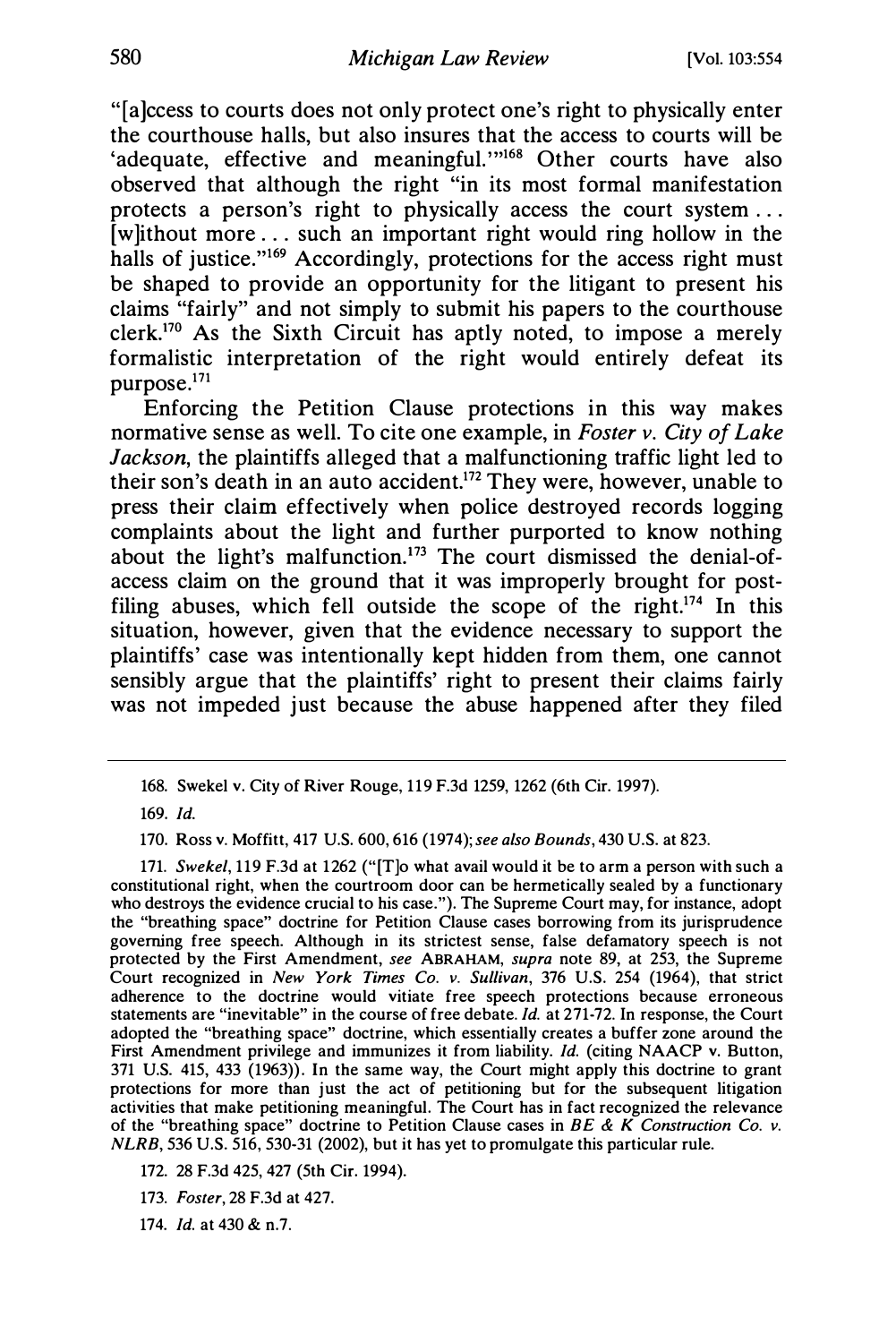their lawsuit.175 Nor is it normatively reasonable to argue that conspiracies covering up the facts of a crime are somehow more worthy of protection or somehow more harmful if they occur before a claim is filed rather than after.176 The dispositive inquiry should be simply whether the deliberate actions in fact interfered with the disposition of the claim.<sup>177</sup>

# 2. What Types of Claims Are Protected?

A second area of uncertainty plaguing the appellate courts involves the types of underlying claims the backward-looking right of access to courts protects. Some courts have construed the right broadly and have applied it to protect any and all suits. The Second Circuit, for example, has stated that the right protects all property rights, including any "vested right[s] of action."178 Under this broad construction, the constitutional inquiry is straightforward: " [u ]nconstitutional deprivation of a cause of action occurs when government officials thwart vindication of a claim."179

Other courts, however, have suggested that the right only protects vindication of "fundamental rights."<sup>180</sup> In Ryland, for instance, the Fifth Circuit grounded the access right in the Due Process Clause, and in so doing seemed to insinuate that the Clause protects only the opportunity to seek redress for violations of "fundamental constitutional rights."181 And although no court to date has imposed this limitation expressly, this dictum in  $R$ *yland* coupled with similar

181. Id.

<sup>175.</sup> In Foster, the plaintiffs alleged that the destruction of log records, police refusal to respond to interrogatories, and false deposition testimony so impeded their ability to gather evidence that they were forced to settle for a much smaller sum of money than originally sought. Id. at 427 n.4.

<sup>176.</sup> Presumably the *Foster* court based its decision on the availability of Rule 11 sanctions (and its state analogues) to remedy post-filing abuses. See, e.g., LaBarbera v. Angel, 95 F. Supp. 2d 656, 665 (E.D. Tex. 2000). Imagining, however, a situation where the discovery abuses went undetected until long after the litigation ended highlights the sophistry in arguing that pre-filing abuses violate the right while post-filing abuses do not.

<sup>177.</sup> See, e.g. , Ryland v. Shapiro, 708 F.2d 967, 975 (5th Cir. 1983).

<sup>178.</sup> Barrett v. United States, 798 F.2d 565, 575 (2d Cir. 1986).

<sup>179.</sup> Id. Likewise, the Seventh Circuit in Harrell v. Cook agreed to hear an appeal where the plaintiffs alleged that police mishandling of evidence thwarted their ability to recover money stolen from them by a third party. 169 F.3d 428, 430 (7th Cir. 1999). The court ultimately dismissed the claim, but in an important clarification of the access right, stated that had the plaintiffs alleged that the police intentionally misplaced or destroyed the evidence, the claim would have survived. Id. at 432-33.

<sup>180.</sup> Ryland, 708 F.2d at 972.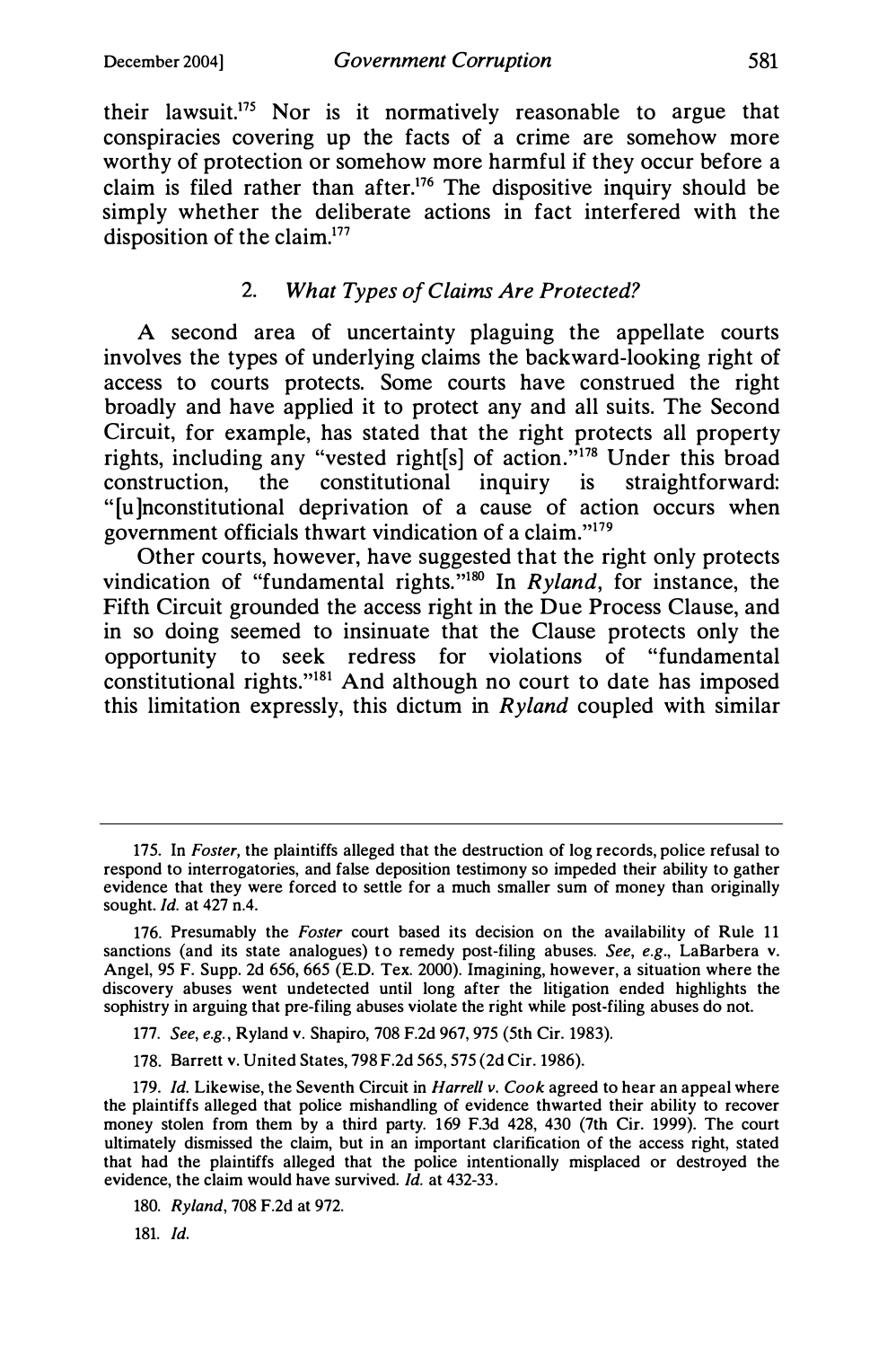such intimations made by the Supreme Court<sup>182</sup> forebode that it may be a ground for future restriction of the backward-looking access right.

Analysis of Petition Clause history as well as analysis of current Supreme Court jurisprudence governing the right, however, demonstrates that the right of access to courts protects more than simply fundamental rights. In its inception, the right to petition itself was deemed one of only a handful of "fundamental rights,<sup>183</sup> and in colonial America this right was not restricted to protect only a narrow class of essential rights but was used to vindicate a broad range of private interests, fundamental or not.184 Whether petitioning to resolve debt actions, estate distributions, divorce proceedings, or land disputes, all were protected exercises of the right.<sup>185</sup>

Moreover, the First Amendment under which petitioning activity receives its protection has never been construed to protect only fundamental liberty interests. Specifically with regard to the Petition Clause, the Supreme Court has never construed the right to apply only to fundamental liberties. In Bill Johnson's Restaurants, Inc. v. NLRB, for instance, the Court held that suits filed by an employer against a union for unfair labor practices were protected from NLRB sanctions even if the suits were filed for retaliatory purposes.<sup>186</sup> In finding for the employer, the Court held the right of access to courts "too important" to be prohibited as an unfair labor practice, even though the petitioning activity sought only assertion of economic interests.187 In the years since *Bill Johnson's*, the Court has consistently upheld similarly broad protections for petitioning activity,<sup>188</sup> prohibiting interference with petitioning seeking vindication of a variety of economic interests as well as fundamental rights.189

In short, restricting backward-looking access claims to only those cases where the original cause of action concerned a fundamental right would fly in the face of well-established principles governing the First Amendment and petitioning. Although the remedy provided might

- 184. Higginson, supra note 40, at 158-59. See also Pfander, supra note 54, at 940.
- 185. Higginson, supra note 40, at 146.
- 186. 461 U.S. 731, 741 (1983).
- 187. Bill Johnson's Restaurants, 461 U.S. at 741.

<sup>182.</sup> In Ortwein v. Schwab, the Supreme Court ruled that refusal to waive filing fees to appeal a welfare-hearing determination was not a basis for a denial-of-access claim because the interest affected, increased welfare payments, was not sufficiently "constitutionally significant." 410 U.S. 656, 659 (1973).

<sup>183.</sup> See supra note 38 and accompanying text.

<sup>188.</sup> The Court reiterated this view more recently in  $BE \& K$  Construction Co. v. NLRB, which also involved an employer's allegedly retaliatory legal filings. 536 U.S. 516, 531-34 (2002).

<sup>189.</sup> See, e.g., id.; Bhd. of R.R. Trainmen v. Virginia, 377 U.S. 1 (1964) (recognizing union's right under petition Clause to assist its members in litigation).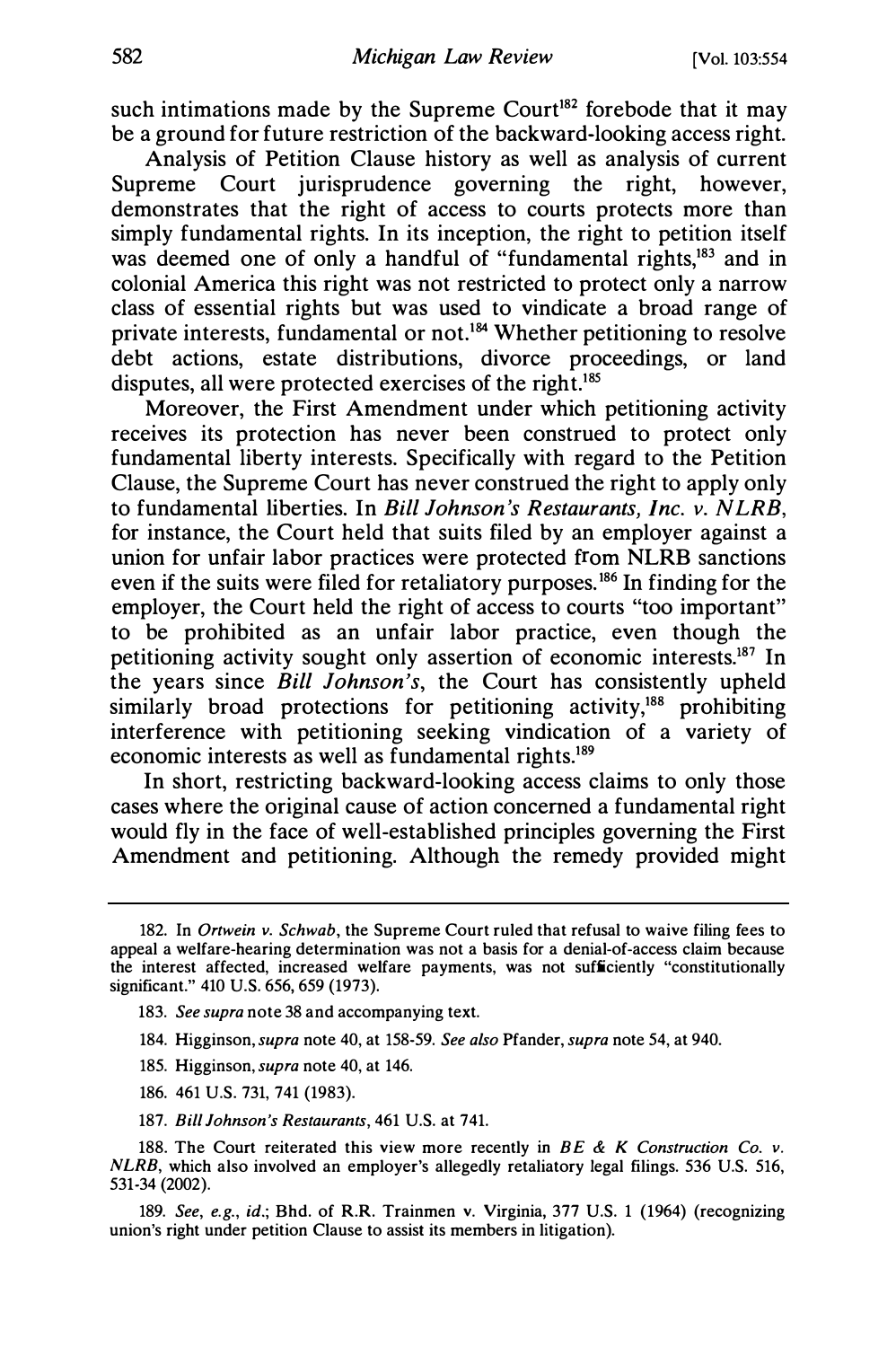vary based on the relative importance of the original claim, $190$  these considerations should not bear on the actual validity of the claim itself.

# 3. Must the Underlying Claim Have Been Litigated?

A third, and perhaps the most contested, source of disagreement among the appellate courts is whether the claimant must have attempted to litigate the underlying cause of action before pursuing a denial-of-access claim.191 The Sixth Circuit imposed this requirement in Swekel v. City of River Rouge,<sup>192</sup> finding that only by having litigated or attempted to litigate the original claim would a plaintiff be able to demonstrate that access to the courts was actually denied.193 The court held that such a determination would be impossible to make if the underlying claim was never brought before the courts to begin with.<sup>194</sup> It further cautioned that "[a] plaintiff cannot merely guess that a state court remedy will be ineffective because of defendant's actions."195

Other circuits, on the other hand, have declined to impose this litigation requirement. For instance, the Seventh Circuit in Bell held inequitable any requirement forcing plaintiffs to demonstrate what relief they "would have obtained" had the conspiracy never occurred, finding that coverups inherently preclude knowing what "would have happened" absent the conspiracy.<sup>196</sup> Instead, the court required only a showing that the concealment was a "substantial cause of their failure to obtain judicial relief."197 In doing so, the court implied that the

193. Id.

194. Id. at 1263-65.

<sup>190.</sup> For instance, conspiracies covering up wrongful deaths might warrant a stronger remedy than conspiracies covering up loss of personal property.

<sup>191.</sup> See Delew v. Wagner, 143 F.3d 1219, 1222-23 (9th Cir. 1998); Swekel v. City of River Rouge, 1 19 F.3d 1259, 1264 (6th Cir. 1997) (imposing this requirement). Compare with Harbury v. Deutch, 233 F.3d 596, 609 (D.C. Cir. 2000), rev'd, Christopher v. Harbury, 536 U.S. 403 (2002) (finding this requirement unnecessary).

<sup>192. 1 19</sup> F.3d at 1264.

<sup>195.</sup> Id. at 1264. The Swekel court did allow for the possibility that, in some cases, any attempt to bring suit would be "completely futile," implying that the prerequisite could be waived under such circumstances. Id. But see infra notes 205-222 and accompanying text for an explanation of why this exception does not resolve the problems with this requirement.

The Ninth Circuit joined the Sixth Circuit in imposing this requirement, Delew v. Wagner, 143 F.3d 1219 (9th Cir. 1998); Morales v. City of Los Angeles, 214 F.3d 1151 (9th Cir. 2000), holding as well that only after litigation of the underlying issue has concluded can a litigant realistically demonstrate injury sufficient to allege a constitutional violation. Morales, 214 F.3d at 1 154; Delew, 143 F.3d at 1222-23.

<sup>196.</sup> Bell v. City of Milwaukee, 746 F.2d 1205, 1263 (7th Cir. 1984).

<sup>197.</sup> Id. at 1263 n.72.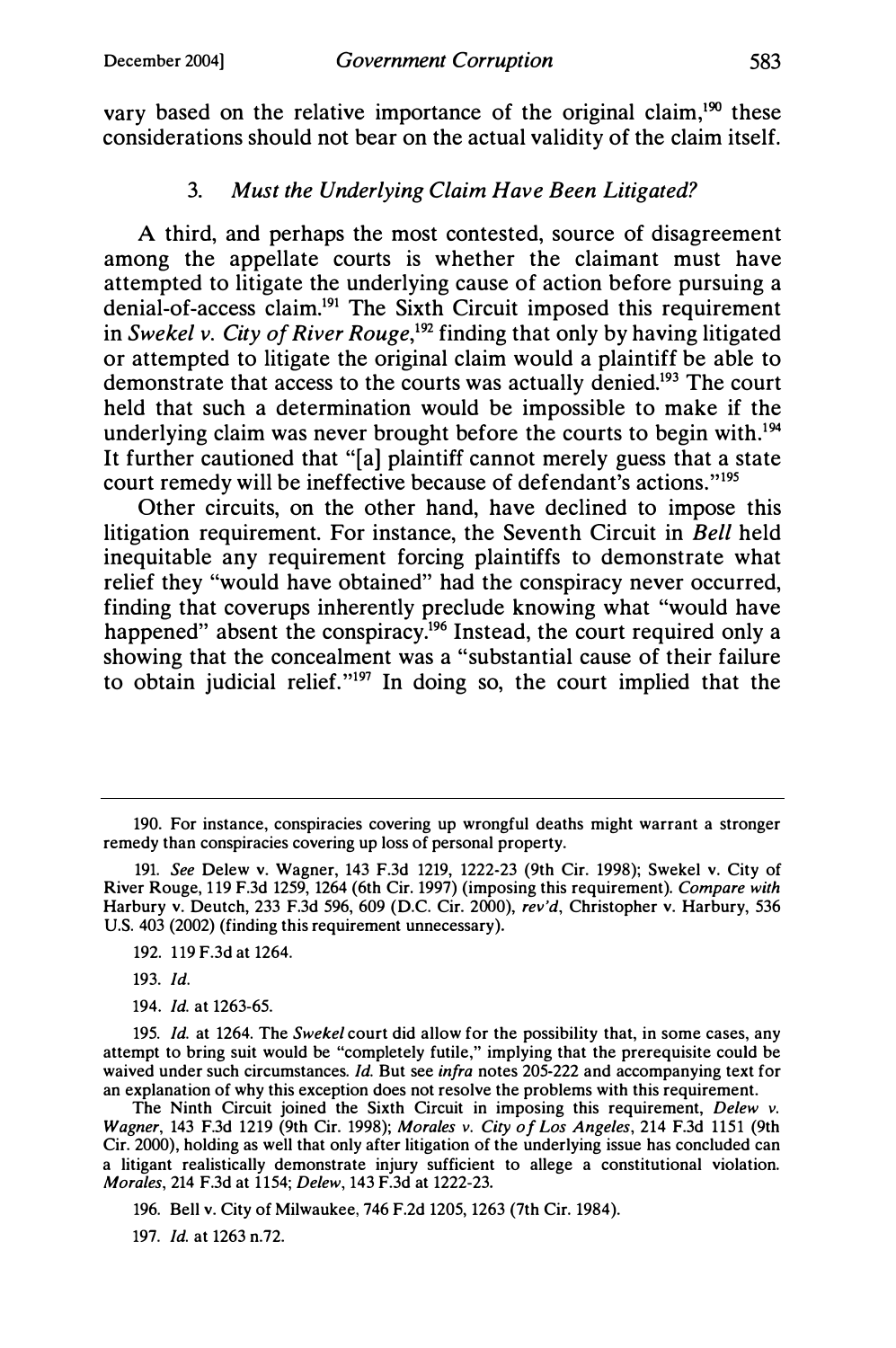constitutional violation would remain viable irrespective of whether the underlying claim could be restored and litigated.<sup>198</sup>

Indeed, as the Bell court suggests, there are several critical problems with the litigation requirement that weigh in favor of its abandonment.<sup>199</sup> First, to the extent that it requires plaintiffs to have filed or attempted to file their claims when their causes of action first became ripe, the requirement does not take into consideration those cases such as Harbury, Ryland, or Barrett where the conspiracy entirely prevented the plaintiffs from bringing their claims because it covered up the claim's existence.<sup>200</sup> In *Harbury*, for instance, Jennifer Harbury alleged that because federal officials so extensively covered up their involvement with her husband's captors, she had no idea that suing to enjoin their activities might save her husband's life.<sup>201</sup> In other words, the coverup was so sophisticated that she did not know she had a claim to pursue until it was too late and the claim was no longer viable.<sup>202</sup> In *Harbury* and similar cases, the litigation requirement effectively penalizes the plaintiffs for the success of the conspiracy.

199. The Supreme Court has made clear in past cases that section 1983 does not require exhaustion of state or even administrative remedies before filing a claim. See CHEMERINSKY, FEDERAL JURISDICTION, supra note 29, at 466-69. This section argues that even if courts were to ignore these pronouncements, exhaustion in backward-looking access cases would still be unjustified.

200. In Ryland, the family of the deceased did not pursue a wrongful death claim because the coverup of the murder led them to believe that she had committed suicide. 708 F.2d at 969-70. Similarly, in Barrett the plaintiffs had no idea that the U.S. Army Chemical Corps was really behind the mescaline injections administered at the New York State Psychiatric Institute and therefore could not pursue a claim against it. Barrett v. United States, 798 F.2d 565, 568-69 (2d Cir. 1986).

201. Brief for Respondent at 7-8, Christopher v. Harbury, 536 U.S. 403 (2002) (No. 01- 394). Recognizing this flaw, the D.C. Circuit refused to uphold the district court's requirement that Harbury attempt to file suit before pursuing an access-to-courts claim. Harbury v. Deutch, 233 F.3d 596, 609 (2000), rev'd, Christopher v. Harbury, 536 U.S. 403 (2002) (stating that such a requirement would be unreasonable in situations where a plaintiff had "no reason to believe that she could state a claim in United States courts").

202. Harbury v. Deutch, 233 F.3d at 609. At this point it is also worthwhile to put to rest one source of confusion that tends to muddle the litigation requirement. The Supreme Court, in denying Harbury's claim, pointed out that even though a wrongful death claim would not bring back her husband's life, neither would the access-to-justice claim. Christopher v. Harbury, 536 U.S. at 421-22. It thus enunciated its position that, where a denial-of-justice claim would not afford a remedy that other suits could not give, the claim would necessarily fail. *Id.* Other courts have held similarly, finding untenable a denial of justice claim where state remedies are still available for the underlying cause of action. See, e.g., Delew v. Wagner, 143 F.3d 1219, 1222-23 (9th Cir. 1998); Swekel v. City of River Rouge, 119 F.3d 1259, 1263-64 (6th Cir. 1997). The fallacy in this argument lies in the failure to grasp the distinct nature of the two causes of action. If the fraud has indeed succeeded in prejudicing the claim, the plaintiff has a viable denial-of-justice claim along with potential

<sup>198.</sup> Id. The Fifth Circuit in Ryland also declined to impose the litigation requirement, adjudicating the plaintiffs' case without even inquiring into whether a state claim might still be brought. Ryland v. Shapiro, 708 F.2d 967, 973 (5th Cir. 1983). In doing so, the court rejected the notion that an ability to institute or reinstitute the original suit would obviate the denial-of-access claim, finding that a constitutional deprivation could occur from delay alone, even in the absence of prejudice to the underlying cause of action. Id. at 975-76.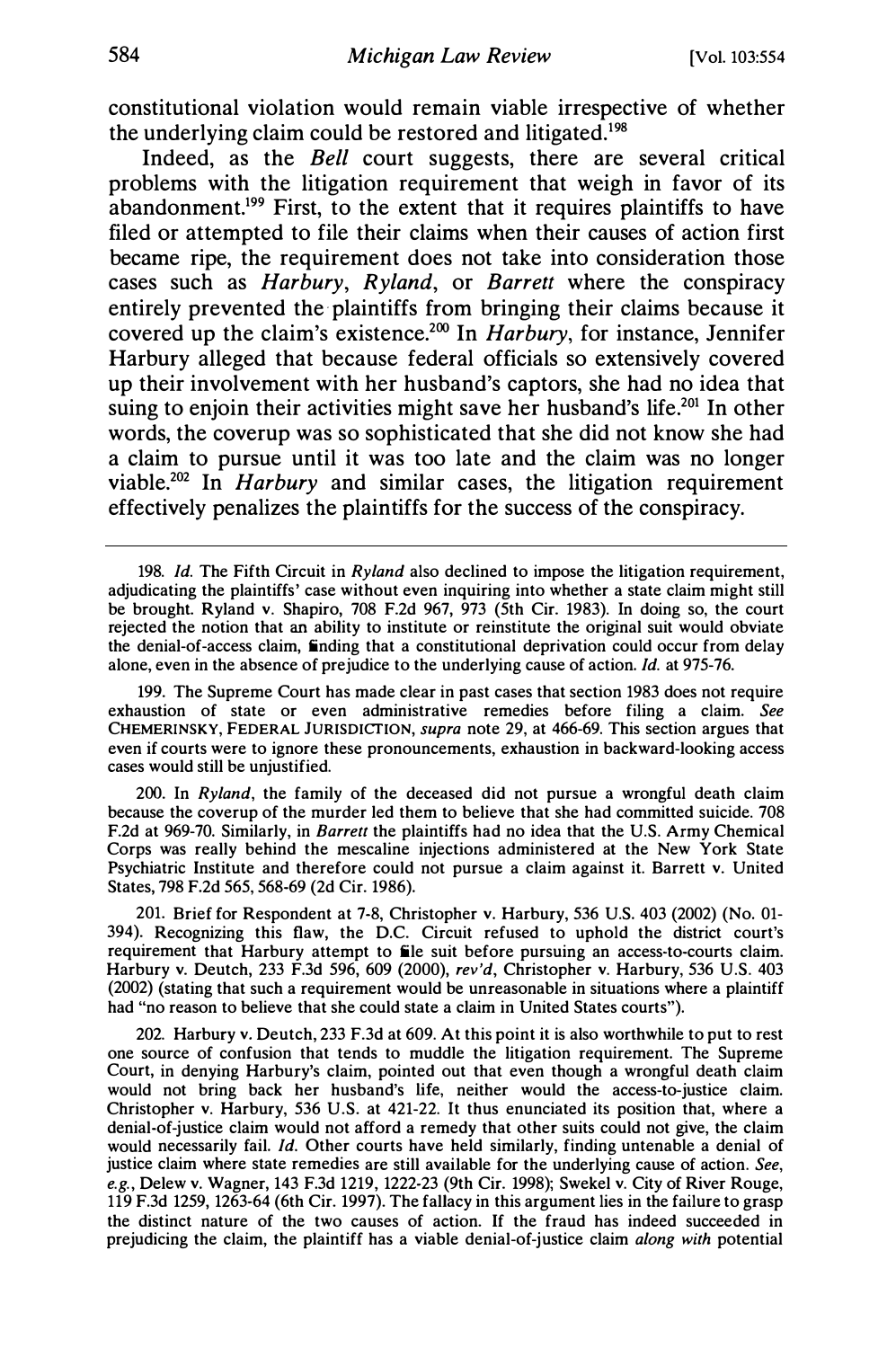Relatedly, the requirement also produces inequitable results for those plaintiffs who, despite having had suspicion of the government's wrongdoing, decided not to file their claims because they lacked sufficient evidence to prove them.<sup>203</sup> If crucial information is kept completely hidden or is lost or destroyed, a plaintiff or potential plaintiff may simply assume it does not exist and abandon her claim.204 Imposing the requirement in this case produces similar inequitable results.

Second, to the extent that plaintiffs are expected to litigate their claims after the conspiracy has been uncovered, the courts misconstrue how constitutional torts function and how backwardlooking denial-of-access claims should be analyzed. In imposing the requirement in this scenario, the courts assume that if the original cause of action can now be pursued without encumbrance, access to the courts has not been denied. $205$  In doing so, however, the courts seem to throw by the wayside some very basic liability rules,<sup>206</sup> in that they fail to recognize that once a coverup has interfered with the claimant's underlying cause of action, a breach has occurred. The

The discontinuity in the Supreme Court's reasoning here is clear, for if the Bells were prevented from pursuing their denial-of-access claim simply because they could still pursue a wrongful death suit in state court, there would be no vindication of the injuries inflicted by the conspiracy at all  $-$  i.e., the Bell's would recover as if the conspiracy had never happened and the offending police officers would also go unpunished. Although the ends of corrective justice might be satisfied, but see notes 211-213 and accompanying text for an explanation of why they might not be, the equally powerful policy goal of deterrence is not. Given that constitutional torts are in large part propagated by a desire to deter government officials from unconstitutional behavior, SCHUCK, supra note 139, at 16, this above scenario finds no justification in law or policy.

203. See, e.g., Foster v. City of Lake Jackson, 28 F.3d 425 (5th Cir. 1994).

204. The Supreme Court has expressed a similar concern in another arena as well. In United States v. Bagley, 473 U.S. 667, 682-83 (1985), Justice Blackmun stated that a prosecutor's failure to respond to a specific request for information during discovery could prejudice the defense not simply by depriving it of potentially important information, but by "representing to the defense that the evidence does not exist ... [such that] the defense might abandon lines of independent investigation, defenses, or trial strategies."

#### 205. Swekel, 119 F.3d at 1263-64.

state claims for the underlying cause of action. See generally Bell v. City of Milwaukee, 746 F.2d 1205, 1224-25 (7th Cir. 1984) (allowing recovery for wrongful death following discovery of the abuses and also for denial of access to courts).

<sup>206.</sup> While it is beyond the scope of this Note to detail the myriad requirements plaintiffs must overcome in bringing section 1983 or Bivens actions, it suffices to say that the basic notions of duty, breach, causation, and damages of common law torts also apply to constitutional tort actions. See, e.g., DeShaney v. Winnebago, 489 U.S. 189, 202 (1989) (denying a section 1983 claim because government official did not have duty to prevent child abuse); Daniels v. Williams, 474 U.S. 327, 330 (1986) (finding negligence insufficient to support a claim of a constitutional breach); Carey v. Piphus, 435 U.S. 247, 264 (1978) (holding that a plaintiff in section 1983 litigation must prove "actual injury" in order to claim compensatory damages).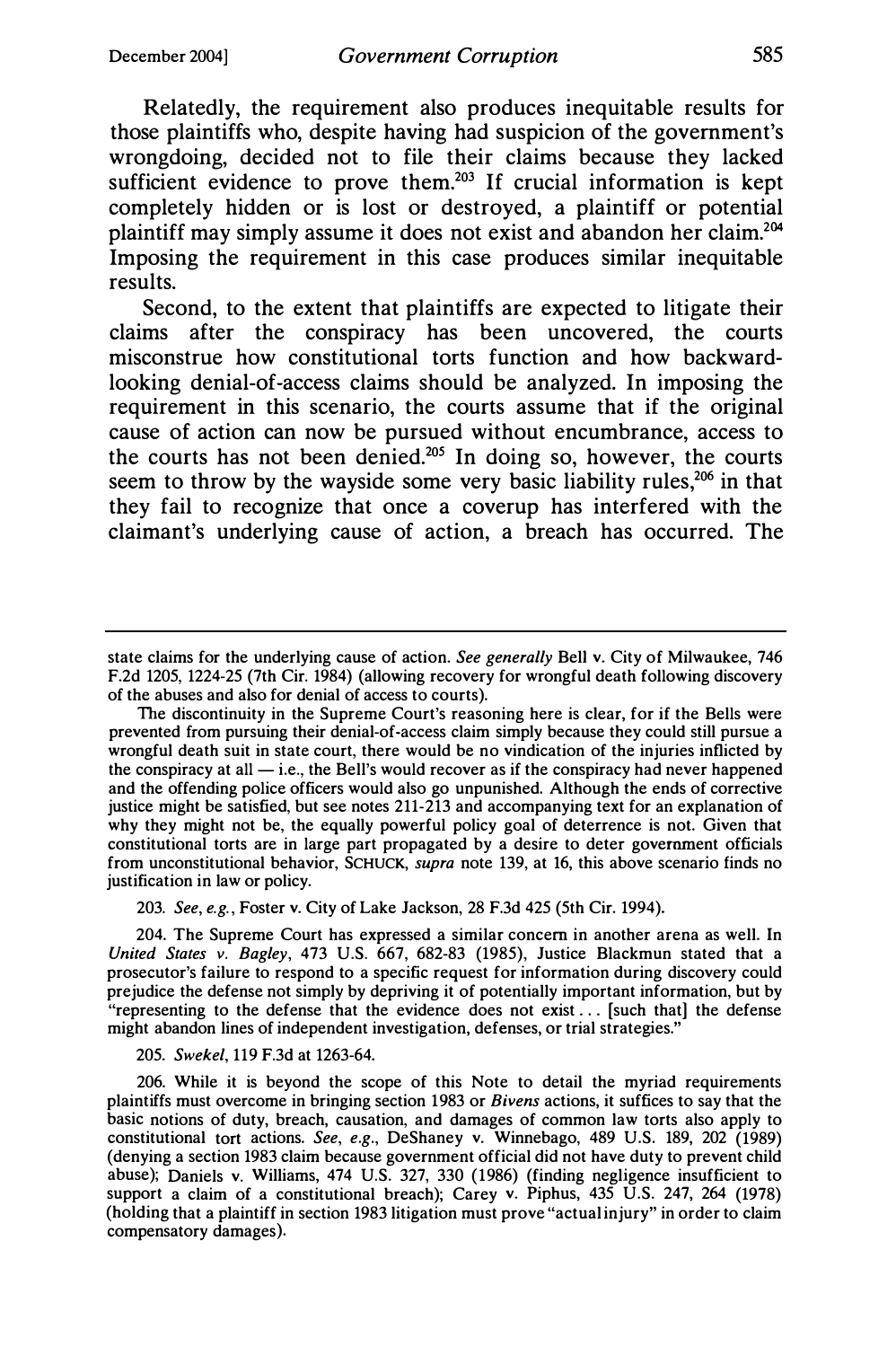question at this point should become solely one of damages to be proved as a matter of fact. $207$ 

To illustrate by analogy, few would argue that a landlord's posthoc agreement to lease an apartment to someone whose application was denied in violation of Title VIII would have the effect of eviscerating the federal cause of action.208 Nor would an order to reinstate an employee who was discriminatorily fired have the effect of preempting recovery for damages.209 In both of these scenarios, the initial denial of rights in itself results in compensable injury to the victim in the form of dignitary, emotional, and mental harm,<sup>210</sup> and later granting the apartment or reinstating employment does not serve to ameliorate these injuries.<sup>211</sup>

Similarly, in backward-looking access-to-courts claims, once the violation has occurred, the only remaining inquiry should be what injuries resulted from the breach. To this end, plaintiffs in constitutional tort actions may seek damages for all "actual injuries" stemming from the violation, such injuries including emotional and mental suffering as well as humiliation.<sup>212</sup> Thus, injuries in denial-ofaccess claims involve not only prejudice to the original cause of action but any emotional and other harms that the plaintiff suffered as a result of the breach itself, including demoralization costs caused by the deceit as well as humiliation or reputational injury engendered by the fraud.213 Many of these injuries, particularly humiliation and loss of reputation, take place at the time of the actual violation and not simply when it is clear the original claim has been irretrievably harmed.<sup>214</sup>

Thus, it is inappropriate to look only at the prejudice to the underlying claim to determine if the plaintiff has stated a valid cause

210. Memphis Cmty. Sch. Dist. v. Stachura, 477 U.S. 299, 307 (1986).

211. See Martin H. Redish, Abstention, Separation of Powers, and the Limits of the Judicial Function, 94 YALE L.J. 71, 101 (1984).

212. CHEMERINSKY, FEDERAL JURISDICTION, supra note 29, at 560.

214. See supra note 213.

<sup>207.</sup> See, e.g., Ryland v. Shapiro, 708 F.2d 967, 976 (5th Cir. 1983) (discussing calculation of damages once breach has been established).

<sup>208.</sup> See ROBERT G. SCHWEMM, HOUSING DISCRIMINATION: LAW AND LITIGATION, § 25:3, at 25-12 & 25-13, § 25:16, at 25-77 & 25-78 (2003).

<sup>209.</sup> MACK A. PLAYER, FEDERAL LAW OF EMPLOYMENT DISCRIMINATION 291 (4th ed. 1999). See, e.g., Carrero v. New York City Hous. Auth., 890 F.2d 569 (2d. Cir. 1989) (allowing recovery for pain and suffering even after the employee was reinstated).

<sup>213.</sup> For example, in the case of Bell, the suggestion that Daniel Bell may have attacked police officers with a knife could very well have damaged his and his family's reputation. The same is true in Ryland, where the allegation that Lavonna Ryland committed suicide could have tarnished her and her family's reputation and caused grave emotional suffering for her family.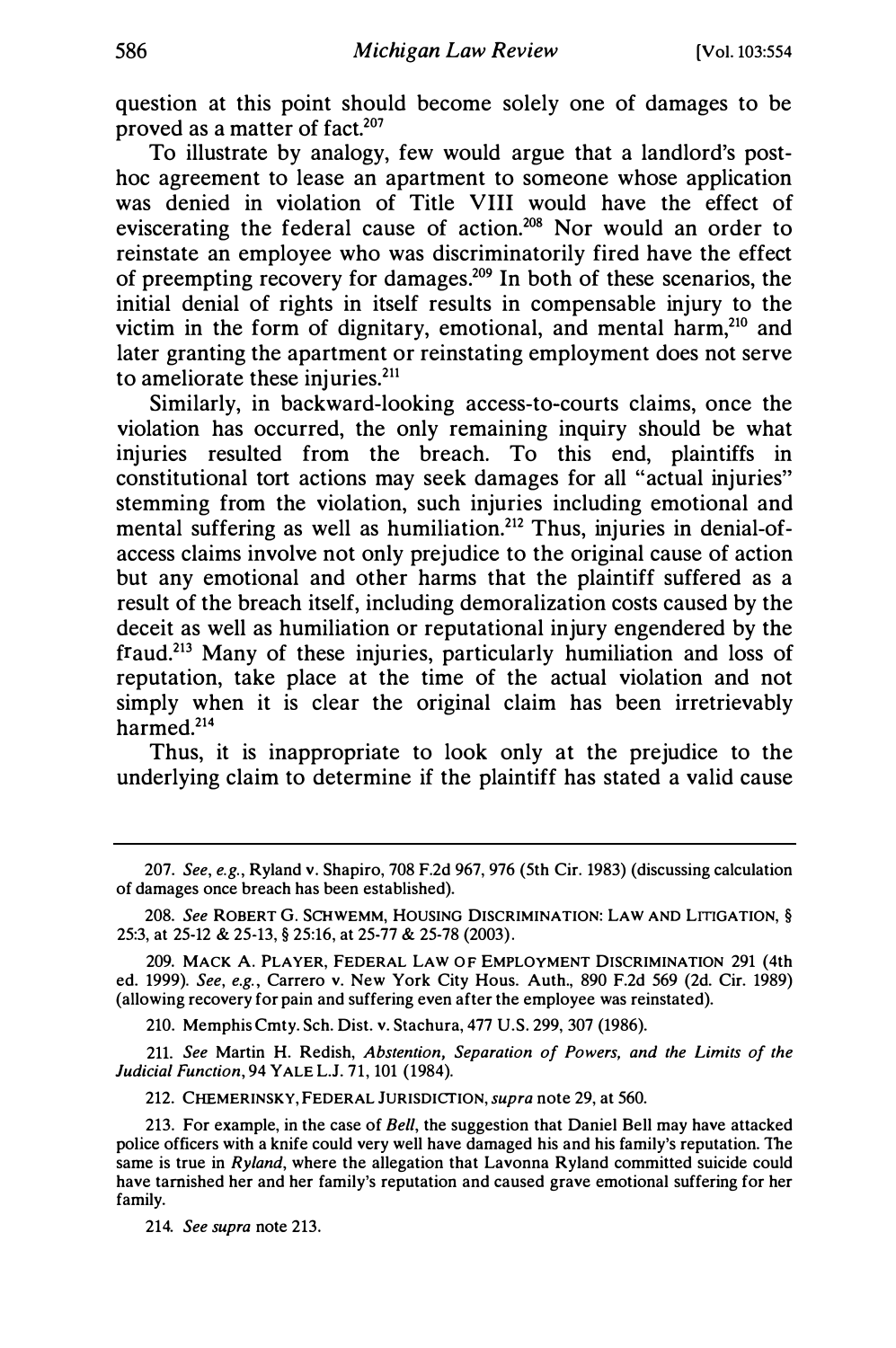of action.215 Whether facts emerge one year or twenty years after an injury originally occurred so as to clear the way for the underlying claim is an inquiry independent of whether the cause of action was undermined at the time the coverup initially took place. Later litigation of the original cause of action does not serve to eviscerate the constitutional one.216 As Professor Martin Redish rightly observed, because section 1983 is directed toward the conduct of persons acting under color of state law, the subsequent conduct of the state offering remedies to the victim is entirely irrelevant.<sup>217</sup> To the extent that litigation of the underlying claim is needed, it is only necessary to help determine the extent of total damages.<sup>218</sup> But where there is a believable allegation of emotional and mental injury, recovery is warranted even if the underlying cause of action can be restored and later litigated.<sup>219</sup>

Moreover, because a litigant may receive nominal damages as well as punitive damages even in those cases where he cannot demonstrate compensable injuries, $220$  when courts look only to the underlying cause

216. See Smith v. City of Fontana, 818 F.2d 1411, 1415 (9th Cir. 1987), overruled on other grounds by Hodgers-Durgin v. De La Vina, 199 F.3d 1037 (9th Cir. 1999) ("[C]onstitutional violation is complete at the moment the action or deprivation occurs, rather than at the time the state fails to provide requisite procedural safeguards surrounding the action."); see also Redish, supra note 211, at 101.

#### 217. Redish, supra note 211, at 102

218. Litigating the underlying claim can be helpful to the court to determine how severely the claim was prejudiced and thereby better assess the damages to be awarded. The litigation requirement's purpose here, however, would be solely to assess injury in the access claim and not to determine the claim's validity. Where the claim can in fact be litigated without any encumbrance, the proper course of action is not to dismiss the denial-of-access claim, but to limit recovery to emotional and mental suffering and punitive and/or nominal damages. See supra notes 211-213 and accompanying text; infra notes 219-221 and accompanying text.

219. It may be that a litigant can recover for these other injuries through the underlying cause of action. For instance, the plaintiff may be able to sue for intentional infliction of emotional distress and recover not only for the emotional distress caused by the initial injury itself but also the ensuing coverup. See, e.g., Christopher v. Harbury, 536 U.S. 403, 421 (2002) (stating that nothing prevented Harbury from bringing a suit for IIED in the present). The problem with this solution is that even if the plaintiff makes out a clear claim for emotional harm, the plaintiff would need to overcome state laws governing immunity for official action, laws which vary widely from state to state. PETER G. BROWN, PERSONAL LIABILITY OF PUBLIC OFFICIALS, SOVEREIGN IMMUNITY, AND COMPENSATION FOR LOSS 7 (Acad. for Contemporary Problems, Law and Ethics Series No. 1, 1977) ("Complete absence of legislation ... for assessing and assigning liability .... makes it difficult for either citizens or officials to know where they stand with respect to redress of grievances and liabilities."). Relying on such an unpredictable system for vindicating the egregious abuses implicated in these backward-looking access cases ignores the unique circumstances of these claims and the importance of constitutional torts.

220. Smith v. Wade, 461 U.S. 30, 56 (1983) (allowing punitive damages where the official's conduct was "motivated by evil motive or intent"); Carey v. Piphus, 435 U.S. 247,

<sup>215.</sup> See, e.g., Bell v. City of Milwaukee, 746 F.2d 1205 (7th Cir. 1984) (stating a clear case of constitutional injury even though the coverup was eventually uncovered and the wrongful death suit was successfully litigated).